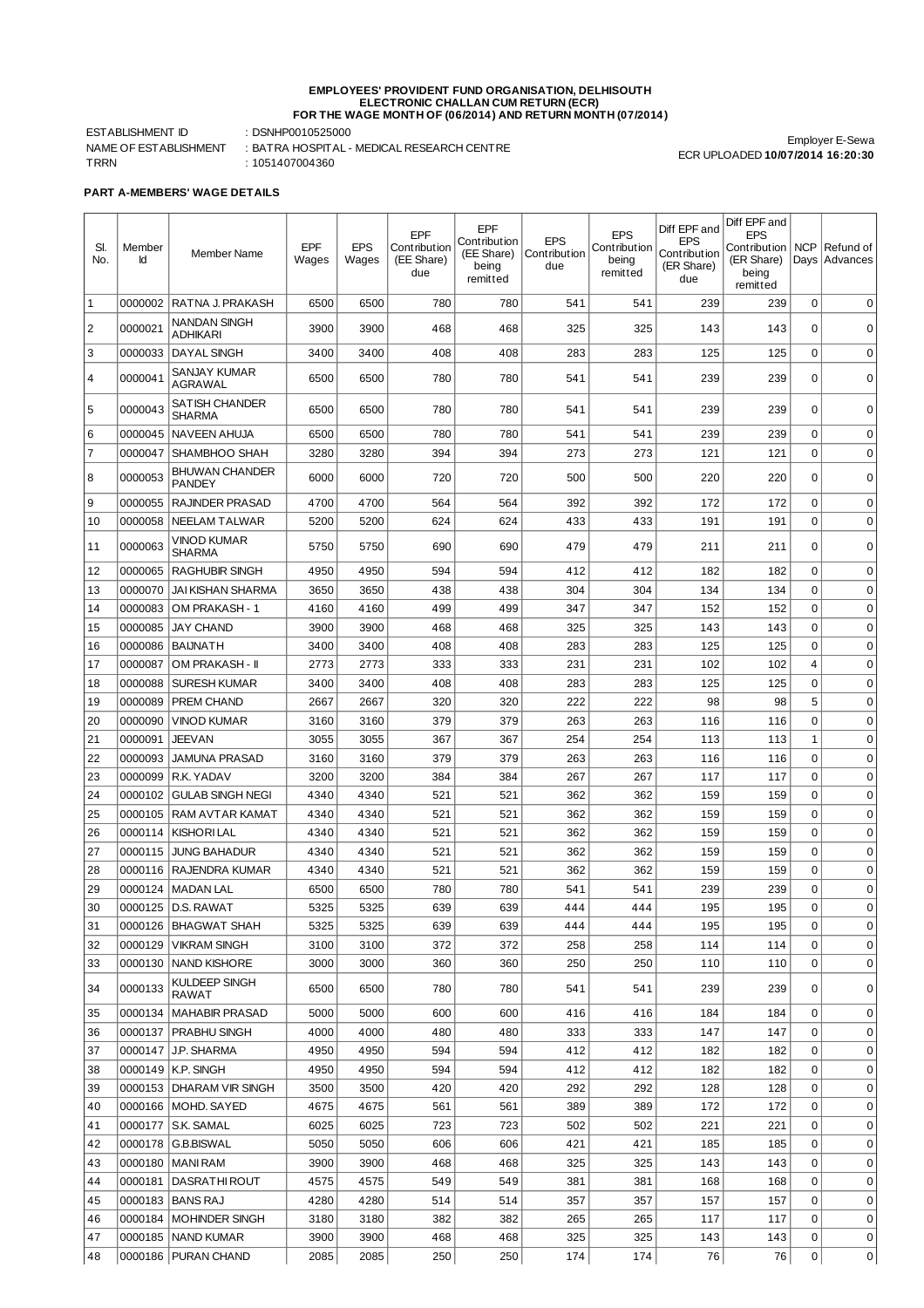| 49  | 0000187 | <b>VIKRAM SINGH</b>                      | 3500 | 3500     | 420         | 420         | 292 | 292 | 128         | 128 | $\mathbf 0$ | 0           |
|-----|---------|------------------------------------------|------|----------|-------------|-------------|-----|-----|-------------|-----|-------------|-------------|
| 50  | 0000188 | <b>BHUBAN SINGH</b>                      | 3500 | 3500     | 420         | 420         | 292 | 292 | 128         | 128 | $\Omega$    | $\mathbf 0$ |
| 51  | 0000189 | <b>BAJENDER SINGH</b>                    | 3500 | 3500     | 420         | 420         | 292 | 292 | 128         | 128 | $\Omega$    | $\mathbf 0$ |
| 52  | 0000190 | <b>NARESH CHAND</b>                      | 3500 | 3500     | 420         | 420         | 292 | 292 | 128         | 128 | $\mathbf 0$ | $\mathbf 0$ |
| 53  | 0000193 | <b>LADDU RAM</b>                         | 3100 | 3100     | 372         | 372         | 258 | 258 | 114         | 114 | $\mathbf 0$ | $\mathbf 0$ |
| 54  | 0000194 | RAMJI LAL                                | 3040 | 3040     | 365         | 365         | 253 | 253 | 112         | 112 | $\mathbf 0$ | $\mathbf 0$ |
| 55  | 0000196 | <b>RAM ASHREY</b>                        | 3040 | 3040     | 365         | 365         | 253 | 253 | 112         | 112 | $\mathbf 0$ | $\mathbf 0$ |
| 56  | 0000198 | <b>TEJPAL SINGH</b>                      | 3320 | 3320     | 398         | 398         | 277 | 277 | 121         | 121 | $\mathbf 0$ | $\mathbf 0$ |
| 57  | 0000205 | <b>LOKESH DEVI</b>                       | 3440 | 3440     | 413         | 413         | 287 | 287 | 126         | 126 | $\mathbf 0$ | $\mathbf 0$ |
| 58  | 0000206 | <b>MUNISH DEVI</b>                       | 3040 | 3040     | 365         | 365         | 253 | 253 | 112         | 112 | $\mathbf 0$ | $\mathbf 0$ |
| 59  | 0000208 | <b>GEETA</b>                             | 3040 | 3040     | 365         | 365         | 253 | 253 | 112         | 112 | $\mathbf 0$ | $\mathbf 0$ |
| 60  | 0000210 | <b>SUNDERI</b>                           | 3040 | 3040     | 365         | 365         | 253 | 253 | 112         | 112 | $\mathbf 0$ | $\mathbf 0$ |
| 61  | 0000213 | <b>DEEPAK</b>                            | 3040 | 3040     | 365         | 365         | 253 | 253 | 112         | 112 | $\mathbf 0$ | 0           |
| 62  | 0000215 | <b>BIRAY</b>                             | 3040 | 3040     | 365         | 365         | 253 | 253 | 112         | 112 | 0           | 0           |
| 63  | 0000218 | <b>MOHAR KALI</b>                        | 3040 | 3040     | 365         | 365         | 253 | 253 | 112         | 112 | $\Omega$    | 0           |
| 64  | 0000219 | <b>BALJEET SINGH</b>                     | 0    | $\Omega$ | $\mathbf 0$ | $\mathbf 0$ | 0   | 0   | $\mathbf 0$ | 0   | 30          | 0           |
| 65  | 0000220 | <b>HARI SINGH</b>                        | 3040 | 3040     | 365         | 365         | 253 | 253 | 112         | 112 | 0           | 0           |
| 66  | 0000232 | S.S. NEGI                                | 3100 | 3100     | 372         | 372         | 258 | 258 | 114         | 114 | $\Omega$    | 0           |
| 67  | 0000238 | <b>M.S. MATHUR</b>                       | 3350 | 3350     | 402         | 402         | 279 | 279 | 123         | 123 | 0           | 0           |
| 68  | 0000242 | R.B. MAURYA                              | 3250 | 3250     | 390         | 390         | 271 | 271 | 119         | 119 | $\Omega$    | 0           |
| 69  | 0000243 | <b>GEEG RAJ</b>                          | 3100 | 3100     | 372         | 372         | 258 | 258 | 114         | 114 | 0           | 0           |
| 70  | 0000246 | <b>BHAJAN LAL</b>                        | 3300 | 3300     | 396         | 396         | 275 | 275 | 121         | 121 | 0           | 0           |
| 71  | 0000249 | <b>BALAM SINGH</b>                       | 3600 | 3600     | 432         | 432         | 300 | 300 | 132         | 132 | 0           | $\mathbf 0$ |
|     |         | <b>RAWAT</b>                             |      |          |             |             |     |     |             |     |             |             |
| 72  | 0000252 | <b>MORE SINGH</b>                        | 3150 | 3150     | 378         | 378         | 262 | 262 | 116         | 116 | $\mathbf 0$ | 0           |
| 73  | 0000256 | <b>MEENA</b>                             | 2635 | 2635     | 316         | 316         | 219 | 219 | 97          | 97  | 4           | 0           |
| 74  | 0000269 | P.C. PHILLIP                             | 6025 | 6025     | 723         | 723         | 502 | 502 | 221         | 221 | $\mathbf 0$ | 0           |
| 75  | 0000272 | SUNITA ARORA                             | 4800 | 4800     | 576         | 576         | 400 | 400 | 176         | 176 | $\mathbf 0$ | 0           |
| 76  | 0000275 | <b>PREM SINGH</b>                        | 5075 | 5075     | 609         | 609         | 423 | 423 | 186         | 186 | $\mathbf 0$ | 0           |
| 77  | 0000276 | <b>B.G. GOSWAMI</b>                      | 4500 | 4500     | 540         | 540         | 375 | 375 | 165         | 165 | $\mathbf 0$ | 0           |
| 78  | 0000277 | <b>SUKHDEV SINGH</b>                     | 3800 | 3800     | 456         | 456         | 317 | 317 | 139         | 139 | $\mathbf 0$ | 0           |
| 79  | 0000279 | KANTI BALLABH                            | 4500 | 4500     | 540         | 540         | 375 | 375 | 165         | 165 | $\mathbf 0$ | 0           |
| 80  | 0000280 | <b>VIJENDRA SINGH</b><br><b>BHANDARI</b> | 5000 | 5000     | 600         | 600         | 416 | 416 | 184         | 184 | 0           | $\Omega$    |
| 81  | 0000281 | <b>NARESH CHAND</b>                      | 3460 | 3460     | 415         | 415         | 288 | 288 | 127         | 127 | 0           | 0           |
| 82  | 0000283 | <b>JEEVAN DEEP</b>                       | 4850 | 4850     | 582         | 582         | 404 | 404 | 178         | 178 | 0           | 0           |
| 83  | 0000285 | <b>EK BAHADUR</b><br><b>THAPPA</b>       | 2883 | 2883     | 346         | 346         | 240 | 240 | 106         | 106 | 5           | $\mathbf 0$ |
| 84  |         | 0000286 KRISHNA NAND                     | 3045 | 3045     | 365         | 365         | 254 | 254 | 111         | 111 | 1           | 0           |
| 85  | 0000287 | <b>JAGPAL SINGH</b>                      | 3400 | 3400     | 408         | 408         | 283 | 283 | 125         | 125 | $\mathbf 0$ | 0           |
| 86  | 0000288 | <b>ILLAM SINGH</b>                       | 3310 | 3310     | 397         | 397         | 276 | 276 | 121         | 121 | 0           | 0           |
| 87  | 0000289 | <b>SANSAR CHAND</b>                      | 3310 | 3310     | 397         | 397         | 276 | 276 | 121         | 121 | 0           | 0           |
| 88  | 0000291 | KUNDAN SINGH<br>RAWAT                    | 3310 | 3310     | 397         | 397         | 276 | 276 | 121         | 121 | 0           | $\mathbf 0$ |
| 89  | 0000292 | <b>KUNDAN SINGH</b>                      | 3400 | 3400     | 408         | 408         | 283 | 283 | 125         | 125 | 0           | $\mathbf 0$ |
| 90  | 0000293 | <b>DIWAN SINGH</b><br><b>RAWAT</b>       | 3460 | 3460     | 415         | 415         | 288 | 288 | 127         | 127 | 0           | 0           |
| 91  | 0000296 | <b>RAJINDER KUMAR</b>                    | 3310 | 3310     | 397         | 397         | 276 | 276 | 121         | 121 | 0           | $\mathbf 0$ |
| 92  | 0000297 | RAJU                                     | 3310 | 3310     | 397         | 397         | 276 | 276 | 121         | 121 | $\Omega$    | $\mathbf 0$ |
| 93  | 0000298 | <b>BINDESWARI SAH</b>                    | 3800 | 3800     | 456         | 456         | 317 | 317 | 139         | 139 | $\mathbf 0$ | $\mathbf 0$ |
| 94  | 0000299 | <b>BHOPAL SINGH</b>                      | 3310 | 3310     | 397         | 397         | 276 | 276 | 121         | 121 | $\mathbf 0$ | $\mathbf 0$ |
| 95  | 0000302 | ABDUL RAZAK                              | 4100 | 4100     | 492         | 492         | 342 | 342 | 150         | 150 | $\mathbf 0$ | $\mathbf 0$ |
| 96  | 0000303 | <b>DHAN SINGH</b>                        | 3800 | 3800     | 456         | 456         | 317 | 317 | 139         | 139 | $\mathbf 0$ | $\mathbf 0$ |
| 97  | 0000307 | <b>SHIV RAM</b>                          | 3200 | 3200     | 384         | 384         | 267 | 267 | 117         | 117 | $\mathbf 0$ | $\mathbf 0$ |
| 98  | 0000308 | PRAKASH RAM                              | 3400 | 3400     | 408         | 408         | 283 | 283 | 125         | 125 | $\mathbf 0$ | $\mathbf 0$ |
| 99  | 0000309 | <b>RAM KRISHAN</b><br><b>SHARMA</b>      | 3310 | 3310     | 397         | 397         | 276 | 276 | 121         | 121 | 0           | 0           |
| 100 | 0000310 | <b>NEELBHADUR</b>                        | 3400 | 3400     | 408         | 408         | 283 | 283 | 125         | 125 | $\mathbf 0$ | $\mathbf 0$ |
| 101 | 0000312 | <b>RAM BAHADUR</b>                       | 3800 | 3800     | 456         | 456         | 317 | 317 | 139         | 139 | $\mathbf 0$ | 0           |
| 102 | 0000314 | <b>RAMESH CHAND</b>                      | 3260 | 3260     | 391         | 391         | 272 | 272 | 119         | 119 | $\mathbf 0$ | $\mathbf 0$ |
| 103 | 0000315 | SHASHI PAL SHARMA                        | 3260 | 3260     | 391         | 391         | 272 | 272 | 119         | 119 | 0           | $\mathbf 0$ |
| 104 | 0000317 | J.B. THAPPA                              | 4100 | 4100     | 492         | 492         | 342 | 342 | 150         | 150 | 0           | $\mathbf 0$ |
| 105 | 0000320 | PADAM SINGH                              | 4100 | 4100     | 492         | 492         | 342 | 342 | 150         | 150 | $\mathbf 0$ | $\mathbf 0$ |
| 106 | 0000321 | <b>RAM SHRESHTH</b>                      | 4100 | 4100     | 492         | 492         | 342 | 342 | 150         | 150 | $\mathbf 0$ | $\mathbf 0$ |
| 107 | 0000322 | MOHD. SUBRATI                            | 4100 | 4100     | 492         | 492         | 342 | 342 | 150         | 150 | $\Omega$    | 0           |
| 108 | 0000323 | <b>JAGAT SINGH</b>                       | 3100 | 3100     | 372         | 372         | 258 | 258 | 114         | 114 | 0           | 0           |
| 109 | 0000324 | <b>KUSHAL SINGH</b>                      | 3200 | 3200     | 384         | 384         | 267 | 267 | 117         | 117 | 0           | 0           |
|     |         |                                          |      |          |             |             |     |     |             |     |             |             |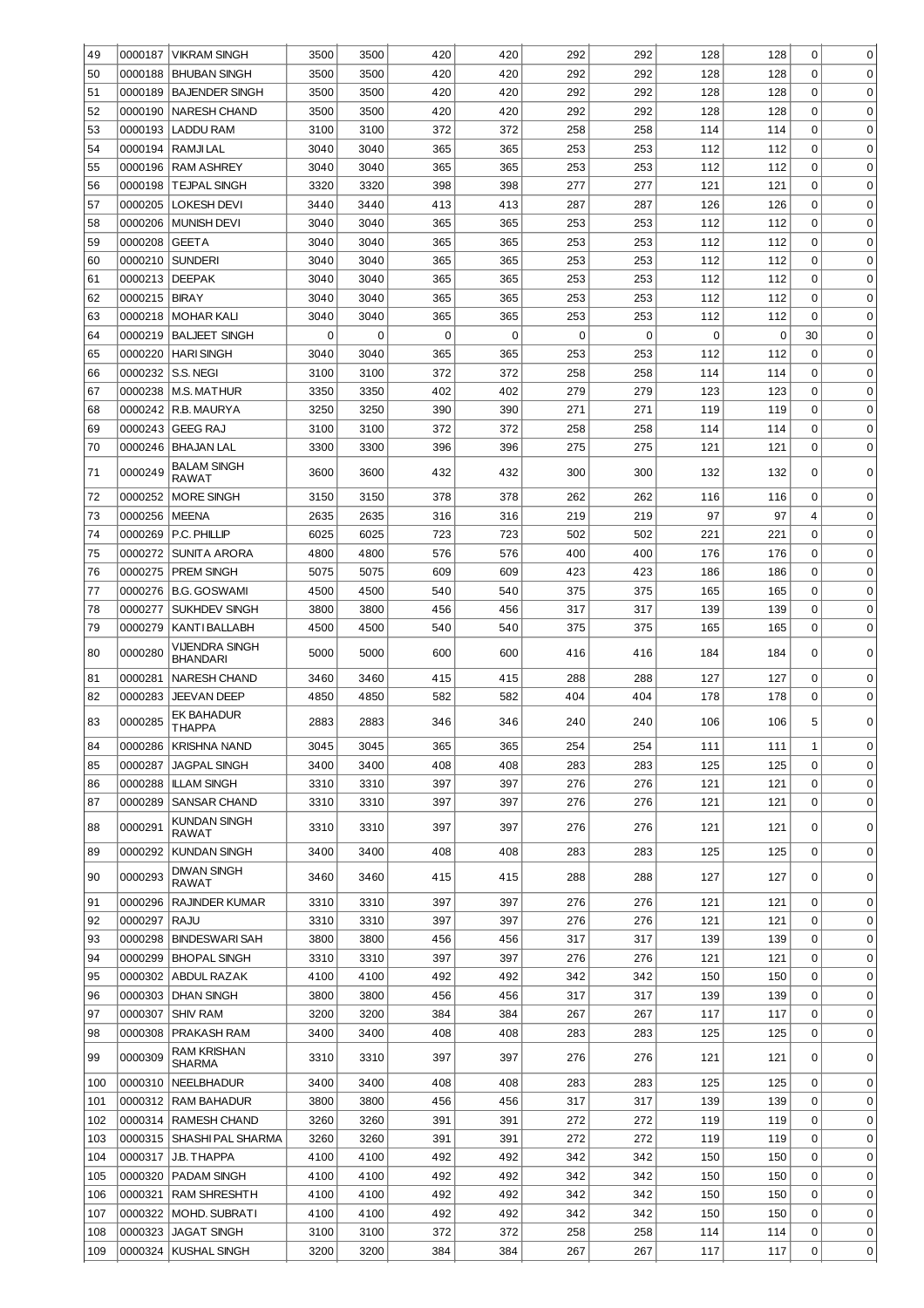| 110 |                 | 0000325  ANIT LAL             | 3200 | 3200 | 384  | 384  | 267 | 267 | 117 | 117 | 0              | 0           |
|-----|-----------------|-------------------------------|------|------|------|------|-----|-----|-----|-----|----------------|-------------|
| 111 |                 | 0000338 SIBTIAN FATIMA        | 5325 | 5325 | 639  | 639  | 444 | 444 | 195 | 195 | 0              | 0           |
| 112 |                 | 0000341 KRISHAN PRASAD        | 3680 | 3680 | 442  | 442  | 307 | 307 | 135 | 135 | 0              | 0           |
| 113 | 0000350         | <b>RAM BRIKSH RAM</b>         | 3250 | 3250 | 390  | 390  | 271 | 271 | 119 | 119 | 0              | 0           |
| 114 |                 | 0000364 DEVI SARAN SINGH      | 6350 | 6350 | 762  | 762  | 529 | 529 | 233 | 233 | 0              | 0           |
| 115 | 0000376         | <b>INEELAM KUMARI</b>         | 5000 | 5000 | 600  | 600  | 416 | 416 | 184 | 184 | 0              | 0           |
|     |                 |                               |      |      |      |      |     |     |     |     |                |             |
| 116 | 0000377         | MANOJ KUMAR                   | 3500 | 3500 | 420  | 420  | 292 | 292 | 128 | 128 | 0              | 0           |
| 117 | 0000385         | YASVIR SINGH<br>TOMAR         | 4825 | 4825 | 579  | 579  | 402 | 402 | 177 | 177 | $\mathbf 0$    | 0           |
| 118 | 0000394         | SANJAY TAYAL                  | 6500 | 6500 | 780  | 780  | 541 | 541 | 239 | 239 | 0              | 0           |
| 119 |                 | 0000400 OMANA ANIYAN          | 6500 | 6500 | 780  | 780  | 541 | 541 | 239 | 239 | 0              | $\mathbf 0$ |
| 120 |                 | 0000403 SUNIL KR. EDWARD      | 6500 | 6500 | 780  | 780  | 541 | 541 | 239 | 239 | 0              | 0           |
| 121 |                 | 0000413 AMINI BABY            | 6500 | 6500 | 780  | 780  | 541 | 541 | 239 | 239 | 0              | 0           |
| 122 |                 | 0000416   VINOD KUMARI        | 5400 | 5400 | 648  | 648  | 450 | 450 | 198 | 198 | 0              | 0           |
| 123 |                 | 0000419   M.L. RAUT           | 6500 | 6500 | 780  | 780  | 541 | 541 | 239 | 239 | 0              | 0           |
| 124 |                 | 0000433   PRATHEEP KUMAR      | 6500 | 6500 | 780  | 780  | 541 | 541 | 239 | 239 | 0              | 0           |
| 125 |                 | 0000434 SHANMUGHA DAS         | 5425 | 5425 | 651  | 651  | 452 | 452 | 199 | 199 | 0              | 0           |
|     |                 |                               | 6475 | 6475 | 777  | 777  | 539 | 539 | 238 | 238 | 0              | 0           |
| 126 |                 | 0000441   MADHU BALA MEHTA    |      |      |      |      |     |     |     |     |                |             |
| 127 |                 | 0000445   MONEY PONDEL        | 3300 | 3300 | 396  | 396  | 275 | 275 | 121 | 121 | 0              | 0           |
| 128 |                 | 0000448   BABBAN CHAUHAN      | 3600 | 3600 | 432  | 432  | 300 | 300 | 132 | 132 | 0              | 0           |
| 129 | 0000450 SUDHA   |                               | 3200 | 3200 | 384  | 384  | 267 | 267 | 117 | 117 | $\mathbf 0$    | 0           |
| 130 |                 | 0000452 SINGARA VELUR         | 1300 | 1300 | 156  | 156  | 108 | 108 | 48  | 48  | 18             | 0           |
| 131 |                 | 0000454 JAI PRAKASH           | 4400 | 4400 | 528  | 528  | 367 | 367 | 161 | 161 | $\mathbf 0$    | 0           |
| 132 |                 | 0000455   MITHILESH RANI      | 3440 | 3440 | 413  | 413  | 287 | 287 | 126 | 126 | 0              | 0           |
| 133 |                 | 0000456 ARUN KUMAR            | 3250 | 3250 | 390  | 390  | 271 | 271 | 119 | 119 | 0              | 0           |
| 134 |                 | 0000457   SURESH CHANDER      | 4825 | 4825 | 579  | 579  | 402 | 402 | 177 | 177 | $\mathbf 0$    | 0           |
| 135 |                 | 0000458 PRITHVI SINGH         | 3200 | 3200 | 384  | 384  | 267 | 267 | 117 | 117 | 0              | 0           |
|     |                 |                               |      |      |      |      |     |     |     |     | 0              | 0           |
| 136 |                 | 0000460   SAROJ BALA          | 3300 | 3300 | 396  | 396  | 275 | 275 | 121 | 121 |                |             |
| 137 |                 | 0000461 KISHAN BAHADUR        | 6325 | 6325 | 759  | 759  | 527 | 527 | 232 | 232 | 0              | 0           |
| 138 |                 | 0000462 RAMJILAL              | 3300 | 3300 | 396  | 396  | 275 | 275 | 121 | 121 | 0              | 0           |
| 139 |                 | 0000463 RAJESHWARI            | 3250 | 3250 | 390  | 390  | 271 | 271 | 119 | 119 | 0              | 0           |
| 140 |                 | 0000464   BALBIR KAUR         | 3510 | 3510 | 421  | 421  | 292 | 292 | 129 | 129 | 0              | 0           |
| 141 | 0000469 KAMLA   |                               | 3200 | 3200 | 384  | 384  | 267 | 267 | 117 | 117 | 0              | 0           |
| 142 |                 | 0000472 OMVIR SINGH           | 4900 | 4900 | 588  | 588  | 408 | 408 | 180 | 180 | 0              | 0           |
| 143 |                 | 0000474 RAVINDER KUMAR        | 3142 | 3142 | 377  | 377  | 262 | 262 | 115 | 115 | $\mathbf 1$    | 0           |
| 144 |                 | 0000476 SHEELA RANI           | 3250 | 3250 | 390  | 390  | 271 | 271 | 119 | 119 | 0              | 0           |
| 145 | 0000477   BIMLA |                               | 3250 | 3250 | 390  | 390  | 271 | 271 | 119 | 119 | 0              | 0           |
|     |                 |                               |      |      |      |      |     |     |     |     | $\overline{0}$ | $\Omega$    |
| 146 |                 | 0000495   MARY JOSEPH         | 6500 | 6500 | 1300 | 1300 | 541 | 541 | 239 | 239 |                |             |
| 147 | 0000633         | <b>VIRENDRA KUMAR</b>         | 3450 | 3450 | 414  | 414  | 287 | 287 | 127 | 127 | 0              | 0           |
| 148 | 0000660         | <b>JAY PRAKASH</b>            | 3040 | 3040 | 365  | 365  | 253 | 253 | 112 | 112 | 0              | 0           |
| 149 | 0000661         | <b>DHARMENDRA</b>             | 3040 | 3040 | 365  | 365  | 253 | 253 | 112 | 112 | 0              | 0           |
| 150 | 0000664         | SITA DEVI ARYA                | 3250 | 3250 | 390  | 390  | 271 | 271 | 119 | 119 | 0              | 0           |
| 151 | 0000666         | <b>RAJ KUMAR KAMATH</b>       | 6500 | 6500 | 780  | 780  | 541 | 541 | 239 | 239 | 0              | 0           |
| 152 | 0000671         | <b>RAM CHANDER</b>            | 3150 | 3150 | 378  | 378  | 262 | 262 | 116 | 116 | 0              | 0           |
| 153 | 0000694         | <b>HIRA LAL</b>               | 3100 | 3100 | 372  | 372  | 258 | 258 | 114 | 114 | 0              | 0           |
| 154 | 0000720         | CELINA CHANDY                 | 4950 | 4950 | 594  | 594  | 412 | 412 | 182 | 182 | 0              | 0           |
| 155 | 0000722         | <b>SALI PRAKASH</b>           | 5925 | 5925 | 711  | 711  | 494 | 494 | 217 | 217 | 0              | 0           |
|     |                 |                               |      |      |      |      |     |     |     |     |                |             |
| 156 | 0000764         | RAMESHWAR P.<br><b>SHARMA</b> | 4700 | 4700 | 564  | 564  | 392 | 392 | 172 | 172 | 0              | 0           |
| 157 |                 | 0000785   DAYAWATI            | 3040 | 3040 | 365  | 365  | 253 | 253 | 112 | 112 | 0              | 0           |
| 158 |                 | 0000786   KAMLESH DINORIA     | 3040 | 3040 | 365  | 365  | 253 | 253 | 112 | 112 | 0              | 0           |
|     |                 |                               |      |      |      |      | 253 |     |     |     | 0              |             |
| 159 | 0000787         | <b>SHIVJI</b>                 | 3040 | 3040 | 365  | 365  |     | 253 | 112 | 112 |                | 0           |
| 160 | 0000790         | <b>GURBESH</b>                | 1317 | 1317 | 158  | 158  | 110 | 110 | 48  | 48  | 17             | 0           |
| 161 |                 | 0000797 CHANDER PAL - I       | 3040 | 3040 | 365  | 365  | 253 | 253 | 112 | 112 | 0              | 0           |
| 162 |                 | 0000801   INDER PAL           | 3040 | 3040 | 365  | 365  | 253 | 253 | 112 | 112 | 0              | 0           |
| 163 | 0000802 VIKRAM  |                               | 3040 | 3040 | 365  | 365  | 253 | 253 | 112 | 112 | 0              | 0           |
| 164 | 0000805 ASHOK   |                               | 3040 | 3040 | 365  | 365  | 253 | 253 | 112 | 112 | 0              | 0           |
| 165 | 0000809         | DEVKINANDAN                   | 3040 | 3040 | 365  | 365  | 253 | 253 | 112 | 112 | 0              | 0           |
| 166 | 0000815   SAROJ |                               | 3000 | 3000 | 360  | 360  | 250 | 250 | 110 | 110 | 0              | 0           |
| 167 |                 | 0000819   SUNEHRA             | 3000 | 3000 | 360  | 360  | 250 | 250 | 110 | 110 | 0              | 0           |
| 168 |                 | 0000823   SUMIT RA            | 3040 | 3040 | 365  | 365  | 253 | 253 | 112 |     | 0              | 0           |
|     |                 |                               |      |      |      |      |     |     |     | 112 |                |             |
| 169 |                 | 0000829 URMILA DEVI           | 3045 | 3045 | 365  | 365  | 254 | 254 | 111 | 111 | $\mathbf 1$    | 0           |
| 170 |                 | 0000832   MOHD. RIYAZ KHAN    | 3740 | 3740 | 449  | 449  | 312 | 312 | 137 | 137 | 0              | 0           |
| 171 |                 | 0000835   ASHA JAMES          | 3045 | 3045 | 365  | 365  | 254 | 254 | 111 | 111 | $\mathbf 1$    | 0           |
|     |                 | 0000836   RAM PRASAD          | 3150 | 3150 | 378  | 378  | 262 | 262 | 116 | 116 | 0              | 0           |
| 172 |                 |                               |      |      |      |      |     |     |     |     |                |             |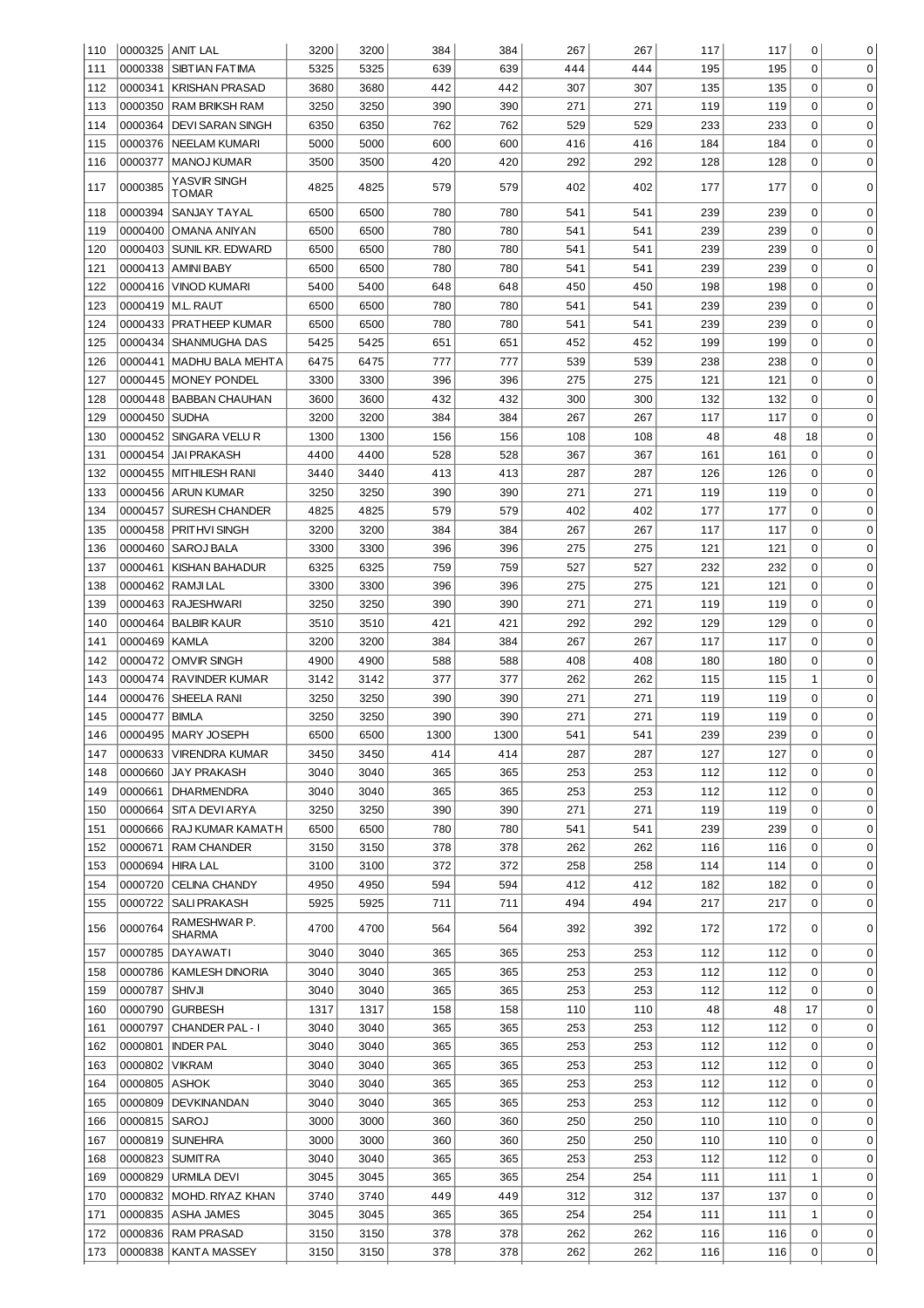| 174        |                  | 0000839 RAM DHIRAJ SINGH                     | 3200         | 3200         | 384        | 384        | 267         | 267        | 117        | 117        | 0              | 0           |
|------------|------------------|----------------------------------------------|--------------|--------------|------------|------------|-------------|------------|------------|------------|----------------|-------------|
| 175        |                  | 0000840 BALBIR SINGH                         | 3150         | 3150         | 378        | 378        | 262         | 262        | 116        | 116        | $\mathbf 0$    | 0           |
| 176        | 0000841          | RAJVEER SINGH                                | 3150         | 3150         | 378        | 378        | 262         | 262        | 116        | 116        | 0              | 0           |
| 177        |                  | 0000842 HEMA DEVI                            | 2940         | 2940         | 353        | 353        | 245         | 245        | 108        | 108        | $\overline{c}$ | 0           |
| 178        | 0000846          | <b>PREM CHAND</b>                            | 4000         | 4000         | 480        | 480        | 333         | 333        | 147        | 147        | 0              | 0           |
| 179        | 0000847          | <b>ASHOK KUMAR</b>                           | 4100         | 4100         | 492        | 492        | 342         | 342        | 150        | 150        | 0              | 0           |
| 180        | 0000850          | RAJPAL SINGH                                 | 3900         | 3900         | 468        | 468        | 325         | 325        | 143        | 143        | 0              | 0           |
| 181        | 0000851          | M D SAJEED                                   | 3575         | 3575         | 429        | 429        | 298         | 298        | 131        | 131        | 0              | 0           |
| 182        | 0000852          | ANIL KUMAR                                   | 3440         | 3440         | 413        | 413        | 287         | 287        | 126        | 126        | 0              | 0           |
| 183        | 0000853          | NATHOLI RAM                                  | 3000         | 3000         | 360        | 360        | 250         | 250        | 110        | 110        | 0              | 0           |
| 184        | 0000857          | <b>RAM BILASH</b>                            | 3000         | 3000         | 360        | 360        | 250         | 250        | 110        | 110        | 0              | 0           |
| 185        | 0000858          | <b>INDERJEET GURUNG</b>                      | 3100         | 3100         | 372        | 372        | 258         | 258        | 114        | 114        | 0              | 0           |
| 186        | 0000859          | <b>SOBAN SINGH</b>                           | 3100         | 3100         | 372        | 372        | 258         | 258        | 114        | 114        | 0              | 0           |
| 187        | 0000860          | <b>HARI RAM</b>                              | 3100         | 3100         | 372        | 372        | 258         | 258        | 114        | 114        | 0              | 0           |
| 188        | 0000863          | <b>SOHAN LAL</b>                             | 3550         | 3550         | 426        | 426        | 296         | 296        | 130        | 130        | $\mathbf 0$    | $\mathbf 0$ |
| 189        | 0000865          | <b>MOHD. ALAM</b>                            | 3400         | 3400         | 408        | 408        | 283         | 283        | 125        | 125        | $\mathbf 0$    | $\mathbf 0$ |
| 190        | 0000867          | <b>CHANDER PAL</b>                           | 3550         | 3550         | 426        | 426        | 296         | 296        | 130        | 130        | $\mathbf 0$    | 0           |
| 191        | 0000869          | <b>SHYAM SINGH</b>                           | 3663         | 3663         | 440        | 440        | 305         | 305        | 135        | 135        | $\mathbf 0$    | 0           |
| 192        | 0000870          | <b>ANIL KANT JHA</b>                         | 3250         | 3250         | 390        | 390        | 271         | 271        | 119        | 119        | $\mathbf 0$    | 0           |
| 193        | 0000871          | <b>MADAN SINGH</b>                           | 3300         | 3300         | 396        | 396        | 275         | 275        | 121        | 121        | $\mathbf 0$    | 0           |
| 194        | 0000874          | <b>NARESH PAL</b>                            | 2837         | 2837         | 340        | 340        | 236         | 236        | 104        | 104        | $\overline{2}$ | 0           |
|            |                  | <b>RAM PRAKASH</b>                           |              | 4280         | 514        |            | 357         | 357        | 157        | 157        | $\mathbf 0$    |             |
| 195        | 0000887          |                                              | 4280         |              |            | 514        |             |            |            |            |                | 0           |
| 196        | 0000891          | RAJ DAYAL SINGH                              | 3825         | 3825         | 459        | 459        | 319         | 319        | 140        | 140        | $\mathbf 0$    | 0           |
| 197        | 0000892          | RAVINDRA MISHRA                              | 4525         | 4525         | 543        | 543        | 377         | 377        | 166        | 166        | $\mathbf 0$    | 0           |
| 198        | 0000895          | RAM PARVESH<br>GUPTA                         | 3100         | 3100         | 372        | 372        | 258         | 258        | 114        | 114        | 0              | 0           |
| 199        | 0000908          | SUBASH CHAND III                             | 0            | 0            | $\pmb{0}$  | 0          | $\mathbf 0$ | 0          | 0          | 0          | 30             | 0           |
| 200        | 0000910          | PARMESHWARI                                  | 3040         | 3040         | 365        | 365        | 253         | 253        | 112        | 112        | 0              | 0           |
| 201        | 0000919          | <b>CHANDRA DEVI</b>                          | 3000         | 3000         | 360        | 360        | 250         | 250        | 110        | 110        | 0              | 0           |
| 202        | 0000923          | <b>GYAN CHAND</b>                            | 3150         | 3150         | 378        | 378        | 262         | 262        | 116        | 116        | 0              | 0           |
| 203        | 0000926          | <b>NARESH KUMAR</b>                          | 3550         | 3550         | 426        | 426        | 296         | 296        | 130        | 130        | 0              | 0           |
| 204        | 0000928          | DHARAM RAJ                                   | 3200         | 3200         | 384        | 384        | 267         | 267        | 117        | 117        | $\mathbf 0$    | 0           |
| 205        | 0000929          | LALIT KUMAR                                  | 3045         | 3045         | 365        | 365        | 254         | 254        | 111        | 111        | $\mathbf{1}$   | 0           |
| 206        | 0000931          | <b>BIBHA GHOSAL</b>                          | 4610         | 4610         | 553        | 553        | 384         | 384        | 169        | 169        | $\mathbf 0$    | 0           |
| 207        | 0000935          | <b>BANSIDHAR</b>                             | 3150         | 3150         | 378        | 378        | 262         | 262        | 116        | 116        | $\mathbf 0$    | 0           |
| 208        | 0000939          | <b>KAMAL MUKHERJEE</b>                       | 6000         | 6000         | 720        | 720        | 500         | 500        | 220        | 220        | 0              | 0           |
| 209        | 0001020          | <b>PREM KISHORE JHA</b>                      | 5575         | 5575         | 669        | 669        | 464         | 464        | 205        | 205        | 0              | 0           |
| 210        | 0001068   BISHAN |                                              | 3050         | 3050         | 366        | 366        | 254         | 254        | 112        | 112        | $\Omega$       | 0           |
| 211        | 0001102 JAGDISH  |                                              | 3050         | 3050         | 366        | 366        | 254         | 254        | 112        | 112        | 0              | 0           |
| 212        | 0001258          | <b>NAGENDER SINGH</b>                        | 3200         | 3200         | 384        | 384        | 267         | 267        | 117        | 117        | 0              | 0           |
| 213        | 0001261          | SANTOSH SINGH<br><b>RAWAT</b>                | 3150         | 3150         | 378        | 378        | 262         | 262        | 116        | 116        | 0              | $\mathbf 0$ |
| 214        | 0001262          | RADHA MOHAN                                  | 3200         | 3200         | 384        | 384        | 267         | 267        | 117        | 117        | 0              | 0           |
| 215        |                  | 0001263   BEENA PONDAL                       | 3200         | 3200         | 384        | 384        | 267         | 267        | 117        | 117        | 0              | $\mathbf 0$ |
| 216        |                  | 0001272 KAMLESH                              | 6025         | 6025         | 723        | 723        | 502         | 502        | 221        | 221        | 0              | $\mathbf 0$ |
| 217        |                  | 0001350 RITA MEHRA                           | 4825         | 4825         | 579        | 579        | 402         | 402        | 177        | 177        | 0              | $\mathbf 0$ |
| 218        | 0001365 SURESH   |                                              | 3000         | 3000         | 360        | 360        | 250         | 250        | 110        | 110        | 0              | $\mathbf 0$ |
| 219        |                  | 0001366 NETRA PAL                            | 3000         | 3000         | 360        | 360        | 250         | 250        | 110        | 110        | 0              | $\mathbf 0$ |
| 220        | 0001367          | ANITA ARORA                                  | 4450         | 4450         | 890        | 890        | 371         | 371        | 163        | 163        | 0              | $\mathbf 0$ |
| 221        |                  | 0001373   RAM PYARE                          | 3150         | 3150         | 378        | 378        | 262         | 262        | 116        | 116        | 0              | $\mathbf 0$ |
| 222        | 0001377          | DEVENDER SINGH                               | 3635         | 3635         | 436        | 436        | 303         | 303        | 133        | 133        | 0              | $\mathbf 0$ |
| 223        |                  | 0001421   BHOPAL SINGH                       | 4950         | 4950         | 594        | 594        | 412         | 412        | 182        | 182        | 0              | $\mathbf 0$ |
| 224        | 0001422 RADHEY   |                                              | 3000         | 3000         | 360        | 360        | 250         | 250        | 110        | 110        | 0              | $\mathbf 0$ |
|            |                  |                                              |              |              |            |            |             |            |            |            | 0              | $\mathbf 0$ |
| 225<br>226 |                  | 0001429 ASHOK II<br>0001507   ANIL KR. SWAIN | 3000<br>3320 | 3000<br>3320 | 360<br>398 | 360<br>398 | 250<br>277  | 250<br>277 | 110<br>121 | 110<br>121 | 0              | $\mathbf 0$ |
|            |                  |                                              |              |              |            |            |             |            |            |            |                |             |
| 227        |                  | 0001508   PREM SAGAR                         | 3700         | 3700         | 444        | 444        | 308         | 308        | 136        | 136        | 0              | $\mathbf 0$ |
| 228        |                  | 0001552 ANNAMMA GEORGE                       | 5000         | 5000         | 600        | 600        | 416         | 416        | 184        | 184        | $\mathbf 0$    | $\mathbf 0$ |
| 229        |                  | 0001555   RIKKI RAM K.C.                     | 3150         | 3150         | 378        | 378        | 262         | 262        | 116        | 116        | $\mathbf 0$    | $\mathbf 0$ |
| 230        | 0001563          | SUMAN PAREEK                                 | 6500         | 6500         | 780        | 780        | 541         | 541        | 239        | 239        | 0              | $\mathbf 0$ |
| 231        | 0001618          | MADHU SHARMA                                 | 4825         | 4825         | 579        | 579        | 402         | 402        | 177        | 177        | 0              | $\mathbf 0$ |
| 232        | 0001619          | MANOJ KUMAR<br>TMARI                         | 3045         | 3045         | 365        | 365        | 254         | 254        | 111        | 111        | 1              | 0           |
| 233        | 0001642          | <b>RAJENDER KUMAR</b>                        | 2960         | 2960         | 355        | 355        | 247         | 247        | 108        | 108        | 0              | $\mathbf 0$ |
| 234        | 0001643          | SURENDER S.<br>DAHIYA                        | 3150         | 3150         | 378        | 378        | 262         | 262        | 116        | 116        | 0              | 0           |
| 235        | 0001654          | <b>BHOJ RAJ</b>                              | 3000         | 3000         | 360        | 360        | 250         | 250        | 110        | 110        | 0              | 0           |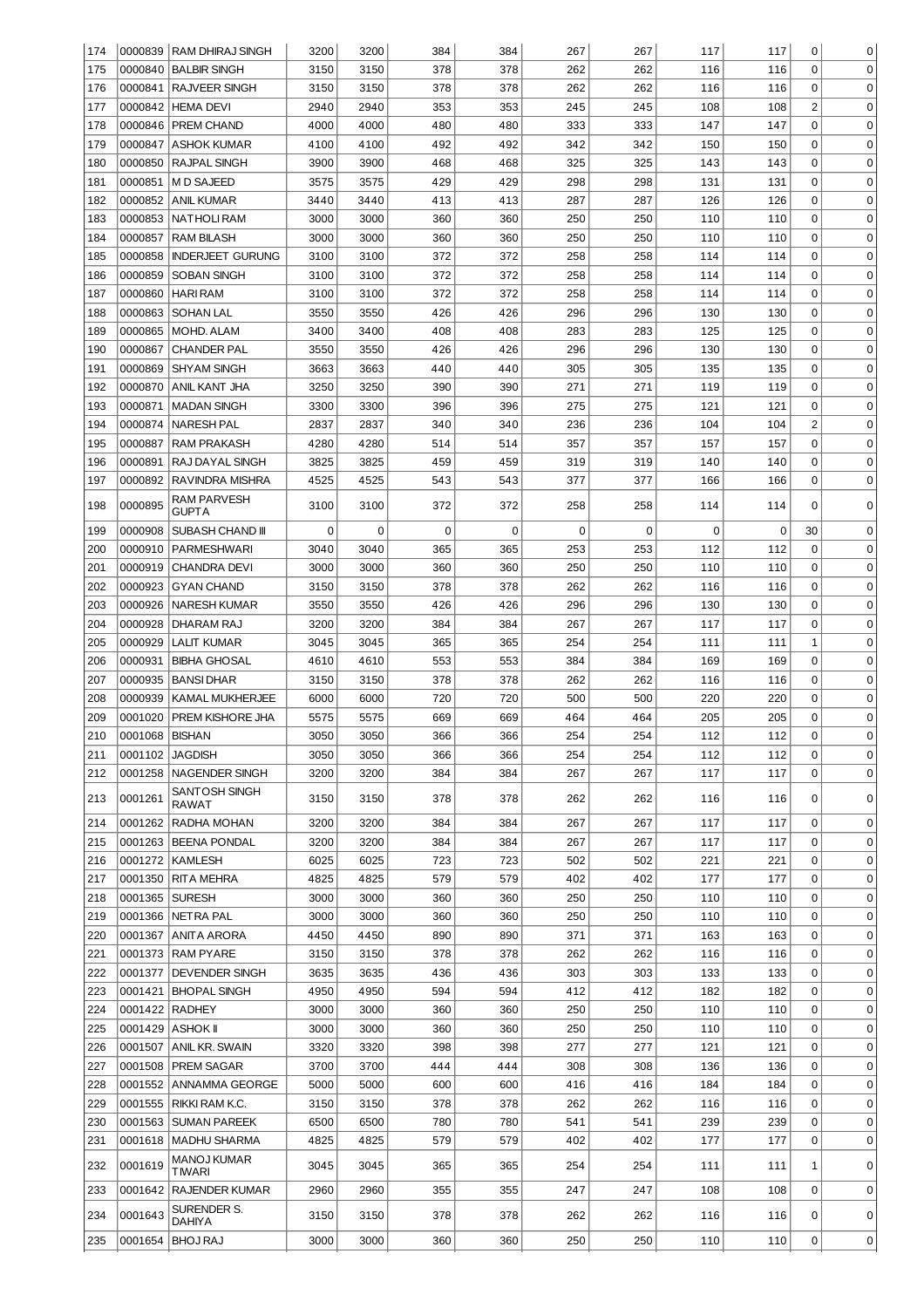| 236 |         | 0001664   DHANPAL SINGH            | 3150        | 3150 | 378         | 378         | 262         | 262 | 116         | 116         | 0            | 0           |
|-----|---------|------------------------------------|-------------|------|-------------|-------------|-------------|-----|-------------|-------------|--------------|-------------|
| 237 | 0001665 | SHRI PAL                           | 6500        | 6500 | 780         | 780         | 541         | 541 | 239         | 239         | $\mathbf 0$  | $\mathbf 0$ |
| 238 |         | 0001667 ASHOK KUMAR                | 4400        | 4400 | 528         | 528         | 367         | 367 | 161         | 161         | $\mathbf 0$  | $\mathbf 0$ |
| 239 |         | 0001742 BHUSHAN RANI               | $\mathbf 0$ | 0    | $\mathbf 0$ | $\mathbf 0$ | $\mathbf 0$ | 0   | $\mathbf 0$ | $\mathbf 0$ | 30           | 0           |
| 240 |         | 0001745   RAJ KUMAR                | 3000        | 3000 | 360         | 360         | 250         | 250 | 110         | 110         | 0            | $\mathbf 0$ |
| 241 |         | 0001746   AJAY KUMAR               | 3000        | 3000 | 360         | 360         | 250         | 250 | 110         | 110         | $\mathbf 0$  | $\mathbf 0$ |
| 242 | 0001747 | NAND KISHORE                       | 3000        | 3000 | 360         | 360         | 250         | 250 | 110         | 110         | $\mathbf 0$  | $\mathbf 0$ |
| 243 | 0001748 | ATTAR SINGH                        | 3000        | 3000 | 360         | 360         | 250         | 250 | 110         | 110         | $\mathbf 0$  | $\mathbf 0$ |
| 244 | 0001766 | <b>LISSY PHILLIP</b>               | 6500        | 6500 | 780         | 780         | 541         | 541 | 239         | 239         | $\mathbf 0$  | $\mathbf 0$ |
| 245 | 0001798 | <b>MAHESH PAL</b>                  | 3150        | 3150 | 378         | 378         | 262         | 262 | 116         | 116         | $\mathbf 0$  | $\mathbf 0$ |
| 246 | 0001799 | <b>PRAKASH</b>                     | 2700        | 2700 | 324         | 324         | 225         | 225 | 99          | 99          | 3            | $\mathbf 0$ |
| 247 | 0001803 | SUNIL KR. PAL                      | 3040        | 3040 | 365         | 365         | 253         | 253 | 112         | 112         | $\mathbf 0$  | $\mathbf 0$ |
| 248 | 0001811 | <b>SUNDER KUMAR</b>                | 3093        | 3093 | 371         | 371         | 258         | 258 | 113         | 113         | $\mathbf{1}$ | $\mathbf 0$ |
| 249 | 0001814 | <b>MAHENDRA</b>                    | 5100        | 5100 | 612         | 612         | 425         | 425 | 187         | 187         | $\mathbf 0$  | 0           |
| 250 | 0001821 | MAHESH CHAND<br>SINGH              | 4825        | 4825 | 579         | 579         | 402         | 402 | 177         | 177         | 0            | 0           |
| 251 | 0001822 | <b>BABU LAL</b>                    | 3150        | 3150 | 378         | 378         | 262         | 262 | 116         | 116         | 0            | 0           |
| 252 | 0001847 | RAVINDER PAL<br><b>SINGH</b>       | 4675        | 4675 | 561         | 561         | 389         | 389 | 172         | 172         | 0            | 0           |
| 253 | 0001945 | <b>JAI PRAKASH</b>                 | 5625        | 5625 | 675         | 675         | 469         | 469 | 206         | 206         | $\mathbf 0$  | 0           |
| 254 | 0001960 | ROMESH CHANDER<br><b>THAPLOO</b>   | 6500        | 6500 | 780         | 780         | 541         | 541 | 239         | 239         | 0            | 0           |
| 255 | 0001994 | <b>MANSOOR AHMAD</b>               | 4226        | 4226 | 507         | 507         | 352         | 352 | 155         | 155         | 0            | 0           |
| 256 | 0002008 | <b>KUNWAR PAL</b>                  | 3050        | 3050 | 366         | 366         | 254         | 254 | 112         | 112         | 0            | 0           |
| 257 | 0002059 | JAI KISHAN                         | 4200        | 4200 | 504         | 504         | 350         | 350 | 154         | 154         | 0            | 0           |
| 258 | 0002146 | KESHAR SINGH                       | 3100        | 3100 | 372         | 372         | 258         | 258 | 114         | 114         | 0            | 0           |
| 259 | 0002147 | <b>CHANDER PAL SINGH</b>           | 3000        | 3000 | 360         | 360         | 250         | 250 | 110         | 110         | 0            | 0           |
| 260 | 0002149 | ∣ASHOK KUMAR III                   | 3000        | 3000 | 360         | 360         | 250         | 250 | 110         | 110         | 0            | 0           |
| 261 | 0002165 | DAYA GURNANI                       | 6500        | 6500 | 780         | 780         | 541         | 541 | 239         | 239         | 0            | 0           |
| 262 | 0002266 | ANITA BARTHWAL                     | 4600        | 4600 | 552         | 552         | 383         | 383 | 169         | 169         | 0            | 0           |
| 263 | 0002340 | <b>SHANTIDEVI</b>                  | 3000        | 3000 | 360         | 360         | 250         | 250 | 110         | 110         | $\Omega$     | 0           |
| 264 | 0002341 | <b>JAIL SINGH</b>                  | 1824        | 1824 | 219         | 219         | 152         | 152 | 67          | 67          | 12           | 0           |
| 265 | 0002349 | <b>RAMESH KUMAR</b>                | 3210        | 3210 | 385         | 385         | 267         | 267 | 118         | 118         | $\mathbf 0$  | 0           |
| 266 | 0002355 | <b>BRAHMA PAL</b>                  | 3000        | 3000 | 360         | 360         | 250         | 250 | 110         | 110         | $\Omega$     | 0           |
| 267 | 0002360 | <b>SEEMA ANAND</b>                 | 6500        | 6500 | 780         | 780         | 541         | 541 | 239         | 239         | $\Omega$     | 0           |
| 268 | 0002418 | <b>JAMES MATHEW</b>                | 3925        | 3925 | 471         | 471         | 327         | 327 | 144         | 144         | $\Omega$     | 0           |
| 269 | 0002483 | <b>NANDAN SINGH</b>                | 4600        | 4600 | 552         | 552         | 383         | 383 | 169         | 169         | $\mathbf 0$  | 0           |
| 270 | 0002490 | NARENDRA YADAV                     | 3000        | 3000 | 360         | 360         | 250         | 250 | 110         | 110         | 0            | 0           |
| 271 | 0002492 | MOHAN SINGH<br>RAUTELA             | 3260        | 3260 | 391         | 391         | 272         | 272 | 119         | 119         | 0            | 0           |
| 272 |         | 0002503 PRAMOD KUMAR               | 3000        | 3000 | 360         | 360         | 250         | 250 | 110         | 110         | 0            | $\mathbf 0$ |
| 273 | 0002512 | SURESH CHAND<br>GUPTA              | 5050        | 5050 | 606         | 606         | 421         | 421 | 185         | 185         | 0            | $\mathbf 0$ |
| 274 | 0002536 | <b>GIAN CHAND</b><br><b>SHARMA</b> | 4700        | 4700 | 564         | 564         | 392         | 392 | 172         | 172         | 0            | 0           |
| 275 | 0002545 | KESH RAM                           | 2900        | 2900 | 348         | 348         | 242         | 242 | 106         | 106         | 1            | $\mathbf 0$ |
| 276 | 0002568 | PRASANNA KUMAR<br>SAMAL            | 6225        | 6225 | 747         | 747         | 519         | 519 | 228         | 228         | 0            | 0           |
| 277 | 0002571 | <b>BISHAN SINGH</b>                | 5900        | 5900 | 708         | 708         | 491         | 491 | 217         | 217         | 0            | 0           |
| 278 | 0002589 | S.P.<br><b>BHATTACHARJEE</b>       | 3800        | 3800 | 456         | 456         | 317         | 317 | 139         | 139         | 0            | $\mathbf 0$ |
| 279 | 0002599 | <b>JITENDER KUMAR</b>              | 2800        | 2800 | 336         | 336         | 233         | 233 | 103         | 103         | 2            | 0           |
| 280 | 0002600 | <b>JITENDRA SINGH</b>              | 3000        | 3000 | 360         | 360         | 250         | 250 | 110         | 110         | 0            | 0           |
| 281 |         | 0002613   BHIM SINGH               | 3040        | 3040 | 365         | 365         | 253         | 253 | 112         | 112         | 0            | 0           |
| 282 | 0002614 | POONAM GUPTA                       | 6175        | 6175 | 741         | 741         | 514         | 514 | 227         | 227         | 0            | 0           |
| 283 | 0002629 | <b>DINESH SINGH</b>                | 4825        | 4825 | 579         | 579         | 402         | 402 | 177         | 177         | 0            | 0           |
| 284 |         | 0002644 SHOBHA DEVI                | 3000        | 3000 | 360         | 360         | 250         | 250 | 110         | 110         | 0            | 0           |
| 285 | 0002654 | <b>G.B.S CHAUHAN</b>               | 2900        | 2900 | 348         | 348         | 242         | 242 | 106         | 106         | 1            | 0           |
| 286 |         | 0002655   KRISHAN KUMAR PAL        | 3000        | 3000 | 360         | 360         | 250         | 250 | 110         | 110         | 0            | 0           |
| 287 | 0002656 | SUNITA DHASMANA                    | 6500        | 6500 | 780         | 780         | 541         | 541 | 239         | 239         | 0            | 0           |
| 288 |         | 0002660 JAI SINGH MANASHA          | 2700        | 2700 | 324         | 324         | 225         | 225 | 99          | 99          | 3            | $\mathbf 0$ |
| 289 |         | 0002663   PATRICK STEPHEN          | 6500        | 6500 | 5980        | 5980        | 541         | 541 | 239         | 239         | 0            | $\mathbf 0$ |
| 290 |         | 0002693   PRADEEP KUMAR            | 5575        | 5575 | 669         | 669         | 464         | 464 | 205         | 205         | 0            | $\mathbf 0$ |
| 291 |         | 0002706   MOHAN SINGH BISHT        | 3700        | 3700 | 444         | 444         | 308         | 308 | 136         | 136         | 0            | $\mathbf 0$ |
| 292 |         | 0002715 RANJANA PAUL               | 6500        | 6500 | 780         | 780         | 541         | 541 | 239         | 239         | 0            | $\mathbf 0$ |
| 293 |         | 0002718   LALIT KR. SHARMA         | 6500        | 6500 | 780         | 780         | 541         | 541 | 239         | 239         | 0            | $\mathbf 0$ |
| 294 | 0002725 | <b>JESSY GEORGE</b>                | 6250        | 6250 | 750         | 750         | 521         | 521 | 229         | 229         | 0            | 0           |
| 295 | 0002732 | SANJAY KUMAR                       | 3000        | 3000 | 360         | 360         | 250         | 250 | 110         | 110         | 0            | 0           |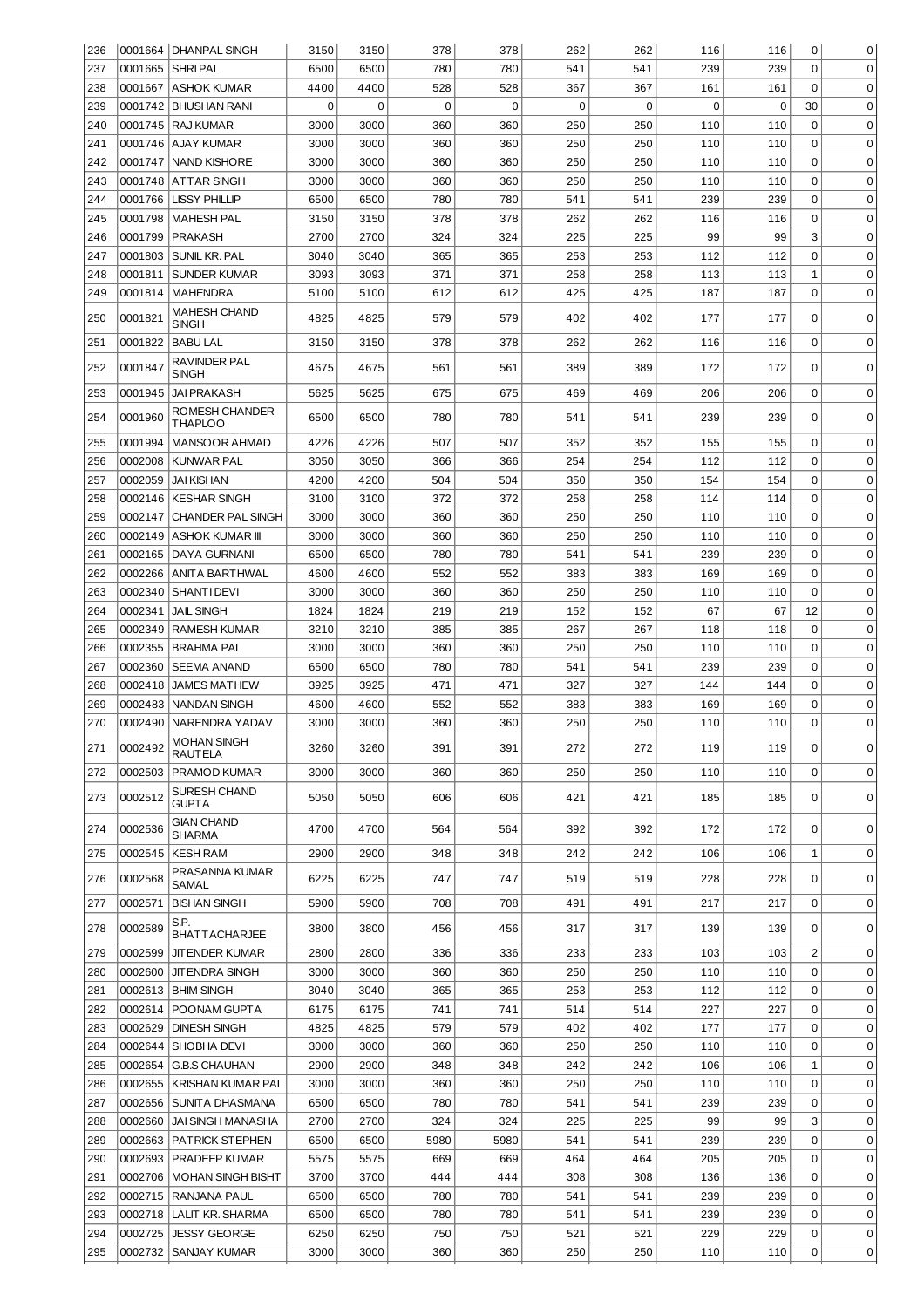| 296 |                | 0002743 MOLLY WILSON                | 5125 | 5125        | 615  | 615  | 427      | 427         | 188 | 188         | 0           | 0           |
|-----|----------------|-------------------------------------|------|-------------|------|------|----------|-------------|-----|-------------|-------------|-------------|
| 297 |                | 0002775   SEWA RAM RUHELA           | 4675 | 4675        | 561  | 561  | 389      | 389         | 172 | 172         | $\Omega$    | $\mathbf 0$ |
| 298 |                | 0002815   DEVESH CHAMOLA            | 3500 | 3500        | 420  | 420  | 292      | 292         | 128 | 128         | 0           | 0           |
| 299 | 0002839        | <b>SALY CHERIAN</b>                 | 6500 | 6500        | 780  | 780  | 541      | 541         | 239 | 239         | 0           | 0           |
| 300 | 0002841        | M.A. PARVEZ                         | 6500 | 6500        | 780  | 780  | 541      | 541         | 239 | 239         | 0           | 0           |
| 301 |                | 0002843   SAMEER KUMAR              | 3000 | 3000        | 360  | 360  | 250      | 250         | 110 | 110         | 0           | 0           |
| 302 | 0002844        | LAXMAN SINGH NEGI                   | 3500 | 3500        | 420  | 420  | 292      | 292         | 128 | 128         | 0           | 0           |
| 303 |                | 0002845   HEERA SINGH               | 3620 | 3620        | 434  | 434  | 302      | 302         | 132 | 132         | 0           | 0           |
| 304 | 0002852        | DEEPAK KR. SHARMA                   | 4575 | 4575        | 549  | 549  | 381      | 381         | 168 | 168         | 0           | 0           |
|     |                | <b>BHUWAN SINGH</b>                 |      |             |      |      |          |             |     |             |             |             |
| 305 | 0002930        | <b>RAUTELA</b>                      | 3150 | 3150        | 378  | 378  | 262      | 262         | 116 | 116         | 0           | 0           |
| 306 | 0002963        | <b>G.S. BHANDARI</b>                | 6500 | 6500        | 780  | 780  | 541      | 541         | 239 | 239         | 0           | $\mathbf 0$ |
| 307 | 0002976        | <b>KAMLA RANI</b>                   | 3150 | 3150        | 378  | 378  | 262      | 262         | 116 | 116         | 0           | $\mathbf 0$ |
| 308 | 0003000        | <b>BHOGENDRA JHA</b>                | 5275 | 5275        | 633  | 633  | 439      | 439         | 194 | 194         | 0           | $\mathbf 0$ |
| 309 | 0003012        | SHASHI AGRAWAL                      | 5075 | 5075        | 609  | 609  | 423      | 423         | 186 | 186         | $\mathbf 0$ | $\mathbf 0$ |
| 310 | 0003013        | <b>ASHOK KUMAR</b>                  | 4900 | 4900        | 588  | 588  | 408      | 408         | 180 | 180         | 0           | $\mathbf 0$ |
| 311 | 0003044        | LOVELY V.                           | 0    | $\mathbf 0$ | 0    | 0    | 0        | $\mathbf 0$ | 0   | $\mathbf 0$ | 30          | $\mathbf 0$ |
| 312 | 0003045        | <b>CHARANJEET SINGH</b>             | 4220 | 4220        | 506  | 506  | 352      | 352         | 154 | 154         | 0           | $\mathbf 0$ |
| 313 | 0003048        | SARAMMA JOHN                        | 6500 | 6500        | 780  | 780  | 541      | 541         | 239 | 239         | 0           | $\mathbf 0$ |
| 314 | 0003063        | <b>SANJEEV KUMAR</b>                | 4300 | 4300        | 516  | 516  | 358      | 358         | 158 | 158         | 0           | $\mathbf 0$ |
| 315 | 0003080        | <b>ARCHANA GROVER</b>               | 6500 | 6500        | 780  | 780  | 541      | 541         | 239 | 239         | 0           | $\mathbf 0$ |
| 316 | 0003089        | <b>OM PRAKASH</b><br><b>MISHRA</b>  | 6500 | 6500        | 780  | 780  | 541      | 541         | 239 | 239         | 0           | 0           |
| 317 | 0003120        | <b>SUBHASH</b>                      | 4800 | 4800        | 576  | 576  | 400      | 400         | 176 | 176         | 0           | $\mathbf 0$ |
| 318 | 0003123        | <b>HIMANSU SINGH</b>                | 6500 | 6500        | 780  | 780  | 541      | 541         | 239 | 239         | 0           | 0           |
| 319 | 0003126        | NAMA<br><b>BANKA GUPTA</b>          | 3200 | 3200        | 384  | 384  | 267      | 267         | 117 | 117         | $\mathbf 0$ | 0           |
| 320 | 0003128        | <b>NARENDER SINGH</b>               | 3200 | 3200        | 384  | 384  | 267      | 267         | 117 | 117         | 0           | $\mathbf 0$ |
| 321 | 0003130        | <b>BISHT</b><br><b>NANDAN SINGH</b> | 3150 | 3150        | 378  | 378  | 262      | 262         | 116 | 116         | $\mathbf 0$ | 0           |
|     |                | <b>DHYAN SINGH</b>                  |      |             |      |      |          |             |     |             |             |             |
| 322 | 0003131        | <b>RAWAT</b>                        | 3000 | 3000        | 360  | 360  | 250      | 250         | 110 | 110         | 0           | 0           |
| 323 | 0003135        | <b>LAXMAN SINGH</b>                 | 3200 | 3200        | 384  | 384  | 267      | 267         | 117 | 117         | $\mathbf 0$ | $\mathbf 0$ |
| 324 | 0003137        | <b>DEEPALI SARKAR</b>               | 6500 | 6500        | 780  | 780  | 541      | 541         | 239 | 239         | $\mathbf 0$ | $\mathbf 0$ |
| 325 | 0003159        | <b>BIJI JOSHI</b>                   | 6500 | 6500        | 780  | 780  | 541      | 541         | 239 | 239         | $\mathbf 0$ | 0           |
| 326 | 0003183        | <b>VIJAY SHARMA</b>                 | 4350 | 4350        | 522  | 522  | 362      | 362         | 160 | 160         | $\mathbf 0$ | $\mathbf 0$ |
| 327 | 0003192        | JOGYMON JOSEPH                      | 6500 | 6500        | 780  | 780  | 541      | 541         | 239 | 239         | 0           | $\mathbf 0$ |
| 328 | 0003200        | <b>VINITA THAKUR</b>                | 6500 | 6500        | 780  | 780  | 541      | 541         | 239 | 239         | 0           | 0           |
| 329 | 0003236        | <b>KUNDAN SINGH</b>                 | 3100 | 3100        | 372  | 372  | 258      | 258         | 114 | 114         | $\Omega$    | $\mathbf 0$ |
| 330 |                | 0003331   BHARTI YADAV              | 6500 | 6500        | 780  | 780  | 541      | 541         | 239 | 239         | 0           | 0           |
| 331 | 0003343        | UMA SHANKAR<br><b>SHARMA</b>        | 4890 | 4890        | 587  | 587  | 407      | 407         | 180 | 180         | 0           | $\mathbf 0$ |
| 332 | 0003355        | <b>RAJNI MUKHIJA</b>                | 6500 | 6500        | 780  | 780  | 541      | 541         | 239 | 239         | $\mathbf 0$ | $\mathbf 0$ |
| 333 | 0003363        | <b>MAMTA</b>                        | 5075 | 5075        | 609  | 609  | 423      | 423         | 186 | 186         | $\mathbf 0$ | $\mathbf 0$ |
| 334 | 0003383        | <b>BHAWNA</b>                       | 4875 | 4875        | 585  | 585  | 406      | 406         | 179 | 179         | 5           | $\mathbf 0$ |
| 335 | 0003392        | <b>HARLEEN KAUR</b>                 | 5850 | 5850        | 702  | 702  | 487      | 487         | 215 | 215         | $\mathbf 0$ | $\mathbf 0$ |
| 336 | 0003405        | SHINE THOMAS                        | 6500 | 6500        | 780  | 780  | 541      | 541         | 239 | 239         | $\mathbf 0$ | $\mathbf 0$ |
| 337 | 0003408        | <b>ARVIND KR.SHARMA</b>             | 3700 | 3700        | 444  | 444  | 308      | 308         | 136 | 136         | 0           | $\mathbf 0$ |
| 338 | 0003411        | YOGESH KUMAR                        | 4150 | 4150        | 498  | 498  | 346      | 346         | 152 | 152         | 0           | $\mathbf 0$ |
| 339 | 0003438        | <b>SHASHI KANT</b><br><b>BISWAL</b> | 3200 | 3200        | 384  | 384  | 267      | 267         | 117 | 117         | 0           | 0           |
| 340 | 0003445        | <b>KAVITA PANT</b>                  | 4825 | 4825        | 579  | 579  | 402      | 402         | 177 | 177         | 0           | 0           |
| 341 | 0003450        | REMA M.D.                           | 6175 | 6175        | 741  | 741  | 514      | 514         | 227 | 227         | 0           | 0           |
| 342 | 0003456        | S.RAVISHANKAR                       | 6500 | 6500        | 2015 | 2015 | $\Omega$ | $\mathbf 0$ | 780 | 780         | 0           | 0           |
| 343 | 0003465        | ANJALI PRUTHI                       | 6500 | 6500        | 780  | 780  | 541      | 541         | 239 | 239         | 0           | 0           |
| 344 | 0003489        | LAKSHMI GAUTAM                      | 4825 | 4825        | 579  | 579  | 402      | 402         | 177 | 177         | 0           | 0           |
| 345 | 0003517        | KHUSHYAL SINGH<br><b>BAGHEL</b>     | 5825 | 5825        | 699  | 699  | 485      | 485         | 214 | 214         | 0           | $\mathbf 0$ |
| 346 | 0003564        | <b>RUBY BHATT</b>                   | 6500 | 6500        | 780  | 780  | 541      | 541         | 239 | 239         | $\mathbf 0$ | 0           |
| 347 |                | 0003601 ARVIND SINGH                | 4700 | 4700        | 564  | 564  | 392      | 392         | 172 | 172         | $\mathbf 0$ | 0           |
| 348 | 0003602 SAJITA |                                     | 4725 | 4725        | 567  | 567  | 394      | 394         | 173 | 173         | 0           | 0           |
| 349 |                | 0003637 NEELAM KHANNA               | 6500 | 6500        | 1430 | 1430 | 541      | 541         | 239 | 239         | 0           | 0           |
| 350 |                | 0003646 ANNAMMA PHILIP              | 4200 | 4200        | 504  | 504  | 350      | 350         | 154 | 154         | 0           | 0           |
| 351 |                | 0003658 KUNJUMOL SAM                | 5725 | 5725        | 687  | 687  | 477      | 477         | 210 | 210         | 0           | 0           |
| 352 |                | 0003660 NIRMALA SALICHAN            | 6175 | 6175        | 741  | 741  | 514      | 514         | 227 | 227         | 0           | 0           |
| 353 |                | 0003662 SRIKANT SINGH               | 4825 | 4825        | 579  | 579  | 402      | 402         | 177 | 177         | 0           | $\mathbf 0$ |
| 354 | 0003687        | S.S.RAWAT                           | 3733 | 3733        | 448  | 448  | 311      | 311         | 137 | 137         | 0           | 0           |
| 355 | 0003691        | NISHA SINGH                         | 6500 | 6500        | 780  | 780  | 541      | 541         | 239 | 239         | 0           | 0           |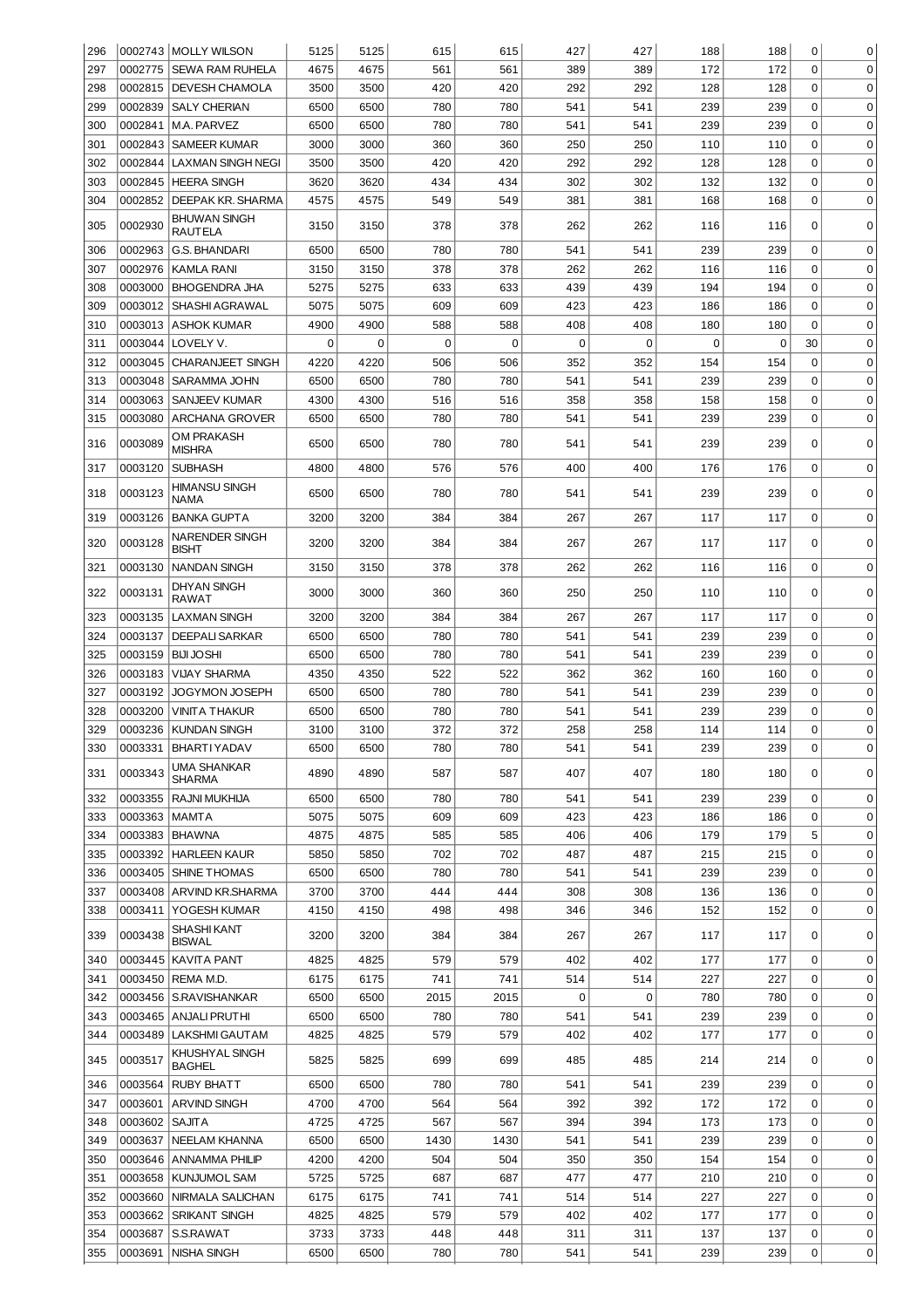| 356        |                    | 0003692 SHASHI KIRAN                     | 5850         | 5850         | 702        | 702         | 487        | 487        | 215        | 215        | 0                          | 0                          |
|------------|--------------------|------------------------------------------|--------------|--------------|------------|-------------|------------|------------|------------|------------|----------------------------|----------------------------|
| 357        | 0003699            | <b>RAKESH KUMAR</b>                      | 6500         | 6500         | 780        | 780         | 541        | 541        | 239        | 239        | $\Omega$                   | $\mathbf 0$                |
| 358        | 0003748            | <b>SHIV SAGAR</b>                        | 3733         | 3733         | 448        | 448         | 311        | 311        | 137        | 137        | 0                          | 0                          |
| 359        | 0003758            | PRAYAG DUTT                              | 3733         | 3733         | 448        | 448         | 311        | 311        | 137        | 137        | 0                          | $\mathbf 0$                |
| 360        | 0003774            | <b>DAMODAR</b>                           | 3733         | 3733         | 448        | 448         | 311        | 311        | 137        | 137        | 0                          | $\mathbf 0$                |
| 361        | 0003801            | <b>SUDHIR KUMAR</b><br><b>NIGAM</b>      | 5978         | 5978         | 717        | 717         | 498        | 498        | 219        | 219        | 0                          | $\mathbf 0$                |
| 362        | 0003812            | RAM AVTAR<br><b>SHARMA</b>               | 6500         | 6500         | 780        | 780         | 541        | 541        | 239        | 239        | 0                          | $\mathbf 0$                |
| 363        | 0003835            | <b>MATWAR SINGH</b>                      | 3733         | 3733         | 448        | 448         | 311        | 311        | 137        | 137        | $\mathbf 0$                | $\mathbf 0$                |
| 364        | 0003844            | <b>ANIL KUMAR</b>                        | 3733         | 3733         | 448        | 448         | 311        | 311        | 137        | 137        | $\mathbf 0$                | $\mathbf 0$                |
| 365        | 0003865            | <b>USHA RANI BANSAL</b>                  | 4000         | 4000         | 480        | 480         | 333        | 333        | 147        | 147        | $\mathbf 0$                | $\mathbf 0$                |
| 366        | 0003868            | LATA BORA                                | 4500         | 4500         | 540        | 540         | 375        | 375        | 165        | 165        | $\mathbf 0$                | $\mathbf 0$                |
| 367        | 0003875            | GYANRANJAN<br><b>MALLICK</b>             | 3200         | 3200         | 384        | 384         | 267        | 267        | 117        | 117        | 0                          | $\mathbf 0$                |
| 368        | 0003884            | <b>HEMLATA</b>                           | 3700         | 3700         | 444        | 444         | 308        | 308        | 136        | 136        | $\mathbf 0$                | 0                          |
| 369        | 0003920            | <b>SHAJAN GEORGE</b>                     | 6500         | 6500         | 780        | 780         | 541        | 541        | 239        | 239        | $\mathbf 0$                | $\mathbf 0$                |
| 370        | 0003931            | <b>KHEM SINGH RAWAT</b>                  | 2613         | 2613         | 314        | 314         | 218        | 218        | 96         | 96         | 9                          | $\mathbf 0$                |
| 371        | 0003935            | <b>SUNIL KUMAR</b>                       | 3320         | 3320         | 398        | 398         | 277        | 277        | 121        | 121        | $\mathbf 0$                | $\mathbf 0$                |
| 372        | 0003937            | <b>HARISH CHANDER</b><br><b>BAHUGUNA</b> | 3000         | 3000         | 360        | 360         | 250        | 250        | 110        | 110        | 0                          | 0                          |
| 373        | 0003941            | <b>BIRAM WATI</b>                        | 3320         | 3320         | 398        | 398         | 277        | 277        | 121        | 121        | $\mathbf 0$                | $\mathbf 0$                |
| 374        | 0003980            | <b>RAJNI</b>                             | 5525         | 5525         | 663        | 663         | 460        | 460        | 203        | 203        | $\mathbf 0$                | $\mathbf 0$                |
| 375        | 0004009            | <b>DEVIDUTT</b>                          | 3200         | 3200         | 384        | 384         | 267        | 267        | 117        | 117        | $\mathbf 0$                | $\mathbf 0$                |
| 376        | 0004017            | <b>KISHAN SINGH</b>                      | 4700         | 4700         | 564        | 564         | 392        | 392        | 172        | 172        | $\mathbf 0$                | $\mathbf 0$                |
| 377        | 0004025            | <b>RAJU</b>                              | 3000         | 3000         | 360        | 360         | 250        | 250        | 110        | 110        | $\mathbf 0$                | $\mathbf 0$                |
| 378        | 0004026            | <b>MUKESH KUMAR</b>                      | 3000         | 3000         | 360        | 360         | 250        | 250        | 110        | 110        | $\mathbf 0$                | $\mathbf 0$                |
| 379        | 0004028            | <b>MITHLESH</b>                          | 3723         | 3723         | 447        | 447         | 310        | 310        | 137        | 137        | $\mathbf 0$                | $\mathbf 0$                |
| 380        | 0004044            | <b>BRIJ PAL SINGH</b>                    | 3700         | 3700         | 444        | 444         | 308        | 308        | 136        | 136        | $\mathbf 0$                | $\mathbf 0$                |
| 381        | 0004072            | <b>JIJI JOHN</b>                         | 5325         | 5325         | 639        | 639         | 444        | 444        | 195        | 195        | $\mathbf 0$                | $\mathbf 0$                |
| 382        | 0004089            | <b>HARI SINGH</b>                        | 3000         | 3000         | 360        | 360         | 250        | 250        | 110        | 110        | $\mathbf 0$                | $\mathbf 0$                |
| 383        | 0004090            | <b>BALAM SINGH</b>                       | 3000         | 3000         | 360        | 360         | 250        | 250        | 110        | 110        | $\mathbf 0$                | $\mathbf 0$                |
| 384        | 0004103            | KISHAN CHAND<br><b>MISHRA</b>            | 3000         | 3000         | 360        | 360         | 250        | 250        | 110        | 110        | 0                          | 0                          |
| 385        | 0004121            | <b>NAM BAHADUR</b>                       | 3733         | 3733         | 448        | 448         | 311        | 311        | 137        | 137        | $\mathbf 0$                | $\mathbf 0$                |
| 386        | 0004124            | SHIJI JOSEPH                             | 5325         | 5325         | 639        | 639         | 444        | 444        | 195        | 195        | $\mathbf 0$                | 0                          |
| 387        | 0004126            | <b>RAJ KUMAR</b>                         | 3040         | 3040         | 365        | 365         | 253        | 253        | 112        | 112        | 0                          | 0                          |
| 388        | 0004186            | <b>ASHOK KR. DUBEY</b>                   | 3200         | 3200         | 384        | 384         | 267        | 267        | 117        | 117        | 0                          | $\mathbf 0$                |
| 389        |                    | 0004194   MOHD. SHAMIM                   | 3733         | 3733         | 448        | 448         | 311        | 311        | 137        | 137        | $\Omega$                   | 0                          |
|            |                    | RAJENDER SINGH                           |              |              |            |             |            |            |            |            |                            |                            |
| 390        | 0004213            | <b>BISHT</b>                             | 3150         | 3150         | 378        | 378         | 262        | 262        | 116        | 116        | 0                          | 0                          |
| 391        | 0004215            | <b>VIMLA ARYA</b>                        | 3080         | 3080         | 370        | 370         | 257        | 257        | 113        | 113        | $\mathbf 0$                | $\mathbf 0$                |
| 392        |                    | 0004216 GULSHAN KUMARI                   | 3040         | 3040         | 365        | 365         | 253        | 253        | 112        | 112        | $\mathbf 0$                | $\mathbf 0$                |
| 393<br>394 | 0004221<br>0004239 | ROLLAND JACOB<br>AMAR NATH               | 6500<br>4825 | 6500<br>4825 | 780<br>579 | 780<br>579  | 541<br>402 | 541<br>402 | 239<br>177 | 239<br>177 | 0<br>0                     | $\mathbf 0$<br>0           |
|            |                    | <b>SHARMA</b>                            |              | $\Omega$     |            |             |            | $\Omega$   | 0          |            |                            |                            |
| 395        | 0004271            | SAROJ DESAI                              | 0            |              | 0          | $\mathbf 0$ | 0          |            |            | 0          | 30                         | 0                          |
| 396        | 0004289            | <b>GEORGE PHILIP</b>                     | 6500         | 6500         | 780        | 780         | 541        | 541        | 239        | 239        | $\Omega$<br>$\Omega$       | $\mathbf 0$                |
| 397        | 0004347            | <b>MAHESH SHAH</b>                       | 3733         | 3733         | 448        | 448         | 311        | 311        | 137        | 137        |                            | $\mathbf 0$                |
| 398        | 0004369            | <b>SATISH KUMAR</b>                      | 3000         | 3000         | 360        | 360         | 250        | 250        | 110        | 110        | $\mathbf 0$<br>$\mathbf 0$ | $\mathbf 0$                |
| 399        | 0004373            | <b>SUMAN LOHANI</b>                      | 6500         | 6500         | 780        | 780         | 541        | 541        | 239        | 239        | $\mathbf 0$                | $\mathbf 0$                |
| 400<br>401 | 0004375<br>0004461 | <b>MOLLY BABU</b><br><b>RAJESH</b>       | 6250<br>3960 | 6250<br>3960 | 750<br>475 | 750<br>475  | 521<br>330 | 521<br>330 | 229<br>145 | 229<br>145 | $\mathbf 0$                | $\mathbf 0$<br>$\mathbf 0$ |
|            |                    |                                          |              |              |            |             |            |            |            |            | $\mathbf 0$                |                            |
| 402        |                    | 0004482 ANJU MOHAN                       | 6500         | 6500         | 780        | 780         | 541        | 541        | 239        | 239        | 0                          | $\mathbf 0$                |
| 403<br>404 | 0004520<br>0004536 | <b>VEENA CHHABRA</b><br>ASHA MARY        | 4200<br>1242 | 4200<br>1242 | 504<br>149 | 504<br>149  | 350<br>103 | 350<br>103 | 154<br>46  | 154<br>46  | 23                         | 0<br>$\mathbf 0$           |
|            |                    | ABRAHAM                                  |              |              |            |             |            |            |            |            |                            |                            |
| 405        |                    | 0004571 PRABHY NALAN                     | 5375         | 5375         | 645        | 645         | 448        | 448        | 197        | 197        | $\mathbf 0$                | $\mathbf 0$                |
| 406        |                    | 0004587 RAJESH KUMARI                    | 4700         | 4700         | 564        | 564         | 392        | 392        | 172        | 172        | 0                          | $\mathbf 0$                |
| 407        | 0004588            | <b>VISHVAJEET SINGH</b>                  | 6500         | 6500         | 780        | 780         | 541        | 541        | 239        | 239        | $\mathbf 0$                | $\mathbf 0$                |
| 408        |                    | 0004655 SHANTY JOHN                      | 5325         | 5325         | 639        | 639         | 444        | 444        | 195        | 195        | $\mathbf 0$                | $\mathbf 0$                |
| 409        |                    | 0004660 RAMESH KUMAR                     | 4550         | 4550         | 546        | 546         | 379        | 379        | 167        | 167        | $\mathbf 0$                | $\mathbf 0$                |
| 410        | 0004669            | SURENDRA SINGH                           | 4175         | 4175         | 501        | 501<br>609  | 348        | 348        | 153        | 153        | 0<br>$\mathbf 0$           | $\mathbf 0$<br>$\mathbf 0$ |
| 411        | 0004728            | SONIA JOHN                               | 5075         | 5075         | 609        |             | 423        | 423        | 186        | 186        |                            |                            |
| 412        | 0004777            | SOSAMMA<br>VARGHESE                      | 6500         | 6500         | 780        | 780         | 541        | 541        | 239        | 239        | 0                          | 0                          |
| 413        | 0004883            | PRAVEEN KR.<br><b>PANDEY</b>             | 4700         | 4700         | 564        | 564         | 392        | 392        | 172        | 172        | 0                          | 0                          |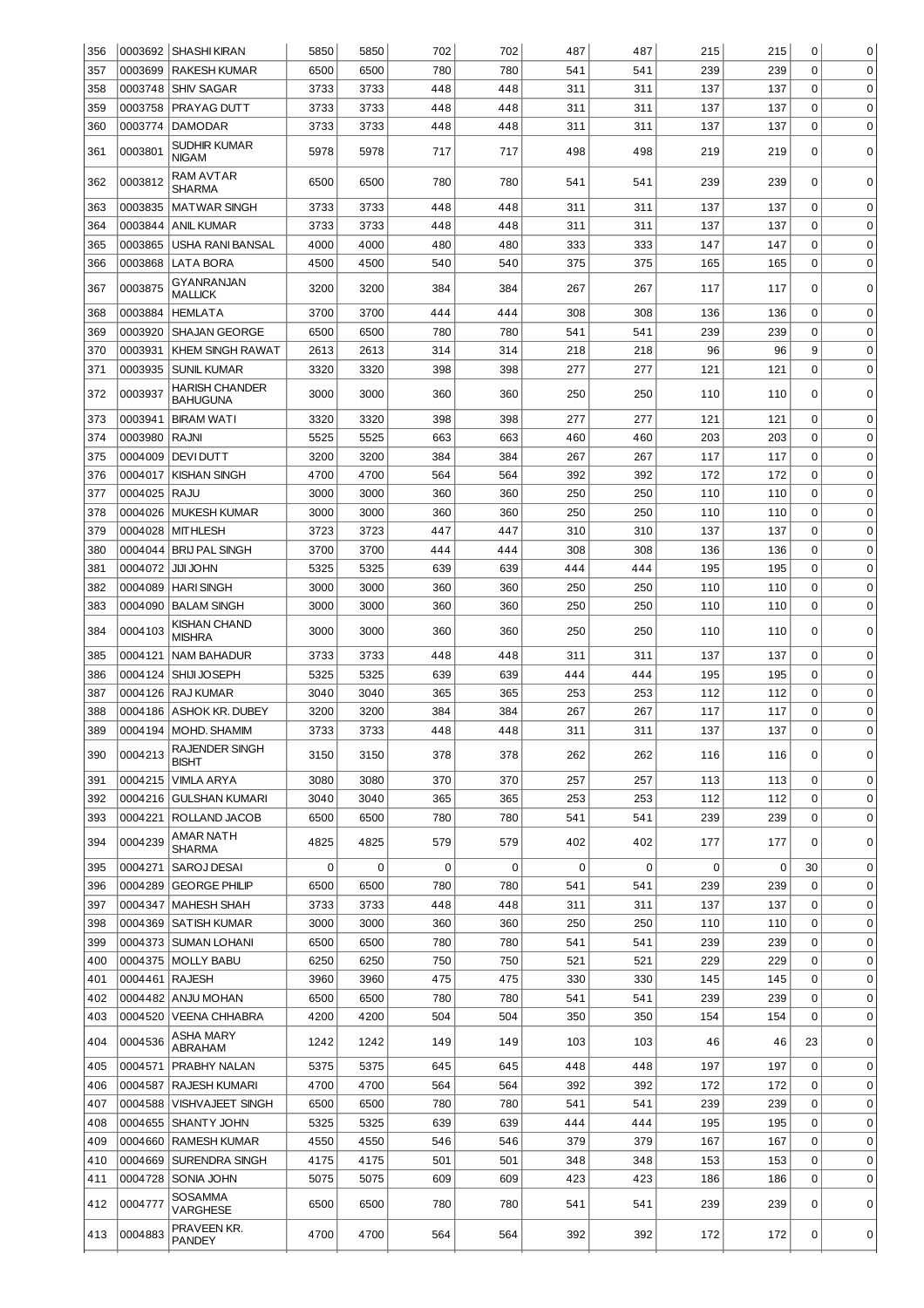| 414 |         | 0004884 MUKESH KUMAR PAL    | 5075 | 5075 | 609 | 609 | 423 | 423 | 186 | 186 | 0            | 0           |
|-----|---------|-----------------------------|------|------|-----|-----|-----|-----|-----|-----|--------------|-------------|
| 415 | 0004890 | <b>PANKAJ KUMAR</b>         | 5600 | 5600 | 672 | 672 | 466 | 466 | 206 | 206 | $\Omega$     | 0           |
| 416 | 0004917 | İMAINAZ KHATUN              | 4325 | 4325 | 519 | 519 | 360 | 360 | 159 | 159 | 0            | 0           |
| 417 |         | 0004965 ANJALI RAWAT        | 5000 | 5000 | 600 | 600 | 416 | 416 | 184 | 184 | $\mathbf 0$  | $\mathbf 0$ |
| 418 | 0004978 | DYNA RAJI                   | 5075 | 5075 | 609 | 609 | 423 | 423 | 186 | 186 | $\mathbf 0$  | $\mathbf 0$ |
| 419 | 0004982 | <b>L.MAHETA DEVI</b>        | 4906 | 4906 | 589 | 589 | 409 | 409 | 180 | 180 | $\mathbf{1}$ | $\mathbf 0$ |
| 420 | 0004985 | SULOCHNA                    | 4400 | 4400 | 528 | 528 | 367 | 367 | 161 | 161 | $\mathbf 0$  | $\mathbf 0$ |
|     |         |                             |      |      |     |     |     |     |     |     |              | $\mathbf 0$ |
| 421 | 0005039 | <b>CHANDRA LATA</b>         | 4906 | 4906 | 589 | 589 | 409 | 409 | 180 | 180 | $\mathbf{1}$ |             |
| 422 | 0005094 | SHIJU M. PHILIP             | 5075 | 5075 | 609 | 609 | 423 | 423 | 186 | 186 | $\mathbf 0$  | 0           |
| 423 | 0005121 | <b>SARAMMA PHILIP</b>       | 6250 | 6250 | 750 | 750 | 521 | 521 | 229 | 229 | $\mathbf 0$  | $\mathbf 0$ |
| 424 | 0005131 | SUNIL DUTT SISWAL           | 3160 | 3160 | 379 | 379 | 263 | 263 | 116 | 116 | $\mathbf 0$  | $\mathbf 0$ |
| 425 | 0005217 | KAILASH CHAND               | 5500 | 5500 | 660 | 660 | 458 | 458 | 202 | 202 | $\mathbf 0$  | $\mathbf 0$ |
| 426 | 0005218 | DARBAN SINGH<br>RAWAT       | 3700 | 3700 | 444 | 444 | 308 | 308 | 136 | 136 | 0            | 0           |
| 427 | 0005220 | SANGITA DEVI                | 4906 | 4906 | 589 | 589 | 409 | 409 | 180 | 180 | 1            | 0           |
| 428 | 0005221 | <b>REJINA PHILIP</b>        | 5075 | 5075 | 609 | 609 | 423 | 423 | 186 | 186 | 0            | $\Omega$    |
| 429 | 0005225 | DIVYA SABHARWAL             | 6500 | 6500 | 780 | 780 | 541 | 541 | 239 | 239 | 0            | 0           |
| 430 | 0005232 | OM SHANKAR                  | 5000 | 5000 | 600 | 600 | 416 | 416 | 184 | 184 | 0            | 0           |
| 431 | 0005251 | SMITHA NAIR                 | 4960 | 4960 | 595 | 595 | 413 | 413 | 182 | 182 | 6            | 0           |
| 432 | 0005255 | SANOJ KUMAR                 | 6500 | 6500 | 780 | 780 | 541 | 541 | 239 | 239 | 0            | $\Omega$    |
| 433 | 0005273 | KAMALDEEP                   | 5100 | 5100 | 612 | 612 | 425 | 425 | 187 | 187 | 0            | 0           |
| 434 | 0005274 | OMANA K.K                   | 5075 | 5075 | 609 | 609 | 423 | 423 | 186 | 186 | 0            | $\Omega$    |
|     |         | SHRI PRAKASH                |      |      |     |     |     |     |     |     |              |             |
| 435 | 0005319 | MISHRA                      | 1009 | 1009 | 121 | 121 | 84  | 84  | 37  | 37  | 0            | 0           |
| 436 | 0005322 | <b>PREETHA</b><br>PAPPACHAN | 4825 | 4825 | 579 | 579 | 402 | 402 | 177 | 177 | $\Omega$     | $\Omega$    |
| 437 | 0005325 | JOY RAM MANDAL              | 4117 | 4117 | 494 | 494 | 343 | 343 | 151 | 151 | 0            | $\mathbf 0$ |
| 438 | 0005326 | <b>CHANDER SHEKHAR</b>      | 4117 | 4117 | 494 | 494 | 343 | 343 | 151 | 151 | $\mathbf 0$  | 0           |
| 439 | 0005327 | SURJEET SINGH NEGI          | 4117 | 4117 | 494 | 494 | 343 | 343 | 151 | 151 | $\mathbf 0$  | 0           |
| 440 | 0005329 | RISHI PAL                   | 6500 | 6500 | 780 | 780 | 541 | 541 | 239 | 239 | $\mathbf 0$  | 0           |
| 441 | 0005330 | <b>OM PRAKASH SINGH</b>     | 4117 | 4117 | 494 | 494 | 343 | 343 | 151 | 151 | 0            | 0           |
| 442 | 0005331 | RAM CHANDER                 | 6500 | 6500 | 780 | 780 | 541 | 541 | 239 | 239 | 0            | 0           |
| 443 | 0005344 | S. WANGTHOIBI DEVI          | 5075 | 5075 | 609 | 609 | 423 | 423 | 186 | 186 | 0            | 0           |
| 444 | 0005374 | <b>LALJEE VERMA</b>         | 4450 | 4450 | 534 | 534 | 371 | 371 | 163 | 163 | 0            | 0           |
| 445 |         | 0005400 RAJN KUMAR          | 3093 | 3093 | 371 | 371 | 258 | 258 | 113 | 113 | 1            | $\mathbf 0$ |
| 446 | 0005488 | GEO J.ORAVAMKARA            | 4825 | 4825 | 579 | 579 | 402 | 402 | 177 | 177 | 0            | 0           |
| 447 | 0005503 | D.GRACY                     | 5075 | 5075 | 609 | 609 | 423 | 423 | 186 | 186 | 0            | 0           |
| 448 |         | 0005510 DEEPA GUPTA         | 3700 | 3700 | 444 | 444 | 308 | 308 | 136 | 136 | 0            | 0           |
| 449 |         | 0005514 MAHAVIR SISODIA     | 4575 | 4575 | 549 | 549 | 381 | 381 | 168 | 168 | 0            | 0           |
| 450 |         | 0005520   NAND LAL          | 4300 | 4300 | 516 | 516 | 358 | 358 | 158 | 158 | 0            | 0           |
|     |         | 0005524 NANDI DEVI          |      |      |     |     |     |     |     |     |              |             |
| 451 |         |                             | 4440 | 4440 | 533 | 533 | 370 | 370 | 163 | 163 | 0            | 0           |
| 452 | 0005529 | <b>SHALINI</b>              | 3700 | 3700 | 444 | 444 | 308 | 308 | 136 | 136 | 0            | 0           |
| 453 | 0005543 | RAJESH SINGH<br>JAYARA      | 4325 | 4325 | 519 | 519 | 360 | 360 | 159 | 159 | 0            | 0           |
| 454 | 0005579 | ROBIN P.K                   | 4100 | 4100 | 492 | 492 | 342 | 342 | 150 | 150 | 0            | $\mathbf 0$ |
| 455 | 0005586 | <b>ARUN GEORGE</b>          | 4100 | 4100 | 492 | 492 | 342 | 342 | 150 | 150 | 0            | 0           |
| 456 | 0005588 | JOYAL JOSEPH                | 3875 | 3875 | 465 | 465 | 323 | 323 | 142 | 142 | 0            | 0           |
| 457 |         | 0005592   SAJU P. RAJU      | 4100 | 4100 | 492 | 492 | 342 | 342 | 150 | 150 | 0            | 0           |
| 458 | 0005600 | <b>JAYESH MATHEW</b>        | 4232 | 4232 | 508 | 508 | 353 | 353 | 155 | 155 | 0            | 0           |
| 459 | 0005622 | KULDEEP KR.<br>SHARMA       | 3600 | 3600 | 432 | 432 | 300 | 300 | 132 | 132 | 0            | $\mathbf 0$ |
| 460 |         |                             |      |      |     |     |     |     |     | 147 | 0            | 0           |
|     | 0005631 | JAI KISHORE<br>THAKUR       | 4000 | 4000 | 480 | 480 | 333 | 333 | 147 |     |              |             |
| 461 | 0005633 | SANGEETA KUMARI             | 4200 | 4200 | 504 | 504 | 350 | 350 | 154 | 154 | 0            | 0           |
|     |         |                             |      |      |     |     |     |     |     |     | $\Omega$     |             |
| 462 | 0005635 | RIZWAN KHAN                 | 3700 | 3700 | 444 | 444 | 308 | 308 | 136 | 136 |              | $\mathbf 0$ |
| 463 | 0005657 | SONY JOSE                   | 1546 | 1546 | 186 | 186 | 129 | 129 | 57  | 57  | 19           | 0           |
| 464 | 0005667 | <b>SABA ZAREEN KHAN</b>     | 6500 | 6500 | 780 | 780 | 541 | 541 | 239 | 239 | 0            | 0           |
| 465 | 0005683 | <b>HARIBILAS</b>            | 6500 | 6500 | 780 | 780 | 541 | 541 | 239 | 239 | 0            | $\mathbf 0$ |
| 466 | 0005685 | <b>VIPIN SINGH</b>          | 4400 | 4400 | 528 | 528 | 367 | 367 | 161 | 161 | 0            | $\mathbf 0$ |
| 467 |         | 0005706 SUNITA KUMARI       | 3600 | 3600 | 432 | 432 | 300 | 300 | 132 | 132 | 0            | $\mathbf 0$ |
| 468 |         | 0005744 SANDEEP RATHOUR     | 6500 | 6500 | 780 | 780 | 541 | 541 | 239 | 239 | $\mathbf 0$  | $\mathbf 0$ |
| 469 | 0005750 | NIDHI SINGH                 | 3400 | 3400 | 408 | 408 | 283 | 283 | 125 | 125 | 0            | $\mathbf 0$ |
| 470 | 0005769 | KUMAR SURESH                | 131  | 131  | 16  | 16  | 11  | 11  | 5   | 5   | $\mathbf 0$  | 0           |
| 471 | 0005796 | <b>BAL RAM</b>              | 3900 | 3900 | 468 | 468 | 325 | 325 | 143 | 143 | $\mathbf 0$  | $\mathbf 0$ |
| 472 | 0005797 | HARSH SINGH<br>UNIYAL       | 3250 | 3250 | 390 | 390 | 271 | 271 | 119 | 119 | 0            | 0           |
| 473 | 0005801 | <b>BINU MATHEW</b>          | 3850 | 3850 | 462 | 462 | 321 | 321 | 141 | 141 | 0            | 0           |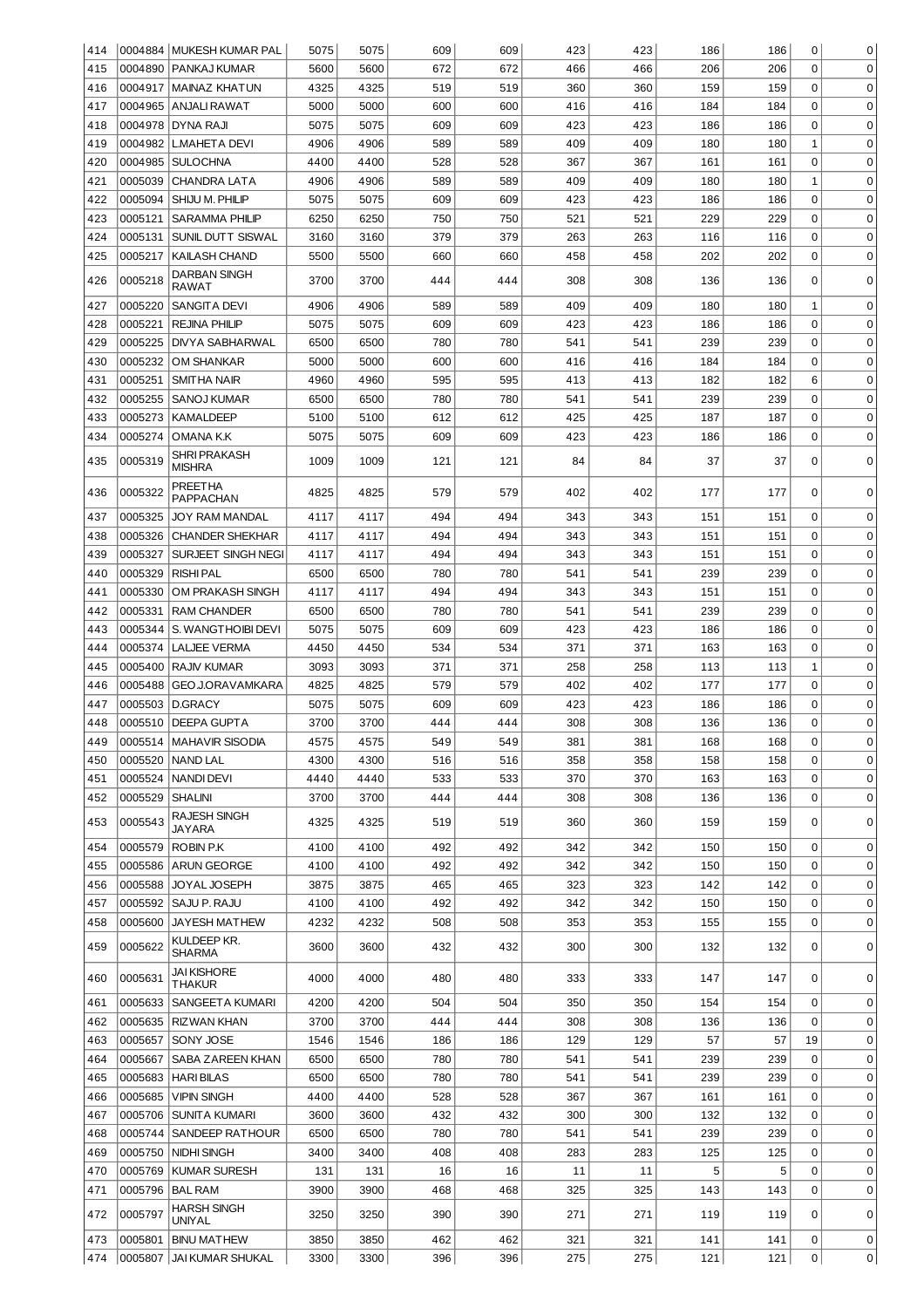| 475        | 0005824            | <b>FARZANA AL</b>                          |              | 3800         | 456        | 456        | 317        | 317        | 139        |            | 0                          |                            |
|------------|--------------------|--------------------------------------------|--------------|--------------|------------|------------|------------|------------|------------|------------|----------------------------|----------------------------|
|            |                    | <b>SINGHESHWAR</b>                         | 3800         |              |            |            |            |            |            | 139        |                            | 0                          |
| 476        | 0005837            | PATHAK                                     | 4300         | 4300         | 516        | 516        | 358        | 358        | 158        | 158        | 0                          | 0                          |
| 477        | 0005841            | <b>MEENA</b>                               | 4100         | 4100         | 492        | 492        | 342        | 342        | 150        | 150        | 0                          | 0                          |
| 478        | 0005848            | <b>BHAWANA CHAUHAN</b>                     | 3875         | 3875         | 465        | 465        | 323        | 323        | 142        | 142        | 0                          | 0                          |
| 479        | 0005851            | DOLLY DAS                                  | 3746         | 3746         | 450        | 450        | 312        | 312        | 138        | 138        | 1                          | 0                          |
| 480        | 0005853            | <b>HEMA VOHRA</b>                          | 3875         | 3875         | 465        | 465        | 323        | 323        | 142        | 142        | 0                          | 0                          |
| 481        | 0005890            | <b>REKHA MANDAL</b>                        | 3600         | 3600         | 432        | 432        | 300        | 300        | 132        | 132        | 0                          | 0                          |
| 482        | 0005895            | SHER SINGH                                 | 3660         | 3660         | 439        | 439        | 305        | 305        | 134        | 134        | 0                          | 0                          |
| 483        | 0005896            | ANUJ SHARMA                                | 6100         | 6100         | 732        | 732        | 508        | 508        | 224        | 224        | 0                          | 0                          |
| 484        | 0005900            | SHOBHA RANI                                | 3300         | 3300         | 396        | 396        | 275        | 275        | 121        | 121        | 0                          | 0<br>$\Omega$              |
| 485        | 0005901            | RAHUL SHARMA<br><b>SHIV KUMAR</b>          | 3450         | 3450         | 414        | 414        | 287        | 287        | 127        | 127        | 0                          |                            |
| 486        | 0005910            | VASHIST                                    | 4700         | 4700         | 564        | 564        | 392        | 392        | 172        | 172        | 0                          | 0                          |
| 487        | 0005932            | SHEEBA VARGHESE                            | 4100         | 4100         | 492        | 492        | 342        | 342        | 150        | 150        | 0                          | $\mathbf 0$                |
| 488        | 0005934            | <b>JOGINDER SINGH</b>                      | 3700         | 3700         | 444        | 444        | 308        | 308        | 136        | 136        | 0                          | $\mathbf 0$                |
| 489        | 0005937            | BYJU JACOB DANIEL                          | 3950         | 3950         | 474        | 474        | 329        | 329        | 145        | 145        | 0                          | $\mathbf 0$                |
| 490        | 0005957            | <b>RENU SAMUEL</b>                         | 5148         | 5148         | 618        | 618        | 429        | 429        | 189        | 189        | 1                          | $\mathbf 0$                |
| 491        | 0005962            | REGHA THOMAS T.T                           | 3875         | 3875         | 465        | 465        | 323        | 323        | 142        | 142        | 0<br>0                     | $\mathbf 0$<br>$\mathbf 0$ |
| 492<br>493 | 0005963<br>0005978 | SIBICHAN JOSEPH<br>NEERAJ KUMAR            | 3875<br>4000 | 3875<br>4000 | 465<br>480 | 465<br>480 | 323<br>333 | 323<br>333 | 142<br>147 | 142<br>147 | 0                          | $\Omega$                   |
|            |                    | YOGESH KUMAR                               |              |              |            |            |            |            |            |            |                            |                            |
| 494        | 0005981            | <b>SENGAR</b>                              | 6500         | 6500         | 780        | 780        | 541        | 541        | 239        | 239        | 0                          | 0                          |
| 495        | 0005983            | <b>MEENAKSHI VAID</b>                      | 3700         | 3700         | 444        | 444        | 308        | 308        | 136        | 136        | 0                          | 0                          |
| 496        | 0005984            | <b>MANOJ KUMAR</b>                         | 6500         | 6500         | 780        | 780        | 541        | 541        | 239        | 239        | 0                          | 0                          |
| 497        | 0005992            | <b>JUBIN TONIO</b>                         | 3746         | 3746         | 450        | 450        | 312        | 312        | 138        | 138        | 1                          | $\mathbf 0$                |
| 498        | 0005998            | <b>HEM LATA</b>                            | 3700         | 3700         | 444        | 444        | 308        | 308        | 136        | 136        | 0                          | $\mathbf 0$                |
| 499<br>500 | 0006017<br>0006024 | <b>ANUPAM PARASHARI</b>                    | 6500         | 6500<br>3575 | 780<br>429 | 780<br>429 | 541<br>298 | 541<br>298 | 239<br>131 | 239<br>131 | $\mathbf 0$<br>$\mathbf 0$ | $\mathbf 0$<br>$\mathbf 0$ |
| 501        | 0006028            | <b>UMESH KUMAR</b><br><b>RAJU VARGHESE</b> | 3575<br>4100 | 4100         | 492        | 492        | 342        | 342        | 150        | 150        | 0                          | $\mathbf 0$                |
| 502        | 0006042            | <b>ANU KURIAKOSE</b>                       | 3875         | 3875         | 465        | 465        | 323        | 323        | 142        | 142        | $\mathbf 0$                | $\mathbf 0$                |
| 503        | 0006046            | <b>JOBY GEORGE</b>                         | 3875         | 3875         | 465        | 465        | 323        | 323        | 142        | 142        | $\mathbf 0$                | $\mathbf 0$                |
| 504        | 0006061            | PRABHAKAR RAI                              | 3625         | 3625         | 435        | 435        | 302        | 302        | 133        | 133        | 0                          | $\mathbf 0$                |
| 505        | 0006062            | <b>RINKOO PAL</b>                          | 3250         | 3250         | 390        | 390        | 271        | 271        | 119        | 119        | $\mathbf 0$                | $\mathbf 0$                |
| 506        | 0006064            | <b>MALA BISHT</b>                          | 6500         | 6500         | 780        | 780        | 541        | 541        | 239        | 239        | $\mathbf 0$                | $\mathbf 0$                |
| 507        | 0006069            | <b>JOBIN JOSE</b>                          | 3617         | 3617         | 434        | 434        | 301        | 301        | 133        | 133        | $\overline{c}$             | 0                          |
| 508        | 0006080            | ASHISH Y.                                  | 3875         | 3875         | 465        | 465        | 323        | 323        | 142        | 142        | 0                          | 0                          |
| 509        | 0006084            | PINKI                                      | 3600         | 3600         | 432        | 432        | 300        | 300        | 132        | 132        | 0                          | 0                          |
| 510        |                    | 0006088   HARI CHAND                       | 3700         | 3700         | 444        | 444        | 308        | 308        | 136        | 136        | $\mathbf 0$                | 0                          |
| 511        | 0006102            | <b>DEEPAK KUMAR</b>                        | 4000         | 4000         | 480        | 480        | 333        | 333        | 147        | 147        | 0                          | 0                          |
| 512        | 0006104            | PRASANNA KUMARI                            | 4000         | 4000         | 480        | 480        | 333        | 333        | 147        | 147        | 0                          | $\mathbf 0$                |
| 513        | 0006108            | <b>SUSAMMA MATHEW</b>                      | 3875         | 3875         | 465        | 465        | 323        | 323        | 142        | 142        | 0                          | $\mathbf 0$                |
| 514        | 0006113            | <b>SAGEER AHAMED</b>                       | 5950         | 5950         | 714        | 714        | 496        | 496        | 218        | 218        | 0                          | $\mathbf 0$                |
| 515        |                    | 0006116   BIPIN KUMAR MISHRA               | 4450         | 4450         | 534        | 534        | 371        | 371        | 163        | 163        | 0                          | $\mathbf 0$                |
| 516        | 0006125            | OINAM RATANPURI<br>DEVI                    | 3850         | 3850         | 462        | 462        | 321        | 321        | 141        | 141        | 0                          | $\mathbf 0$                |
| 517        | 0006129            | <b>TINTU THOMAS</b>                        | 3875         | 3875         | 465        | 465        | 323        | 323        | 142        | 142        | 0                          | 0                          |
| 518        |                    | 0006182   RAVI KUMAR                       | 3700         | 3700         | 444        | 444        | 308        | 308        | 136        | 136        | 0                          | 0                          |
| 519        | 0006186            | <b>VIRENDRA SINGH</b>                      | 3100         | 3100         | 372        | 372        | 258        | 258        | 114        | 114        | 0                          | 0                          |
| 520        | 0006190            | MOHD. FARID                                | 3400         | 3400         | 408        | 408        | 283        | 283        | 125        | 125        | 0                          | 0                          |
| 521        | 0006194            | <b>SUNIL RABI DAS</b>                      | 3100         | 3100         | 372        | 372        | 258        | 258        | 114        | 114        | 0                          | 0                          |
| 522        |                    | 0006195   AJAY SINGH                       | 3370         | 3370         | 404        | 404        | 281        | 281        | 123        | 123        | 0                          | 0                          |
| 523        | 0006198            | SEET KUMAR GUPTA                           | 3140         | 3140         | 377        | 377        | 262        | 262        | 115        | 115        | 0                          | 0                          |
| 524<br>525 | 0006204            | MANJU JACOB<br>0006206   ANEESH THOMAS     | 3262<br>3552 | 3262<br>3552 | 391<br>426 | 391<br>426 | 272<br>296 | 272<br>296 | 119<br>130 | 119<br>130 | 3<br>$\mathbf{1}$          | 0<br>$\mathbf 0$           |
| 526        | 0006207            | JOSEPH K.MATHEW                            | 3675         | 3675         | 441        | 441        | 306        | 306        | 135        | 135        | 0                          | 0                          |
| 527        | 0006210            | <b>MALA ARYA</b>                           | 3100         | 3100         | 372        | 372        | 258        | 258        | 114        | 114        | 0                          | $\mathbf 0$                |
| 528        | 0006214            | PREYESHMON D                               | 3700         | 3700         | 444        | 444        | 308        | 308        | 136        | 136        | 0                          | $\mathbf 0$                |
| 529        | 0006215            | JAIMON P.D.                                | 3700         | 3700         | 444        | 444        | 308        | 308        | 136        | 136        | 0                          | $\mathbf 0$                |
| 530        | 0006218            | JAIMON V.C.                                | 3875         | 3875         | 465        | 465        | 323        | 323        | 142        | 142        | 0                          | $\mathbf 0$                |
| 531        | 0006224            | <b>UDAY KANT KAMAT</b>                     | 4300         | 4300         | 516        | 516        | 358        | 358        | 158        | 158        | 0                          | $\mathbf 0$                |
| 532        | 0006235            | SUPRIYA B.D.                               | 3675         | 3675         | 441        | 441        | 306        | 306        | 135        | 135        | 0                          | $\mathbf 0$                |
| 533        | 0006236            | PRATAP SINGH                               | 6500         | 6500         | 780        | 780        | 541        | 541        | 239        | 239        | 0                          | $\mathbf 0$                |
| 534        | 0006237            | SHEHZAD ALI                                | 5750         | 5750         | 690        | 690        | 479        | 479        | 211        | 211        | 0                          | $\mathbf 0$                |
| 535        | 0006238            | <b>SHIVANI</b>                             | 4500         | 4500         | 540        | 540        | 375        | 375        | 165        | 165        | 0                          | 0                          |
| 536        | 0006248            | <b>ANITA GAUTAM</b>                        | 3800         | 3800         | 456        | 456        | 317        | 317        | 139        | 139        | 0                          | 0                          |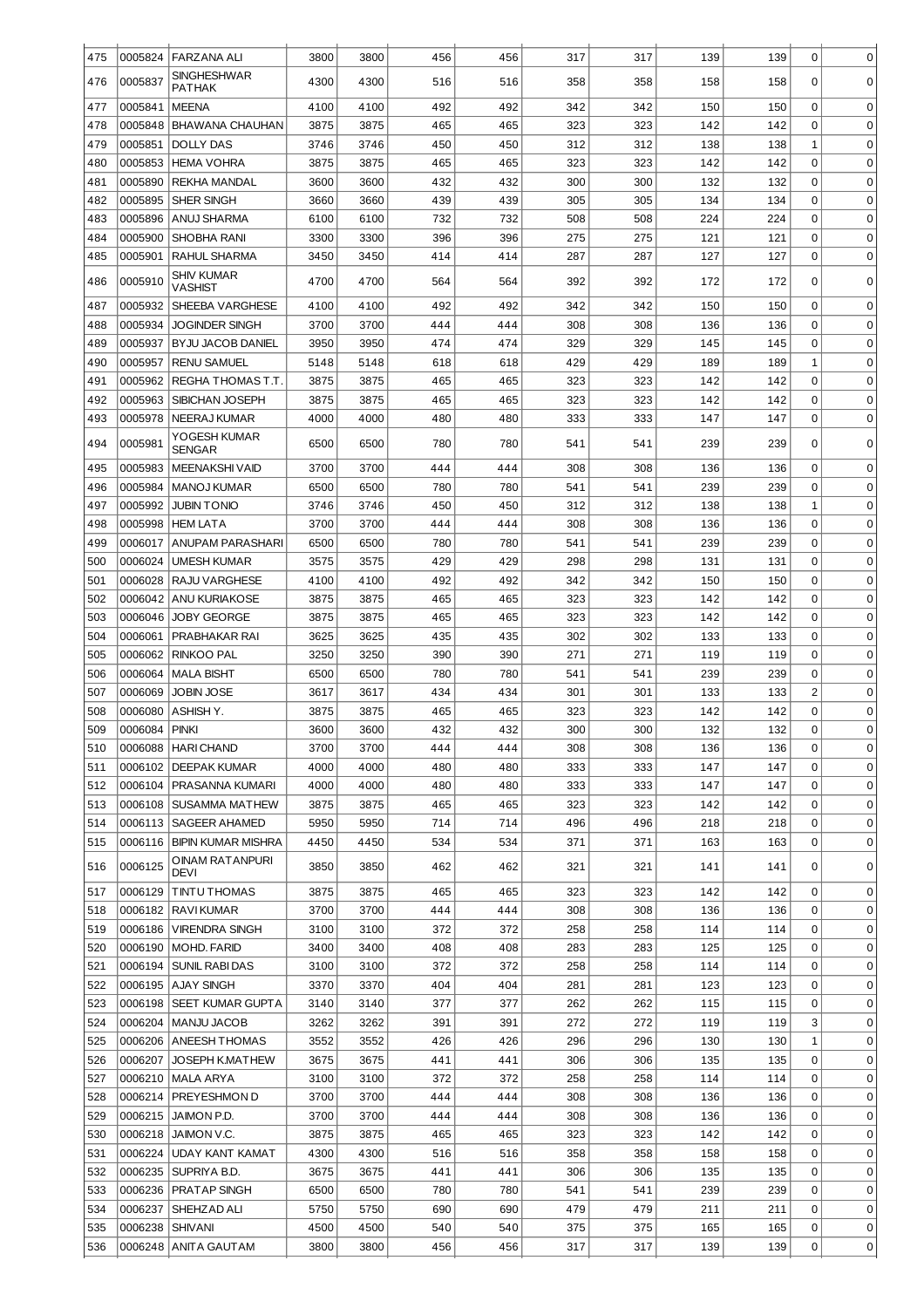| 537 |         | 0006250   MALA GUPTA                   | 5825        | 5825        | 699         | 699         | 485        | 485         | 214 | 214         | 0              | 0           |
|-----|---------|----------------------------------------|-------------|-------------|-------------|-------------|------------|-------------|-----|-------------|----------------|-------------|
| 538 | 0006256 | <b>KRISHNA</b>                         | 3484        | 3484        | 418         | 418         | 290        | 290         | 128 | 128         | $\overline{2}$ | $\mathbf 0$ |
| 539 | 0006259 | SUNITHA A.S.                           | 3675        | 3675        | 441         | 441         | 306        | 306         | 135 | 135         | $\mathbf 0$    | $\mathbf 0$ |
| 540 | 0006266 | BINCY P.M.                             | 3675        | 3675        | 441         | 441         | 306        | 306         | 135 | 135         | $\mathbf 0$    | $\mathbf 0$ |
| 541 | 0006272 | SREEJA K.V.                            | 3675        | 3675        | 441         | 441         | 306        | 306         | 135 | 135         | $\mathbf 0$    | $\mathbf 0$ |
| 542 | 0006278 | <b>MOHD.RAHISUDDIN</b><br>AHMED        | 3400        | 3400        | 408         | 408         | 283        | 283         | 125 | 125         | 0              | $\Omega$    |
| 543 | 0006282 | PAWAN KUMAR                            | 3733        | 3733        | 448         | 448         | 311        | 311         | 137 | 137         | 0              | 0           |
| 544 | 0006286 | <b>MAYA MOHANAN</b>                    | 3675        | 3675        | 441         | 441         | 306        | 306         | 135 | 135         | 0              | 0           |
| 545 | 0006291 | SHELJO PAUL                            | 3675        | 3675        | 441         | 441         | 306        | 306         | 135 | 135         | 0              | 0           |
| 546 | 0006294 | <b>MANOJ KUMAR</b>                     | 3550        | 3550        | 426         | 426         | 296        | 296         | 130 | 130         | 0              | $\mathbf 0$ |
|     |         | DHANYAMOL                              |             |             |             |             |            |             |     |             |                |             |
| 547 | 0006301 | <b>MOHAN</b>                           | 3675        | 3675        | 441<br>709  | 441         | 306<br>492 | 306         | 135 | 135         | 0<br>0         | 0<br>0      |
| 548 | 0006313 | SASMITA PANDA                          | 5905        | 5905        |             | 709         |            | 492         | 217 | 217         |                |             |
| 549 | 0006334 | <b>MANJEET KAUR</b>                    | 6500        | 6500        | 780         | 780         | 541        | 541         | 239 | 239         | 0              | 0           |
| 550 | 0006368 | <b>GOUR GOPAL JENA</b>                 | 3700        | 3700        | 444         | 444         | 308        | 308         | 136 | 136         | 0              | 0           |
| 551 | 0006374 | LIJI JOHN P.                           | 3675        | 3675        | 441         | 441         | 306        | 306         | 135 | 135         | 0              | 0           |
| 552 | 0006394 | RESHMA DEVASIA                         | 3675        | 3675        | 441         | 441         | 306        | 306         | 135 | 135         | 0              | 0           |
| 553 | 0006397 | <b>SANDEEP</b><br><b>CHOUDHARY</b>     | 2240        | 2240        | 269         | 269         | 187        | 187         | 82  | 82          | $\Omega$       | $\Omega$    |
| 554 | 0006399 | AMIT KUMAR                             | 3000        | 3000        | 360         | 360         | 250        | 250         | 110 | 110         | 0              | $\mathbf 0$ |
| 555 | 0006473 | <b>SUNUMON THOMAS</b>                  | 3700        | 3700        | 444         | 444         | 308        | 308         | 136 | 136         | 0              | 0           |
| 556 | 0006483 | <b>BINY BABY</b>                       | 3200        | 3200        | 384         | 384         | 267        | 267         | 117 | 117         | 0              | 0           |
| 557 | 0006486 | VISHNU R.                              | 3200        | 3200        | 384         | 384         | 267        | 267         | 117 | 117         | 0              | 0           |
| 558 | 0006498 | <b>SURESH CHAND</b>                    | 3600        | 3600        | 432         | 432         | 300        | 300         | 132 | 132         | 0              | 0           |
| 559 | 0006502 | <b>BABITHAKS</b>                       | 3200        | 3200        | 384         | 384         | 267        | 267         | 117 | 117         | 0              | 0           |
| 560 | 0006509 | ANOOP RAJS.                            | 3200        | 3200        | 384         | 384         | 267        | 267         | 117 | 117         | 0              | 0           |
| 561 | 0006511 | JAISON JOSEPH                          | 3200        | 3200        | 384         | 384         | 267        | 267         | 117 | 117         | 0              | 0           |
| 562 | 0006513 | RIBU C. BABY                           | 3575        | 3575        | 429         | 429         | 298        | 298         | 131 | 131         | 0              | 0           |
| 563 | 0006516 | JOSHY JOSE                             | 4875        | 4875        | 585         | 585         | 406        | 406         | 179 | 179         | 0              | 0           |
| 564 | 0006520 | <b>SATISH CHANDRA</b>                  | 6450        | 6450        | 774         | 774         | 537        | 537         | 237 | 237         | $\mathbf 0$    | 0           |
| 565 | 0006533 | <b>MUKESH GUPTA</b>                    | 4825        | 4825        | 579         | 579         | 402        | 402         | 177 | 177         | $\Omega$       | 0           |
| 566 | 0006542 | VANDANA                                | 3200        | 3200        | 384         | 384         | 267        | 267         | 117 | 117         | $\Omega$       | 0           |
| 567 | 0006546 | <b>RAJAN MALIK</b>                     | 3200        | 3200        | 384         | 384         | 267        | 267         | 117 | 117         | $\Omega$       | 0           |
| 568 | 0006550 | <b>GANESH KUMAR</b>                    | 3300        | 3300        | 396         | 396         | 275        | 275         | 121 | 121         | $\mathbf 0$    | 0           |
| 569 | 0006552 | JOMOL JOSE                             | 4100        | 4100        | 492         | 492         | 342        | 342         | 150 | 150         | $\Omega$       | 0           |
| 570 | 0006574 | ANSU MARINA<br><b>SAMUEL</b>           | 1480        | 1480        | 178         | 178         | 123        | 123         | 55  | 55          | 18             | 0           |
| 571 |         | 0006583 TINCY MARY JOHN                | $\mathbf 0$ | $\mathbf 0$ | $\mathbf 0$ | $\mathbf 0$ | 0          | $\mathbf 0$ | 0   | $\mathbf 0$ | 30             | $\Omega$    |
| 572 | 0006599 | INEETU THOMAS                          | 2987        | 2987        | 358         | 358         | 249        | 249         | 109 | 109         | $\overline{2}$ | 0           |
| 573 | 0006609 | SAMRIN MANZAR                          | 4075        | 4075        | 489         | 489         | 339        | 339         | 150 | 150         | 0              | 0           |
| 574 | 0006627 | REMYA RAJU                             | 3200        | 3200        | 384         | 384         | 267        | 267         | 117 | 117         | $\mathbf 0$    | 0           |
| 575 | 0006637 | <b>LALIT</b>                           | 3200        | 3200        | 384         | 384         | 267        | 267         | 117 | 117         | 0              | $\mathbf 0$ |
| 576 | 0006643 | <b>NEHA RANI</b>                       | 3200        | 3200        | 384         | 384         | 267        | 267         | 117 | 117         | 0              | 0           |
| 577 | 0006646 | <b>BRISHKETU KUMAR</b><br><b>DUBEY</b> | 5225        | 5225        | 627         | 627         | 435        | 435         | 192 | 192         | 0              | $\mathbf 0$ |
| 578 | 0006647 | <b>UDAY PRATAP</b>                     | 3734        | 3734        | 448         | 448         | 311        | 311         | 137 | 137         | 0              | 0           |
| 579 | 0006671 | SINGH<br>KUMKUM KUMUD                  | 4575        | 4575        | 549         | 549         | 381        | 381         | 168 | 168         | 0              | 0           |
|     |         | <b>BECK</b>                            |             |             |             |             |            |             |     |             |                |             |
| 580 | 0006689 | SINCY T.VARUGHESE                      | 4100        | 4100        | 492         | 492         | 342        | 342         | 150 | 150         | 0              | $\mathbf 0$ |
| 581 | 0006698 | <b>ADITI ANGRA</b>                     | 6500        | 6500        | 780         | 780         | 541        | 541         | 239 | 239         | $\mathbf 0$    | 0           |
| 582 | 0006700 | <b>MANISH MANGAL</b>                   | 6200        | 6200        | 744         | 744         | 516        | 516         | 228 | 228         | 0              | 0           |
| 583 | 0006726 | LINDA K A                              | 2560        | 2560        | 307         | 307         | 213        | 213         | 94  | 94          | 6              | 0           |
| 584 | 0006728 | VEENA R                                | 3200        | 3200        | 384         | 384         | 267        | 267         | 117 | 117         | 0              | 0           |
| 585 | 0006739 | BABLI                                  | 4075        | 4075        | 489         | 489         | 339        | 339         | 150 | 150         | 0              | 0           |
| 586 | 0006746 | <b>BABLI WADHWA</b>                    | 4075        | 4075        | 489         | 489         | 339        | 339         | 150 | 150         | 0              | 0           |
| 587 | 0006755 | <b>KIRAN KAUL</b>                      | 4975        | 4975        | 597         | 597         | 414        | 414         | 183 | 183         | 0              | 0           |
| 588 | 0006757 | VINAY HALDAR                           | 3020        | 3020        | 362         | 362         | 252        | 252         | 110 | 110         | 0              | 0           |
| 589 | 0006770 | MONISHA V M                            | 3200        | 3200        | 384         | 384         | 267        | 267         | 117 | 117         | 0              | 0           |
| 590 | 0006792 | SUSAN P. CHERIAN                       | 3488        | 3488        | 419         | 419         | 291        | 291         | 128 | 128         | 3              | 0           |
| 591 | 0006814 | VINAY VAIDYA                           | 3450        | 3450        | 414         | 414         | 287        | 287         | 127 | 127         | 0              | 0           |
| 592 | 0006830 | DINESH KATOCH                          | 3000        | 3000        | 360         | 360         | 250        | 250         | 110 | 110         | 0              | 0           |
| 593 | 0006832 | <b>NEETU SINGH</b>                     | 2808        | 2808        | 337         | 337         | 234        | 234         | 103 | 103         | 0              | 0           |
| 594 | 0006838 | <b>SHANTI PALIWAL</b>                  | 2579        | 2579        | 309         | 309         | 215        | 215         | 94  | 94          | 0              | 0           |
| 595 | 0006842 | ARPANA KUMARI                          | 2579        | 2579        | 309         | 309         | 215        | 215         | 94  | 94          | 0              | 0           |
| 596 | 0006845 | AMIT GULATI                            | 4500        | 4500        | 540         | 540         | 375        | 375         | 165 | 165         | 0              | 0           |
| 597 |         | 0006847 RAJKUMAR                       | 3500        | 3500        | 420         | 420         | 292        | 292         | 128 | 128         | 0              | 0           |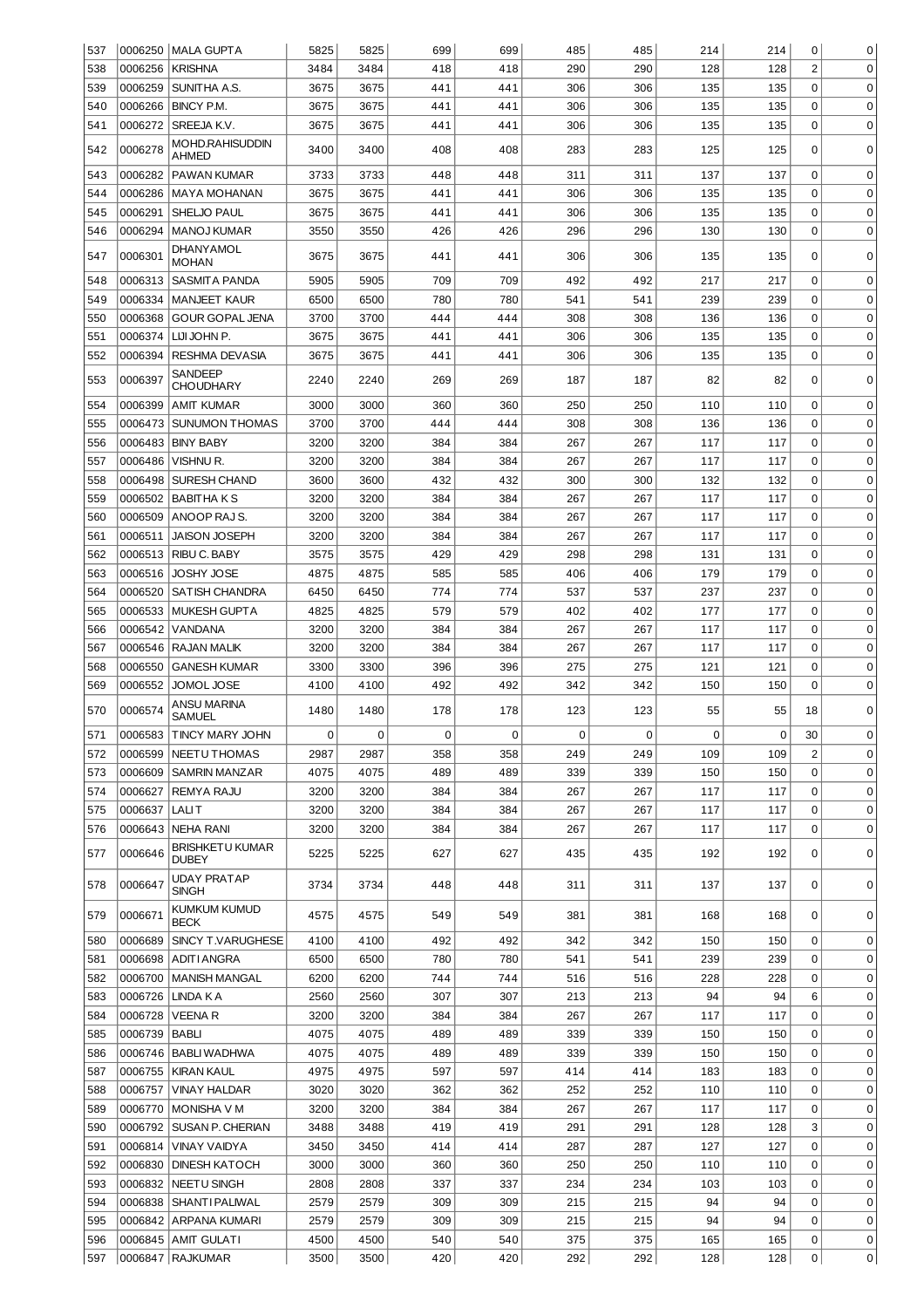| 598        | 0006849            | <b>BINCY MARY PHILIP</b>                 | 4100         | 4100         | 492         | 492         | 342        | 342        | 150        | 150        | 0                | $\mathbf 0$      |
|------------|--------------------|------------------------------------------|--------------|--------------|-------------|-------------|------------|------------|------------|------------|------------------|------------------|
| 599        | 0006852            | <b>NAHEEB AHMAD</b>                      | 4000         | 4000         | 480         | 480         | 333        | 333        | 147        | 147        | 0                | 0                |
| 600        | 0006853            | SUMIT KUMAR<br><b>DUBEY</b>              | 6000         | 6000         | 720         | 720         | 500        | 500        | 220        | 220        | 0                | $\mathbf 0$      |
| 601        | 0006855            | <b>PAWAN KAUSHIK</b>                     | 3600         | 3600         | 432         | 432         | 300        | 300        | 132        | 132        | 0                | $\mathbf 0$      |
| 602        | 0006856            | <b>BHUWAN CHANDER</b>                    | 2579         | 2579         | 309         | 309         | 215        | 215        | 94         | 94         | 0                | 0                |
| 603        | 0006857            | <b>CHINTA DEVI</b>                       | 3190         | 3190         | 383         | 383         | 266        | 266        | 117        | 117        | 1                | 0                |
| 604        | 0006858            | <b>BHAGAT SINGH</b>                      | 3400         | 3400         | 408         | 408         | 283        | 283        | 125        | 125        | 0                | 0                |
| 605        | 0006859            | <b>MANJU</b>                             | 2808         | 2808         | 337         | 337         | 234        | 234        | 103        | 103        | 0                | 0                |
| 606        | 0006870            | MOHD. SHAMSHAD                           | 2808         | 2808         | 337         | 337         | 234        | 234        | 103        | 103        | 0                | 0                |
| 607        | 0006877            | <b>ALPIN GEORGE</b>                      | 2133         | 2133         | 256         | 256         | 178        | 178        | 78         | 78         | 10               | 0                |
| 608        | 0006878            | UMESH CHANDRA<br><b>PANT</b>             | 5400         | 5400         | 648         | 648         | 450        | 450        | 198        | 198        | 0                | 0                |
| 609        | 0006895            | <b>SHAMBHOO</b><br><b>SHANKAR PANDEY</b> | 4922         | 4922         | 591         | 591         | 410        | 410        | 181        | 181        | 0                | $\mathbf 0$      |
| 610        | 0006899            | LEETHU C.L.                              | 2880         | 2880         | 346         | 346         | 240        | 240        | 106        | 106        | 3                | 0                |
| 611        | 0006901            | SAMINDER PAL                             | 3424         | 3424         | 411         | 411         | 285        | 285        | 126        | 126        | 0                | $\Omega$         |
|            |                    | <b>SINGH</b>                             |              |              |             |             |            |            |            |            |                  |                  |
| 612        | 0006906            | SREEJA K.                                | 3875         | 3875         | 465         | 465         | 323        | 323        | 142        | 142        | $\mathbf 0$      | $\mathbf 0$      |
| 613        | 0006915            | <b>SANTOSH KUMAR</b><br><b>JHA</b>       | 5136         | 5136         | 616         | 616         | 428        | 428        | 188        | 188        | 0                | 0                |
| 614        | 0006918            | ADIL HUSAIN KHAN                         | 6262         | 6262         | 751         | 751         | 522        | 522        | 229        | 229        | 0                | $\mathbf 0$      |
| 615        | 0006919            | <b>HARENDER SINGH</b>                    | 5136         | 5136         | 616         | 616         | 428        | 428        | 188        | 188        | 0                | $\mathbf 0$      |
| 616        | 0006928            | <b>JIMMY KHURANA</b>                     | 5993         | 5993         | 719         | 719         | 499        | 499        | 220        | 220        | $\mathbf 0$      | $\mathbf 0$      |
| 617        | 0006929            | <b>SHAILENDER YADAV</b>                  | 3852         | 3852         | 462         | 462         | 321        | 321        | 141        | 141        | 0                | $\mathbf 0$      |
| 618        | 0006930            | SIYA RAM MALI                            | 4280         | 4280         | 514         | 514         | 357        | 357        | 157        | 157        | 0                | $\mathbf 0$      |
| 619        | 0006931            | PUSHPA ADHIKARI                          | 3200         | 3200         | 384         | 384         | 267        | 267        | 117        | 117        | 0                | $\mathbf 0$      |
| 620        | 0006932            | NEELAM SINGH<br><b>ADHIKARI</b>          | 3200         | 3200         | 384         | 384         | 267        | 267        | 117        | 117        | 0                | $\mathbf 0$      |
| 621        | 0006933            | <b>LAXMAN SINGH</b>                      | 4400         | 4400         | 528         | 528         | 367        | 367        | 161        | 161        | 0                | $\mathbf 0$      |
| 622        | 0006952            | <b>MONICA</b>                            | 3200         | 3200         | 384         | 384         | 267        | 267        | 117        | 117        | 0                | $\mathbf 0$      |
| 623        | 0006966            | <b>GEETIKA DUTTA</b>                     | 3200         | 3200         | 384         | 384         | 267        | 267        | 117        | 117        | $\mathbf 0$      | $\mathbf 0$      |
| 624        | 0006971            | ALKA BALI                                | 4400         | 4400         | 528         | 528         | 367        | 367        | 161        | 161        | $\mathbf 0$      | $\mathbf 0$      |
| 625        | 0006972            | <b>RAHUL PANTHRI</b>                     | 4800         | 4800         | 576         | 576         | 400        | 400        | 176        | 176        | $\mathbf 0$      | $\mathbf 0$      |
| 626        | 0006973            | <b>KIRAN</b>                             | 4800         | 4800         | 576         | 576         | 400        | 400        | 176        | 176        | 0                | $\mathbf 0$      |
|            |                    |                                          |              |              |             |             |            |            |            |            |                  |                  |
| 627        | 0006999            | <b>REENA GUPTA</b>                       | 3093         | 3093         | 371         | 371         | 258        | 258        | 113        | 113        | 1                | $\mathbf 0$      |
| 628        | 0007002            | JOSSY VJOSE                              | 3200         | 3200         | 384         | 384         | 267        | 267        | 117        | 117        | 0                | $\mathbf 0$      |
| 629        | 0007010            | <b>DHARMENDRA</b><br><b>CHOUDHARY</b>    | 5000         | 5000         | 600         | 600         | 416        | 416        | 184        | 184        | 0                | 0                |
| 630        |                    | 0007016 ASWATHY RAJU                     | 3311         | 3311         | 397         | 397         | 276        | 276        | 121        | 121        | 1                | 0                |
| 631        | 0007022            | PRIYA PRAKASH                            | 3425         | 3425         | 411         | 411         | 285        | 285        | 126        | 126        | 0                | 0                |
| 632        | 0007024            | <b>LEENA A</b>                           | 3193         | 3193         | 383         | 383         | 266        | 266        | 117        | 117        | $\overline{c}$   | $\mathbf 0$      |
| 633        | 0007029            | RAGHUBIR MANDAL                          | 3300         | 3300         | 396         | 396         | 275        | 275        | 121        | 121        | $\mathbf 0$      | $\mathbf 0$      |
| 634        | 0007033            | <b>JITENDRA KUMAR</b>                    | 3000         | 3000         | 360         | 360         | 250        | 250        | 110        | 110        | $\mathbf 0$      | $\mathbf 0$      |
| 635        | 0007041            | <b>ISHA DHAMIJA</b>                      | 4500         | 4500         | 540         | 540         | 375        | 375        | 165        | 165        | $\mathbf 0$      | $\mathbf 0$      |
| 636        | 0007042            | <b>DEEPAK</b>                            | 3600         | 3600         | 432         | 432         | 300        | 300        | 132        | 132        | $\mathbf 0$      | $\mathbf 0$      |
| 637        | 0007045            | SAMRJEET SINGH                           | 6000         | 6000         | 720         | 720         | 500        | 500        | 220        | 220        | $\mathbf 0$      | $\mathbf 0$      |
| 638        | 0007046            | <b>RAJ KUMAR</b>                         | 5000         | 5000         | 600         | 600         | 416        | 416        | 184        | 184        | $\mathbf 0$      | $\mathbf 0$      |
| 639        | 0007047            | <b>HET SINGH</b>                         | 4800         | 4800         | 576         | 576         | 400        | 400        | 176        | 176        | $\mathbf 0$      | $\mathbf 0$      |
| 640        | 0007048            | <b>AJAY KUMAR</b>                        | 4500         | 4500         | 540         | 540         | 375        | 375        | 165        | 165        | $\mathbf 0$      | $\mathbf 0$      |
| 641<br>642 | 0007049<br>0007050 | <b>ROHIT KUMAR</b><br>PURAN CHANDRA      | 2500<br>2600 | 2500<br>2600 | 300<br>312  | 300<br>312  | 208<br>217 | 208<br>217 | 92<br>95   | 92<br>95   | $\mathbf 0$<br>0 | $\mathbf 0$<br>0 |
|            |                    | <b>PRUSTY</b>                            |              |              |             |             |            |            |            |            |                  |                  |
| 643<br>644 | 0007056<br>0007065 | <b>JAIMY JOSE</b><br>RAJITHA BISHT       | 3093<br>5500 | 3093<br>5500 | 371<br>660  | 371<br>660  | 258<br>458 | 258<br>458 | 113<br>202 | 113<br>202 | 1<br>$\mathbf 0$ | 0<br>0           |
|            |                    |                                          |              |              |             |             |            |            |            |            |                  |                  |
| 645<br>646 | 0007066<br>0007079 | RAJIVA BHARGAVA<br>SHIRLY MATHEW         | 6500<br>3200 | 6500<br>3200 | 2795<br>384 | 2795<br>384 | 541<br>267 | 541<br>267 | 239<br>117 | 239<br>117 | 0<br>0           | 0<br>0           |
| 647        | 0007084            | <b>KAPIL</b>                             | 3000         | 3000         | 360         | 360         | 250        | 250        | 110        | 110        | 0                | 0                |
| 648        | 0007086            | <b>SIMI SAMUEL</b>                       | 3200         | 3200         | 384         | 384         | 267        | 267        | 117        | 117        | 0                | 0                |
| 649        | 0007091            | <b>LEENA BAXLA</b>                       | 3200         | 3200         | 384         | 384         | 267        | 267        | 117        | 117        | 0                | 0                |
| 650        | 0007093            | SOUMYA JOSHY                             | 3675         | 3675         | 441         | 441         | 306        | 306        | 135        | 135        | 0                | 0                |
| 651        | 0007095            | <b>JOBY MATHEW</b>                       | 4645         | 4645         | 557         | 557         | 387        | 387        | 170        | 170        | 0                | 0                |
| 652        | 0007096            | SUSHA MAHTEW                             | 3093         | 3093         | 371         | 371         | 258        | 258        | 113        | 113        | 1                | 0                |
| 653        | 0007097            | <b>KEZIA SUNNY</b>                       | 3200         | 3200         | 384         | 384         | 267        | 267        | 117        | 117        | 0                | 0                |
| 654        | 0007099            | SOPHIA VARGHESE                          | 3675         | 3675         | 441         | 441         | 306        | 306        | 135        | 135        | 0                | 0                |
| 655        | 0007106            | <b>VUNGNGAIHLUN</b>                      | 3093         | 3093         | 371         | 371         | 258        | 258        | 113        | 113        | 1                | 0                |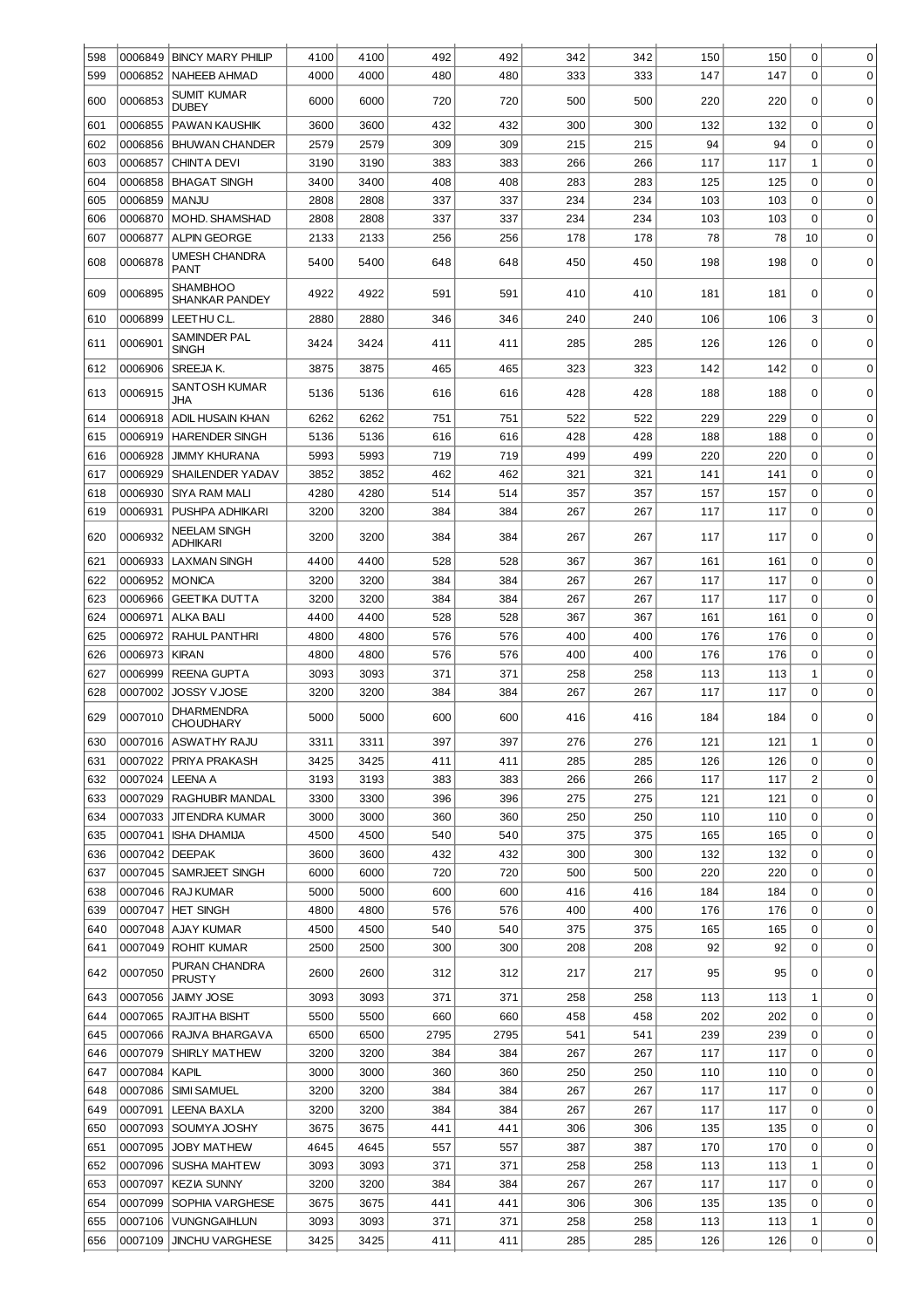| 657 |                | 0007110 ANJANA KUMAR M S      | 4100 | 4100 | 492         | 492         | 342         | 342 | 150 | 150 | 0            | 0           |
|-----|----------------|-------------------------------|------|------|-------------|-------------|-------------|-----|-----|-----|--------------|-------------|
| 658 | 0007112        | <b>RENJU V</b>                | 3093 | 3093 | 371         | 371         | 258         | 258 | 113 | 113 | $\mathbf{1}$ | 0           |
| 659 |                | 0007125 BHARAT KUMAR          | 6500 | 6500 | 780         | 780         | 541         | 541 | 239 | 239 | 0            | $\mathbf 0$ |
| 660 | 0007126        | <b>SANJEEV KOUL</b>           | 4050 | 4050 | 486         | 486         | 337         | 337 | 149 | 149 | 0            | 0           |
| 661 | 0007128        | SHAMIM                        | 2400 | 2400 | 288         | 288         | 200         | 200 | 88  | 88  | 0            | 0           |
| 662 | 0007129        | SUSHMA                        | 2790 | 2790 | 335         | 335         | 232         | 232 | 103 | 103 | 0            | 0           |
| 663 | 0007130        |                               | 3200 | 3200 | 384         | 384         | 267         | 267 | 117 | 117 | 0            | $\mathbf 0$ |
|     |                | SOPHIYA K RAJU                |      |      |             |             |             |     |     |     |              |             |
| 664 | 0007134 ANIT.K |                               | 4300 | 4300 | 516         | 516         | 358         | 358 | 158 | 158 | 0            | $\mathbf 0$ |
| 665 | 0007136        | <b>IMEMINGANGOM</b>           | 0    | 0    | $\mathbf 0$ | $\mathbf 0$ | $\mathbf 0$ | 0   | 0   | 0   | 0            | $\mathbf 0$ |
| 666 |                | 0007141   DINESH SHARMA       | 2785 | 2785 | 334         | 334         | 232         | 232 | 102 | 102 | 0            | $\mathbf 0$ |
| 667 |                | 0007142 HARPREET KAUR         | 5333 | 5333 | 640         | 640         | 444         | 444 | 196 | 196 | 10           | $\mathbf 0$ |
| 668 |                | 0007143 CHET RAM              | 2106 | 2106 | 253         | 253         | 175         | 175 | 78  | 78  | 0            | $\mathbf 0$ |
| 669 |                | 0007144   MEHAR CHAND         | 2106 | 2106 | 253         | 253         | 175         | 175 | 78  | 78  | 0            | $\mathbf 0$ |
| 670 |                | 0007145   TANUJA JOSHI        | 2644 | 2644 | 317         | 317         | 220         | 220 | 97  | 97  | 0            | $\mathbf 0$ |
| 671 |                | 0007146   MAHESH KUMAR        | 2785 | 2785 | 334         | 334         | 232         | 232 | 102 | 102 | 0            | $\mathbf 0$ |
| 672 |                | 0007147   SAKSHI MISHRA       | 2558 | 2558 | 307         | 307         | 213         | 213 | 94  | 94  | $\mathbf 0$  | $\mathbf 0$ |
| 673 |                | 0007149   KAMLESH KUMARI      | 2785 | 2785 | 334         | 334         | 232         | 232 | 102 | 102 | $\mathbf 0$  | $\mathbf 0$ |
| 674 |                | 0007151   NAVEEN KUMAR        | 2558 | 2558 | 307         | 307         | 213         | 213 | 94  | 94  | $\mathbf 0$  | $\mathbf 0$ |
| 675 |                | 0007154   NEERAJ SHARMA       | 2560 | 2560 | 307         | 307         | 213         | 213 | 94  | 94  | $\mathbf 0$  | $\mathbf 0$ |
| 676 |                | 0007156 JOSEPRIYA JOSE        | 3200 | 3200 | 384         | 384         | 267         | 267 | 117 | 117 | 0            | $\mathbf 0$ |
| 677 | 0007157        | <b>JEENA JOSEPH</b>           | 3200 | 3200 | 384         | 384         | 267         | 267 | 117 | 117 | 0            | $\mathbf 0$ |
| 678 | 0007161        | SANJARI KHATOON               | 3675 | 3675 | 441         | 441         | 306         | 306 | 135 | 135 | 0            | $\Omega$    |
|     |                | CHINCHU ANNA                  |      |      |             |             |             |     |     |     |              |             |
| 679 | 0007162        | JACOB                         | 3200 | 3200 | 384         | 384         | 267         | 267 | 117 | 117 | 0            | 0           |
| 680 | 0007163        | <b>ASHA CHACKO</b>            | 3200 | 3200 | 384         | 384         | 267         | 267 | 117 | 117 | 0            | 0           |
| 681 | 0007165        | RADHIKA N.                    | 3200 | 3200 | 384         | 384         | 267         | 267 | 117 | 117 | 0            | 0           |
| 682 | 0007166        | JOLLYMOL JOY                  | 3200 | 3200 | 384         | 384         | 267         | 267 | 117 | 117 | 0            | 0           |
| 683 | 0007168        | SRUTHIMOLT.S                  | 3200 | 3200 | 384         | 384         | 267         | 267 | 117 | 117 | 0            | 0           |
| 684 | 0007169        | SIJIMOL VARGHESE              | 3200 | 3200 | 384         | 384         | 267         | 267 | 117 | 117 | $\mathbf 0$  | 0           |
| 685 | 0007177        | SONIYA ANTONY                 | 2460 | 2460 | 295         | 295         | 205         | 205 | 90  | 90  | 12           | 0           |
| 686 | 0007187        | LAKHAN PAL                    | 2558 | 2558 | 307         | 307         | 213         | 213 | 94  | 94  | 0            | 0           |
| 687 | 0007188        | <b>NEENU JOY</b>              | 3093 | 3093 | 371         | 371         | 258         | 258 | 113 | 113 | 1            | $\mathbf 0$ |
| 688 | 0007189        | PRADEEP KUMAR<br>SINGH        | 2558 | 2558 | 307         | 307         | 213         | 213 | 94  | 94  | $\Omega$     | 0           |
| 689 | 0007194        | <b>REGIMOL K.V</b>            | 2272 | 2272 | 273         | 273         | 189         | 189 | 84  | 84  | 13           | 0           |
| 690 | 0007199        | <b>SHANU S KOSHY</b>          | 1592 | 1592 | 191         | 191         | 133         | 133 | 58  | 58  | 17           | 0           |
|     |                |                               |      |      |             |             | 306         | 306 |     |     | 0            |             |
| 691 | 0007200        | <b>RINY C BABY</b>            | 3675 | 3675 | 441         | 441         |             |     | 135 | 135 |              | 0           |
| 692 | 0007201        | <b>JEENAMOL JOSE</b>          | 3675 | 3675 | 441         | 441         | 306         | 306 | 135 | 135 | $\Omega$     | $\mathbf 0$ |
| 693 |                | 0007203 RUBY M ZACHARIAS      | 3675 | 3675 | 441         | 441         | 306         | 306 | 135 | 135 | 0            | 0           |
| 694 | 0007205        | <b>ARCHANAK.S</b>             | 3552 | 3552 | 426         | 426         | 296         | 296 | 130 | 130 | $\mathbf{1}$ | $\mathbf 0$ |
| 695 | 0007211        | <b>NIRANJAN</b>               | 3750 | 3750 | 450         | 450         | 312         | 312 | 138 | 138 | $\mathbf 0$  | $\mathbf 0$ |
| 696 |                | 0007212 ALOK CHAND            | 3750 | 3750 | 450         | 450         | 312         | 312 | 138 | 138 | $\mathbf 0$  | $\mathbf 0$ |
| 697 | 0007213        | <b>SIBI VARGHESE</b>          | 3200 | 3200 | 384         | 384         | 267         | 267 | 117 | 117 | $\mathbf 0$  | $\mathbf 0$ |
| 698 | 0007219        | SURAJIK.S                     | 3200 | 3200 | 384         | 384         | 267         | 267 | 117 | 117 | $\mathbf 0$  | $\mathbf 0$ |
| 699 | 0007224        | MAHENDRA SINGH                | 2558 | 2558 | 307         | 307         | 213         | 213 | 94  | 94  | $\mathbf 0$  | $\mathbf 0$ |
| 700 | 0007225        | SUBRATA KUMAR<br><b>MUDLI</b> | 3600 | 3600 | 432         | 432         | 300         | 300 | 132 | 132 | 0            | 0           |
| 701 |                | 0007226 ANU THOMAS            | 3600 | 3600 | 432         | 432         | 300         | 300 | 132 | 132 | $\mathbf 0$  | $\mathbf 0$ |
| 702 | 0007230        | <b>MARIA TREESA</b>           | 4500 | 4500 | 540         | 540         | 375         | 375 | 165 | 165 | 0            | 0           |
| 703 |                | JOSEPH<br>0007233 KUSUM JOSHI | 3900 | 3900 | 468         | 468         | 325         | 325 | 143 | 143 | 0            | $\mathbf 0$ |
| 704 | 0007237        | <b>SOJI PAUL</b>              | 3300 | 3300 | 396         | 396         | 275         | 275 | 121 | 121 | $\mathbf 0$  | 0           |
|     |                |                               |      |      |             |             |             |     |     |     |              |             |
| 705 | 0007242        | CHING HOIH KIM                | 3300 | 3300 | 396         | 396         | 275         | 275 | 121 | 121 | 0            | $\mathbf 0$ |
| 706 |                | 0007245   ABHISHEK KUMAR      | 5100 | 5100 | 612         | 612         | 425         | 425 | 187 | 187 | 0            | $\mathbf 0$ |
| 707 |                | 0007249   KULDEEP KAUR        | 3150 | 3150 | 378         | 378         | 262         | 262 | 116 | 116 | 0            | $\mathbf 0$ |
| 708 |                | 0007250 RAMANDEEP KAUR        | 3150 | 3150 | 378         | 378         | 262         | 262 | 116 | 116 | 0            | $\mathbf 0$ |
| 709 | 0007251        | Amandeep Kaur                 | 3150 | 3150 | 378         | 378         | 262         | 262 | 116 | 116 | 0            | $\mathbf 0$ |
| 710 |                | 0007252   Amandeep Kaur       | 2520 | 2520 | 302         | 302         | 210         | 210 | 92  | 92  | 6            | $\mathbf 0$ |
| 711 |                | 0007253   MONIKA DEVI         | 3045 | 3045 | 365         | 365         | 254         | 254 | 111 | 111 | 1            | 0           |
| 712 | 0007254        | GAUTAM KUMAR<br>MISHRA        | 3300 | 3300 | 396         | 396         | 275         | 275 | 121 | 121 | 0            | $\mathbf 0$ |
| 713 |                | 0007255 ARVIND SHARMA         | 3750 | 3750 | 450         | 450         | 312         | 312 | 138 | 138 | 0            | 0           |
| 714 | 0007256        | <b>JISSA ABRAHAM</b>          | 2090 | 2090 | 251         | 251         | 174         | 174 | 77  | 77  | 0            | 0           |
| 715 | 0007259        | PRIYA THOTTUVELIL             | 3150 | 3150 | 378         | 378         | 262         | 262 | 116 | 116 | 0            | 0           |
| 716 | 0007269        | RAJ KUMAR                     | 3600 | 3600 | 432         | 432         | 300         | 300 | 132 | 132 | 0            | 0           |
| 717 | 0007273        | FARIDA BANO                   | 3600 | 3600 | 432         | 432         | 300         | 300 | 132 | 132 | 0            | 0           |
| 718 | 0007274        | POOJA SHARMA                  | 3000 | 3000 | 360         | 360         | 250         | 250 | 110 | 110 | 0            | $\mathbf 0$ |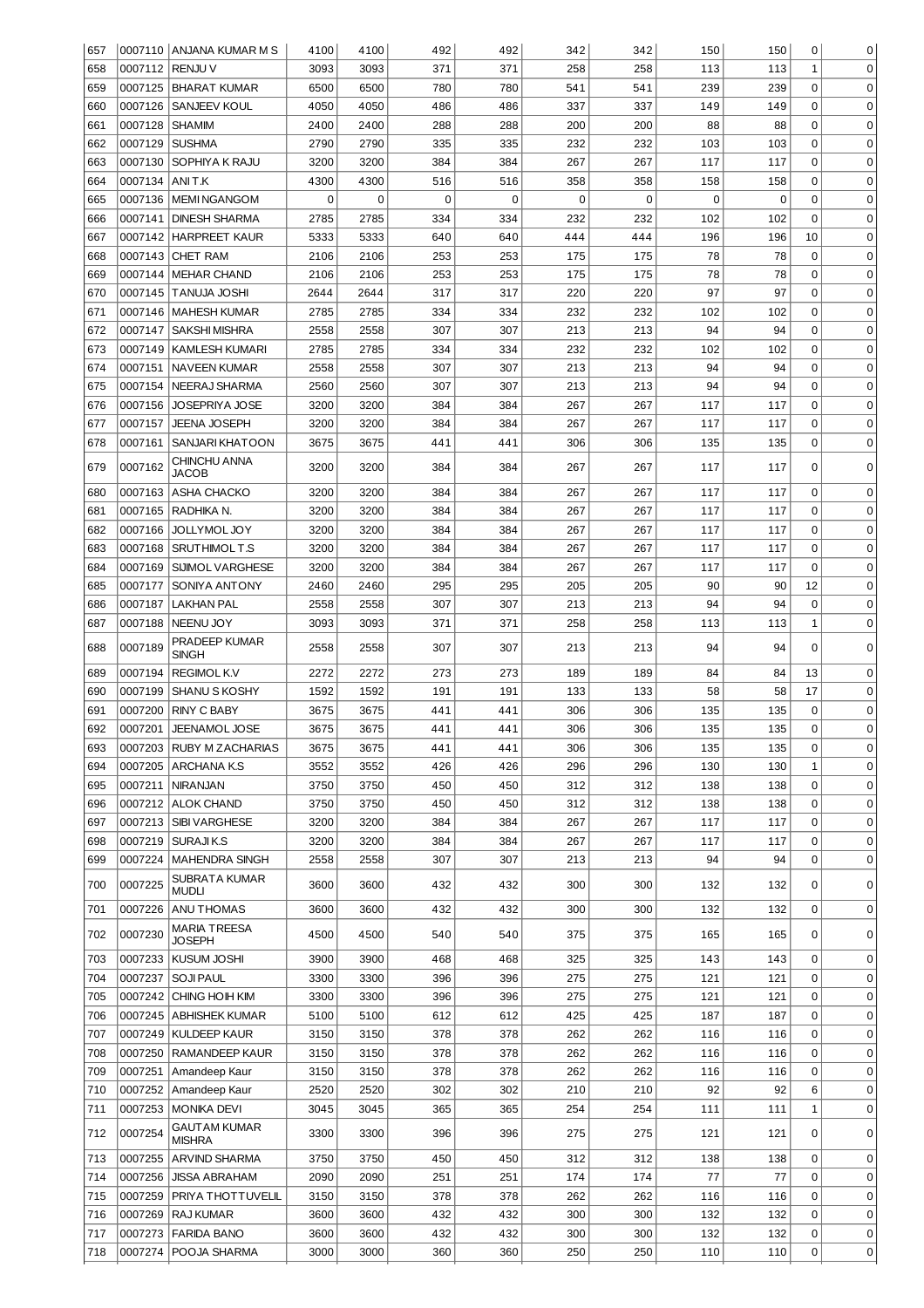| 719 |         | 0007275   RAJENDRA KUMAR        | 2558 | 2558 | 307 | 307 | 213 | 213 | 94          | 94  | 0            | 0           |
|-----|---------|---------------------------------|------|------|-----|-----|-----|-----|-------------|-----|--------------|-------------|
| 720 | 0007279 | <b>BIJAY KUMAR</b>              | 4500 | 4500 | 540 | 540 | 375 | 375 | 165         | 165 | $\mathbf 0$  | $\mathbf 0$ |
| 721 | 0007282 | NIMMY JOHN                      | 3300 | 3300 | 396 | 396 | 275 | 275 | 121         | 121 | 0            | $\mathbf 0$ |
| 722 | 0007287 | PRIYAMOL THOMAS                 | 3900 | 3900 | 468 | 468 | 325 | 325 | 143         | 143 | 0            | $\mathbf 0$ |
| 723 | 0007292 | <b>NANCY T</b>                  | 3567 | 3567 | 428 | 428 | 297 | 297 | 131         | 131 | $\mathbf{1}$ | $\mathbf 0$ |
| 724 | 0007293 | <b>SHYVI</b><br>VISWANADHAN     | 3530 | 3530 | 424 | 424 | 294 | 294 | 130         | 130 | 0            | 0           |
| 725 | 0007294 | LISHA CHERIYAN                  | 4466 | 4466 | 536 | 536 | 372 | 372 | 164         | 164 | 1            | 0           |
| 726 | 0007296 | DIVYA MISHRA                    | 3900 | 3900 | 468 | 468 | 325 | 325 | 143         | 143 | 0            | $\mathbf 0$ |
| 727 | 0007301 | ROJILY KJOY                     | 3530 | 3530 | 424 | 424 | 294 | 294 | 130         | 130 | 0            | $\mathbf 0$ |
| 728 | 0007307 | <b>BIBIYA AUGUSTINE</b>         | 3105 | 3105 | 373 | 373 | 259 | 259 | 114         | 114 | 3            | $\mathbf 0$ |
| 729 | 0007308 | SUNSU MARIA<br><b>JOSEPH</b>    | 3300 | 3300 | 396 | 396 | 275 | 275 | 121         | 121 | 0            | $\mathbf 0$ |
| 730 | 0007310 | <b>MEENAKSHI BAKSHI</b>         | 2860 | 2860 | 343 | 343 | 238 | 238 | 105         | 105 | 4            | 0           |
| 731 | 0007312 | <b>JOGINDER SINGH</b>           | 4500 | 4500 | 540 | 540 | 375 | 375 | 165         | 165 | 0            | 0           |
| 732 | 0007313 | RICHA GOSWAMI                   | 3600 | 3600 | 432 | 432 | 300 | 300 | 132         | 132 | 0            | 0           |
| 733 | 0007314 | <b>TULSA RAM</b>                | 5100 | 5100 | 612 | 612 | 425 | 425 | 187         | 187 | 0            | $\mathbf 0$ |
| 734 | 0007315 | <b>GURJEET KAUR</b>             | 2750 | 2750 | 330 | 330 | 229 | 229 | 101         | 101 | 5            | $\mathbf 0$ |
| 735 | 0007317 | <b>NIDHI SINGH</b>              | 4050 | 4050 | 486 | 486 | 337 | 337 | 149         | 149 | 3            | $\mathbf 0$ |
| 736 | 0007319 | <b>DIMPLE VERMA</b>             | 5600 | 5600 | 672 | 672 | 466 | 466 | 206         | 206 | 0            | $\mathbf 0$ |
| 737 | 0007322 | <b>SMITHA SHIBI</b>             | 2816 | 2816 | 338 | 338 | 235 | 235 | 103         | 103 | 14           | $\mathbf 0$ |
| 738 | 0007323 | <b>MONIKA SHARMA</b>            | 3300 | 3300 | 396 | 396 | 275 | 275 | 121         | 121 | $\mathbf 0$  | 0           |
| 739 | 0007326 | MADHUBALA<br><b>BAGHEL</b>      | 3190 | 3190 | 383 | 383 | 266 | 266 | 117         | 117 | 1            | 0           |
| 740 | 0007329 | JYOTIPAL                        | 3080 | 3080 | 370 | 370 | 257 | 257 | 113         | 113 | 2            | 0           |
| 741 | 0007330 | SEEMA ANEJA                     | 6000 | 6000 | 720 | 720 | 500 | 500 | 220         | 220 | 0            | 0           |
| 742 | 0007333 | <b>JUBY SAM</b>                 | 3450 | 3450 | 414 | 414 | 287 | 287 | 127         | 127 | 0            | 0           |
| 743 | 0007334 | <b>TINU ANTONY</b>              | 3450 | 3450 | 414 | 414 | 287 | 287 | 127         | 127 | 0            | $\mathbf 0$ |
| 744 | 0007335 | <b>BINIYA BANU</b>              | 3450 | 3450 | 414 | 414 | 287 | 287 | 127         | 127 | $\Omega$     | $\mathbf 0$ |
| 745 | 0007336 | NUTAN KUMAR<br><b>SHARMA</b>    | 2644 | 2644 | 317 | 317 | 220 | 220 | 97          | 97  | 0            | $\mathbf 0$ |
| 746 | 0007337 | <b>SHIV PRAKASH</b><br>TRIPATHI | 4050 | 4050 | 486 | 486 | 337 | 337 | 149         | 149 | $\Omega$     | 0           |
| 747 | 0007338 | <b>NAZIMA THOMAS</b>            | 1330 | 1330 | 160 | 160 | 111 | 111 | 49          | 49  | 23           | 0           |
| 748 | 0007343 | ANIMATE RAJAN<br>VARGHESE       | 3855 | 3855 | 463 | 463 | 321 | 321 | 142         | 142 | 0            | $\Omega$    |
| 749 | 0007347 | <b>SREEKALA SIVAN</b>           | 3530 | 3530 | 424 | 424 | 294 | 294 | 130         | 130 | $\mathbf 0$  | 0           |
| 750 | 0007348 | AMLU<br><b>JANARDHANAN</b>      | 3300 | 3300 | 396 | 396 | 275 | 275 | 121         | 121 | 0            | 0           |
| 751 |         | 0007350 DALFEENA JOSE           | 3690 | 3690 | 443 | 443 | 307 | 307 | 136         | 136 | $\Omega$     | $\Omega$    |
| 752 | 0007351 | <b>JOMINI GEORGE</b>            | 4500 | 4500 | 540 | 540 | 375 | 375 | 165         | 165 | 0            | 0           |
| 753 | 0007352 | <b>MONICA YADAV</b>             | 2380 | 2380 | 286 | 286 | 198 | 198 | 88          | 88  | 13           | 0           |
| 754 | 0007358 | <b>SURBHI SEHGAL</b>            | 2660 | 2660 | 319 | 319 | 222 | 222 | 97          | 97  | 11           | 0           |
| 755 | 0007359 | NIRAJ KUMAR                     | 3300 | 3300 | 396 | 396 | 275 | 275 | 121         | 121 | 0            | 0           |
| 756 | 0007365 | PHEBA MIRIAM JOHN               | 3750 | 3750 | 450 | 450 | 312 | 312 | 138         | 138 | 0            | 0           |
| 757 | 0007366 | <b>GINNY ANN</b><br>VARGHESE    | 3750 | 3750 | 450 | 450 | 312 | 312 | 138         | 138 | 0            | $\mathbf 0$ |
| 758 | 0007368 | <b>BIJIMOLE BABY</b>            | 3450 | 3450 | 414 | 414 | 287 | 287 | 127         | 127 | 0            | 0           |
| 759 | 0007372 | <b>RAJIV KUMAR</b>              | 3600 | 3600 | 432 | 432 | 300 | 300 | 132         | 132 | 0            | 0           |
| 760 | 0007374 | SEET AL SUNNY                   | 1035 | 1035 | 124 | 124 | 86  | 86  | 38          | 38  | 21           | 0           |
| 761 |         | 0007375 ASHISH KASHYAP          | 2850 | 2850 | 342 | 342 | 237 | 237 | 105         | 105 | 0            | 0           |
| 762 | 0007377 | SHEEBA VINOD                    | 4495 | 4495 | 539 | 539 | 374 | 374 | 165         | 165 | 1            | 0           |
| 763 | 0007378 | NIMITHA ROSE ALEX               | 3530 | 3530 | 424 | 424 | 294 | 294 | 130         | 130 | 0            | 0           |
| 764 | 0007380 | JIT ENDER PANCHAL               | 2816 | 2816 | 338 | 338 | 235 | 235 | 103         | 103 | 0            | 0           |
| 765 | 0007383 | REEBA BABU                      | 3450 | 3450 | 414 | 414 | 287 | 287 | 127         | 127 | 0            | 0           |
| 766 | 0007384 | VIJI MOHAN                      | 4350 | 4350 | 522 | 522 | 362 | 362 | 160         | 160 | 1            | 0           |
| 767 | 0007385 | <b>TEENA KOSHY</b>              | 3105 | 3105 | 373 | 373 | 259 | 259 | 114         | 114 | 3            | 0           |
| 768 | 0007386 | PREEJA PRASAD                   | 3220 | 3220 | 386 | 386 | 268 | 268 | 118         | 118 | 2            | 0           |
| 769 | 0007388 | <b>RIA MATHEW</b>               | 3450 | 3450 | 414 | 414 | 287 | 287 | 127         | 127 | 0            | $\mathbf 0$ |
| 770 |         | 0007390 SRUTHY SASIDHAR         | 3450 | 3450 | 414 | 414 | 287 | 287 | 127         | 127 | 0            | $\mathbf 0$ |
| 771 | 0007391 | <b>JYOTHIMOL V</b>              | 3450 | 3450 | 414 | 414 | 287 | 287 | 127         | 127 | 0            | $\mathbf 0$ |
| 772 | 0007392 | ANUP KUMAR                      | 3150 | 3150 | 378 | 378 | 262 | 262 | 116         | 116 | 0            | 0           |
| 773 | 0007393 | <b>JINU PRINCE</b>              | 3855 | 3855 | 463 | 463 | 321 | 321 | 142         | 142 | 0            | 0           |
| 774 | 0007394 | SUNIL KUMAR<br><b>SHAKYA</b>    | 3065 | 3065 | 368 | 368 | 255 | 255 | 113         | 113 | 0            | 0           |
| 775 | 0007395 | VIJAY KUMAR                     | 0    | 0    | 0   | 0   | 0   | 0   | $\mathbf 0$ | 0   | $\mathbf 0$  | $\mathbf 0$ |
| 776 | 0007397 | MEENAKSHI SHARMA                | 1647 | 1647 | 198 | 198 | 137 | 137 | 61          | 61  | 16           | $\mathbf 0$ |
|     | 0007400 | <b>MONISHA MOHAN</b>            | 4147 | 4147 | 498 | 498 | 345 | 345 | 153         | 153 | 1            | 0           |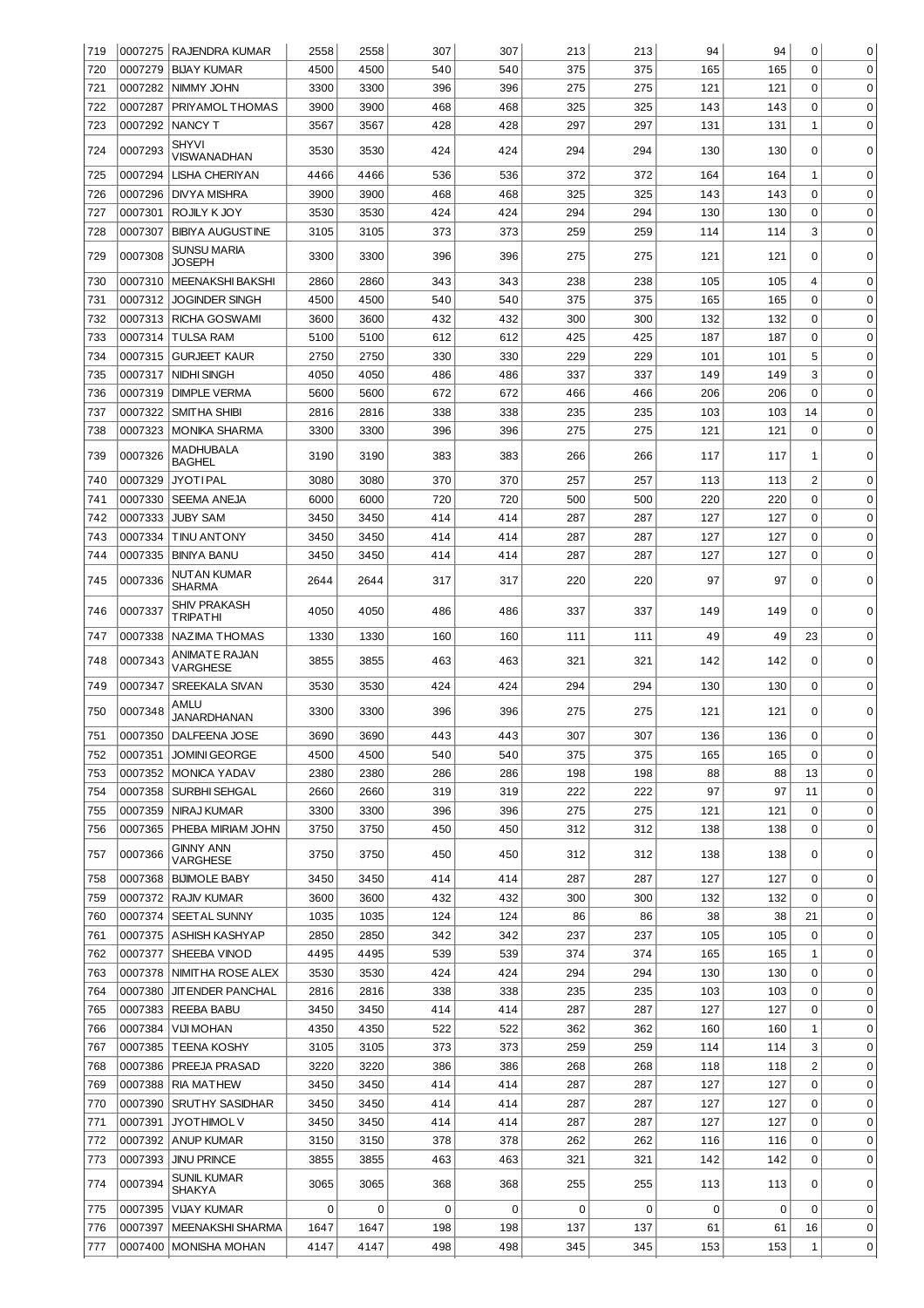| 778 |                  | 0007402   SUMI SEBASTIAN               | 4290 | 4290        | 515 | 515 | 357       | 357         | 158 | 158         | 0                       | 0           |
|-----|------------------|----------------------------------------|------|-------------|-----|-----|-----------|-------------|-----|-------------|-------------------------|-------------|
| 779 |                  | 0007403 NEETHU BABU S                  | 1955 | 1955        | 235 | 235 | 163       | 163         | 72  | 72          | 0                       | $\mathbf 0$ |
| 780 | 0007404          | <b>JOLLY ABRAHAM</b>                   | 5400 | 5400        | 648 | 648 | 450       | 450         | 198 | 198         | 3                       | $\mathbf 0$ |
| 781 | 0007405          | <b>SEETHAL V</b><br><b>PANICKER</b>    | 4455 | 4455        | 535 | 535 | 371       | 371         | 164 | 164         | 0                       | $\Omega$    |
| 782 | 0007407          | BETTY M. THOMAS                        | 2530 | 2530        | 304 | 304 | 211       | 211         | 93  | 93          | 8                       | 0           |
| 783 | 0007408          | <b>MAHITHA MADHU</b>                   | 3855 | 3855        | 463 | 463 | 321       | 321         | 142 | 142         | 0                       | 0           |
| 784 | 0007416          | <b>RAM SANJEEWAN</b>                   | 6500 | 6500        | 780 | 780 |           | 541         | 239 | 239         | 0                       | 0           |
| 785 | 0007417          | <b>JAGVIR SINGH</b>                    | 910  | 910         | 109 | 109 | 541<br>76 | 76          | 33  | 33          | 0                       | 0           |
| 786 | 0007418          | SANJAY TIWARI                          | 6500 | 6500        | 780 | 780 | 541       | 541         | 239 | 239         | 0                       | $\mathbf 0$ |
|     |                  |                                        |      |             |     |     |           |             |     |             |                         |             |
| 787 | 0007420          | SANJEET KUMAR<br>MANDAL                | 6500 | 6500        | 780 | 780 | 541       | 541         | 239 | 239         | 0                       | 0           |
| 788 | 0007423          | <b>HARJAS KAUR</b>                     | 3870 | 3870        | 464 | 464 | 322       | 322         | 142 | 142         | $\Omega$                | $\Omega$    |
|     |                  | KAKKAR                                 |      |             |     |     |           |             |     |             |                         |             |
| 789 | 0007426          | SARANYA SOMAN                          | 1224 | 1224        | 147 | 147 | 102       | 102         | 45  | 45          | 21                      | $\Omega$    |
| 790 | 0007428          | ASHA MARY<br><b>MATHEW</b>             | 4080 | 4080        | 490 | 490 | 340       | 340         | 150 | 150         | 0                       | 0           |
| 791 | 0007432          | SMITHA SAMUEL                          | 3380 | 3380        | 406 | 406 | 282       | 282         | 124 | 124         | 4                       | $\mathbf 0$ |
| 792 | 0007435          | SUNITA KUMARI                          | 4844 | 4844        | 581 | 581 | 404       | 404         | 177 | 177         | $\overline{c}$          | $\Omega$    |
| 793 | 0007437          | <b>JEAN ABRAHAM</b>                    | 3640 | 3640        | 437 | 437 | 303       | 303         | 134 | 134         | $\overline{\mathbf{c}}$ | $\mathbf 0$ |
| 794 | 0007438          | <b>SANCY THOMAS</b>                    | 2990 | 2990        | 359 | 359 | 249       | 249         | 110 | 110         | 7                       | $\mathbf 0$ |
| 795 | 0007440          | <b>SINI JOY</b>                        | 3840 | 3840        | 461 | 461 | 320       | 320         | 141 | 141         | 0                       | $\mathbf 0$ |
| 796 | 0007441          | <b>BINDHUJA P</b>                      | 3584 | 3584        | 430 | 430 | 299       | 299         | 131 | 131         | $\overline{2}$          | $\mathbf 0$ |
| 797 |                  | 0007442 SHINTU GEOGRE                  | 3840 | 3840        | 461 | 461 | 320       | 320         | 141 | 141         | 0                       | $\mathbf 0$ |
| 798 |                  | 0007443   MINI JOSEPH                  | 3900 | 3900        | 468 | 468 | 325       | 325         | 143 | 143         | 0                       | $\mathbf 0$ |
| 799 |                  | 0007445   PREETHYMOL B                 | 4080 | 4080        | 490 | 490 | 340       | 340         | 150 | 150         | 0                       | $\mathbf 0$ |
| 800 |                  | 0007446   D.S.AGARWAL                  | 5400 | 5400        | 648 | 648 | 450       | 450         | 198 | 198         | $\mathbf 0$             | $\mathbf 0$ |
| 801 |                  | 0007447 ABDUL HANNAN                   | 3300 | 3300        | 396 | 396 | 275       | 275         | 121 | 121         | 0                       | $\mathbf 0$ |
| 802 |                  | 0007449   SAROJINI SAMAL               | 3150 | 3150        | 378 | 378 | 262       | 262         | 116 | 116         | 0                       | $\mathbf 0$ |
| 803 | 0007450          | <b>VIJAY KUMAR</b>                     | 0    | $\mathbf 0$ | 0   | 0   | 0         | $\mathbf 0$ | 0   | $\mathbf 0$ | 0                       | $\mathbf 0$ |
| 804 | 0007451          | Ankit kumar Joshi                      | 3150 | 3150        | 378 | 378 | 262       | 262         | 116 | 116         | 0                       | $\mathbf 0$ |
| 805 | 0007454          | <b>SIJI SEBASTIAN</b>                  | 4205 | 4205        | 505 | 505 | 350       | 350         | 155 | 155         | 1                       | $\mathbf 0$ |
| 806 | 0007456          | <b>KANCHAN SINGH</b>                   | 3840 | 3840        | 461 | 461 | 320       | 320         | 141 | 141         | $\mathbf 0$             | $\mathbf 0$ |
| 807 | 0007457          | <b>ANGEL DECRUZ</b>                    | 5400 | 5400        | 648 | 648 | 450       | 450         | 198 | 198         | 0                       | $\mathbf 0$ |
| 808 | 0007459          | DEXCY POULOSE                          | 0    | $\mathbf 0$ | 0   | 0   | 0         | $\mathbf 0$ | 0   | 0           | 30                      | $\mathbf 0$ |
| 809 | 0007460          | <b>JAGVIR SINGH</b>                    | 2558 | 2558        | 307 | 307 | 213       | 213         | 94  | 94          | 0                       | $\mathbf 0$ |
| 810 | 0007462          | PREETI DAHIYA                          | 3770 | 3770        | 452 | 452 | 314       | 314         | 138 | 138         | 1                       | 0           |
| 811 | 0007463          | <b>SONIA</b>                           | 4026 | 4026        | 483 | 483 | 335       | 335         | 148 | 148         | 0                       | 0           |
| 812 | 0007464 RUBY J.R |                                        | 2860 | 2860        | 343 | 343 | 238       | 238         | 105 | 105         | 8                       | $\Omega$    |
| 813 |                  | 0007465   BIJIT HA P.U                 | 3780 | 3780        | 454 | 454 | 315       | 315         | 139 | 139         | 2                       | 0           |
| 814 | 0007467          | ANITHAMOL JOHNY                        | 3770 | 3770        | 452 | 452 | 314       | 314         | 138 | 138         | 1                       | 0           |
| 815 |                  | 0007471   SEEMA DEVI                   | 3600 | 3600        | 432 | 432 | 300       | 300         | 132 | 132         | $\mathbf 0$             | $\mathbf 0$ |
| 816 | 0007472          | <b>REKHA</b><br><b>BALAKRISHNAN</b>    | 5250 | 5250        | 630 | 630 | 437       | 437         | 193 | 193         | 0                       | $\mathbf 0$ |
| 817 |                  | 0007473   TARUNA PASWAN                | 3770 | 3770        | 452 | 452 | 314       | 314         | 138 | 138         | 1                       | 0           |
| 818 |                  | 0007474 POONAM                         | 3770 | 3770        | 452 | 452 | 314       | 314         | 138 | 138         | 1                       | 0           |
| 819 |                  | 0007475 RAGINI RAI                     | 3900 | 3900        | 468 | 468 | 325       | 325         | 143 | 143         | 0                       | 0           |
| 820 |                  | 0007476 DENIMOL DAVID                  | 4650 | 4650        | 558 | 558 | 387       | 387         | 171 | 171         | 0                       | 0           |
| 821 |                  | 0007478 ASHLY BABU                     | 3584 | 3584        | 430 | 430 | 299       | 299         | 131 | 131         | 2                       | $\mathbf 0$ |
| 822 |                  | 0007479 CINI SARA BOBY                 | 3770 | 3770        | 452 | 452 | 314       | 314         | 138 | 138         | 1                       | $\mathbf 0$ |
| 823 | 0007480          | <b>JEENA THOMAS</b>                    | 3900 | 3900        | 468 | 468 | 325       | 325         | 143 | 143         | 0                       | $\mathbf 0$ |
| 824 | 0007482          | ANJU SUSAN<br><b>VARGHESE</b>          | 3770 | 3770        | 452 | 452 | 314       | 314         | 138 | 138         | 1                       | $\mathbf 0$ |
| 825 | 0007484          | PERCIS ACCAMMA<br><b>SCARIA</b>        | 3328 | 3328        | 399 | 399 | 277       | 277         | 122 | 122         | 4                       | 0           |
| 826 |                  | 0007485 AKHILA E.K                     | 4004 | 4004        | 480 | 480 | 334       | 334         | 146 | 146         | 2                       | 0           |
| 827 | 0007487          | <b>MADHU KUMARI</b>                    | 4181 | 4181        | 502 | 502 | 348       | 348         | 154 | 154         | 0                       | 0           |
| 828 | 0007489          | <b>BEENA ALEX</b>                      | 840  | 840         | 101 | 101 | 70        | 70          | 31  | 31          | 23                      | 0           |
| 829 |                  | 0007490 SOUMYA V.S                     | 4340 | 4340        | 521 | 521 | 362       | 362         | 159 | 159         | $\overline{2}$          | 0           |
| 830 |                  | 0007491 ANJALI VARGHESE                | 3480 | 3480        | 418 | 418 | 290       | 290         | 128 | 128         | 1                       | 0           |
| 831 |                  | 0007496 ATHIRA P.S                     | 3480 | 3480        | 418 | 418 | 290       | 290         | 128 | 128         | 1                       | 0           |
| 832 |                  | 0007502 SHINY WILSON                   | 4050 | 4050        | 486 | 486 | 337       | 337         | 149 | 149         | 0                       | 0           |
| 833 | 0007503          | <b>JINU AUGUSTIN</b>                   | 4200 | 4200        | 504 | 504 | 350       | 350         | 154 | 154         | 0                       | 0           |
| 834 | 0007509          | <b>JIJI CHINNAMMA</b><br><b>CHACKO</b> | 3712 | 3712        | 445 | 445 | 309       | 309         | 136 | 136         | 1                       | $\mathbf 0$ |
| 835 | 0007510          | ANGEL AKANKSHA<br>THOMAS               | 3900 | 3900        | 468 | 468 | 325       | 325         | 143 | 143         | 0                       | 0           |
| 836 | 0007513          | ANUPRIYA MATHEW                        | 3770 | 3770        | 452 | 452 | 314       | 314         | 138 | 138         | 1                       | 0           |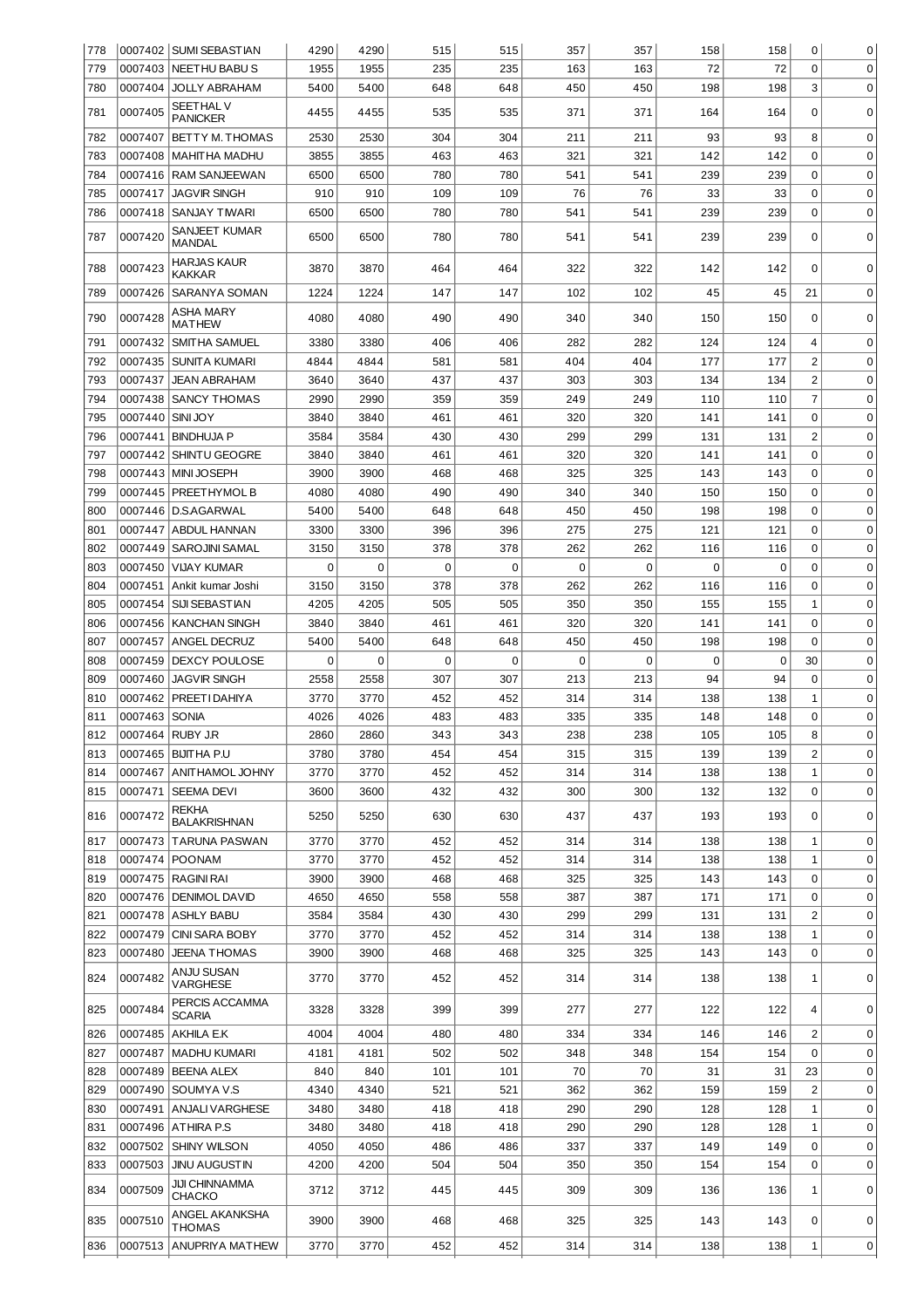| 837 |         | 0007515 ANISUL HAQUE                | 4680      | 4680        | 562         | 562         | 390 | 390         | 172 | 172         | 0              | 0           |
|-----|---------|-------------------------------------|-----------|-------------|-------------|-------------|-----|-------------|-----|-------------|----------------|-------------|
| 838 | 0007516 | HARI NATH YADAV                     | 2850      | 2850        | 342         | 342         | 237 | 237         | 105 | 105         | $\Omega$       | 0           |
| 839 |         | 0007517 DINESH KUMAR                | 3150      | 3150        | 378         | 378         | 262 | 262         | 116 | 116         | 0              | $\mathbf 0$ |
| 840 | 0007519 | <b>VICKY CHAUDHARY</b>              | 3150      | 3150        | 378         | 378         | 262 | 262         | 116 | 116         | $\mathbf 0$    | $\mathbf 0$ |
| 841 | 0007520 | ALEYAMMA ALEX                       | 5550      | 5550        | 666         | 666         | 462 | 462         | 204 | 204         | $\mathbf 0$    | $\mathbf 0$ |
| 842 | 0007521 | RAJENDRA SINGH                      | 5295      | 5295        | 635         | 635         | 441 | 441         | 194 | 194         | $\mathbf 0$    | $\mathbf 0$ |
| 843 | 0007523 | <b>VIJAY</b>                        | $\pmb{0}$ | $\mathbf 0$ | $\mathbf 0$ | $\mathbf 0$ | 0   | $\mathbf 0$ | 0   | $\mathbf 0$ | 30             | $\mathbf 0$ |
| 844 | 0007524 | <b>RESMY ANIL KUMAR</b>             | 3900      | 3900        | 468         | 468         | 325 | 325         | 143 | 143         | 0              | $\mathbf 0$ |
|     | 0007525 |                                     |           |             |             |             | 320 | 320         |     |             | $\mathbf 0$    | $\mathbf 0$ |
| 845 |         | <b>BALRAJ KAUR</b>                  | 3840      | 3840        | 461         | 461         |     |             | 141 | 141         |                |             |
| 846 | 0007526 | <b>DELLAMOL</b><br><b>VARGHSES</b>  | 3900      | 3900        | 468         | 468         | 325 | 325         | 143 | 143         | 0              | 0           |
| 847 | 0007527 | <b>INDU BALA</b>                    | 3712      | 3712        | 445         | 445         | 309 | 309         | 136 | 136         | 1              | $\mathbf 0$ |
| 848 | 0007530 | <b>ARATHIP ASHOK</b>                | 3640      | 3640        | 437         | 437         | 303 | 303         | 134 | 134         | $\overline{2}$ | $\mathbf 0$ |
| 849 | 0007531 | SAVITHA SJ                          | 3716      | 3716        | 446         | 446         | 310 | 310         | 136 | 136         | 0              | 0           |
| 850 | 0007536 | <b>JUBY SARA ISSAC</b>              | 3770      | 3770        | 452         | 452         | 314 | 314         | 138 | 138         | 1              | 0           |
| 851 | 0007538 | <b>INDU BALA</b>                    | 2992      | 2992        | 359         | 359         | 249 | 249         | 110 | 110         | 8              | 0           |
| 852 |         | <b>VIJI VARGHESE</b>                | 3250      | 3250        | 390         | 390         | 271 |             | 119 |             | 5              | 0           |
|     | 0007539 |                                     |           |             |             |             |     | 271         |     | 119         |                |             |
| 853 | 0007540 | <b>SONAM THOMAS</b>                 | 3770      | 3770        | 452         | 452         | 314 | 314         | 138 | 138         | 1              | 0           |
| 854 | 0007541 | <b>DAISY DANIEL</b>                 | 4026      | 4026        | 483         | 483         | 335 | 335         | 148 | 148         | 0              | 0           |
| 855 | 0007542 | ANGEL SAMUEL                        | 1950      | 1950        | 234         | 234         | 162 | 162         | 72  | 72          | 15             | 0           |
| 856 | 0007543 | ASWATHI V                           | 3510      | 3510        | 421         | 421         | 292 | 292         | 129 | 129         | 3              | 0           |
| 857 | 0007544 | <b>ARIF KHAN</b>                    | 3300      | 3300        | 396         | 396         | 275 | 275         | 121 | 121         | 0              | 0           |
| 858 | 0007545 | DNYA RAJ                            | 3900      | 3900        | 468         | 468         | 325 | 325         | 143 | 143         | 0              | 0           |
| 859 | 0007547 | <b>VINEETA SINGH</b>                | 2990      | 2990        | 359         | 359         | 249 | 249         | 110 | 110         | $\overline{7}$ | 0           |
| 860 | 0007548 | ANU BABY                            | 3770      | 3770        | 452         | 452         | 314 | 314         | 138 | 138         | 1              | 0           |
| 861 | 0007550 | <b>JULIET FRANCIS</b>               | 2340      | 2340        | 281         | 281         | 195 | 195         | 86  | 86          | 12             | $\mathbf 0$ |
| 862 | 0007551 | SHINTO P. SAMUEL                    | 3770      | 3770        | 452         | 452         | 314 | 314         | 138 | 138         | 1              | $\mathbf 0$ |
| 863 | 0007552 | KARTHIKA VIJAYAN                    | 3250      | 3250        | 390         | 390         | 271 | 271         | 119 | 119         | 5              | $\mathbf 0$ |
| 864 | 0007553 | <b>FEBA THOMAS</b>                  | 3900      | 3900        | 468         | 468         | 325 | 325         | 143 | 143         | $\mathbf 0$    | $\Omega$    |
| 865 | 0007554 | ANJALI MARY<br>THOMAS               | 3900      | 3900        | 468         | 468         | 325 | 325         | 143 | 143         | 0              | 0           |
| 866 | 0007555 | <b>PRIYATA</b>                      | 3920      | 3920        | 470         | 470         | 327 | 327         | 143 | 143         | $\overline{2}$ | 0           |
| 867 | 0007556 | ARSHA PARVATHY<br>RAJ               | 4080      | 4080        | 490         | 490         | 340 | 340         | 150 | 150         | 0              | $\Omega$    |
| 868 | 0007557 | RAJI M.K                            | 4080      | 4080        | 490         | 490         | 340 | 340         | 150 | 150         | 0              | 0           |
| 869 | 0007559 | <b>ANIE MATHEW</b>                  | 4550      | 4550        | 546         | 546         | 379 | 379         | 167 | 167         | 4              | $\mathbf 0$ |
| 870 | 0007561 | <b>REVATHY GEORGE</b>               | 4212      | 4212        | 505         | 505         | 351 | 351         | 154 | 154         | 0              | 0           |
| 871 |         | 0007563   MEREENA ROY               | 5400      | 5400        | 648         | 648         | 450 | 450         | 198 | 198         | 0              | 0           |
| 872 |         | 0007566 POOJA JANIFER               | 3600      | 3600        | 432         | 432         | 300 | 300         | 132 | 132         | 0              | 0           |
| 873 | 0007567 | ANU JOHN                            |           |             |             |             |     |             |     |             |                |             |
| 874 | 0007569 |                                     | 3900      | 3900        | 468         | 468         | 325 | 325         | 143 | 143         | 0              | 0           |
| 875 |         | <b>NISHA B</b>                      | 5190      | 5190        | 623         | 623         | 432 | 432         | 191 | 191         | 0              | 0           |
| 876 | 0007573 | TINTU JOHN                          | 4740      | 4740        | 569         | 569         | 395 | 395         | 174 | 174         | 0              | 0           |
|     | 0007576 | PARUL NAYYAR                        | 4500      | 4500        | 540         | 540         | 375 | 375         | 165 | 165         | $\Omega$       | $\mathbf 0$ |
| 877 | 0007577 | <b>CHARU KAUSHIK</b>                | 4500      | 4500        | 540         | 540         | 375 | 375         | 165 | 165         | $\Omega$       | $\mathbf 0$ |
| 878 | 0007578 | <b>VIVEK RAJAN</b>                  | 3150      | 3150        | 378         | 378         | 262 | 262         | 116 | 116         | $\Omega$       | $\mathbf 0$ |
| 879 | 0007581 | NEETHU G                            | 4004      | 4004        | 480         | 480         | 334 | 334         | 146 | 146         | $\overline{c}$ | $\mathbf 0$ |
| 880 | 0007583 | ANU DEVASSY                         | 2860      | 2860        | 343         | 343         | 238 | 238         | 105 | 105         | 8              | $\mathbf 0$ |
| 881 |         | <b>ROSE MARY</b>                    | 3120      | 3120        | 374         | 374         | 260 | 260         | 114 | 114         | 6              | 0           |
|     | 0007584 | THOMAS                              |           |             |             |             |     |             |     |             |                |             |
| 882 | 0007585 | <b>UHOL IMOL</b>                    | 4050      | 4050        | 486         | 486         | 337 | 337         | 149 | 149         | 0              | $\mathbf 0$ |
| 883 | 0007586 | PREEJAMOL E.J<br>NIMMYMOL           | 4080      | 4080        | 490         | 490         | 340 | 340         | 150 | 150         | 0              | $\mathbf 0$ |
| 884 | 0007587 | <b>SEBASTIAN</b>                    | 3264      | 3264        | 392         | 392         | 272 | 272         | 120 | 120         | 6              | $\mathbf 0$ |
| 885 | 0007591 | <b>SALIMA KHAN</b>                  | 4500      | 4500        | 540         | 540         | 375 | 375         | 165 | 165         | 0              | $\mathbf 0$ |
| 886 | 0007592 | <b>DEEPAM KUMARI</b><br>CHAUHAN     | 4350      | 4350        | 522         | 522         | 362 | 362         | 160 | 160         | 1              | $\mathbf 0$ |
| 887 | 0007593 | <b>ASIF IQBAL</b>                   | 4200      | 4200        | 504         | 504         | 350 | 350         | 154 | 154         | $\mathbf 0$    | $\mathbf 0$ |
| 888 | 0007594 | POOJA SHUKLA                        | 6500      | 6500        | 780         | 780         | 541 | 541         | 239 | 239         | $\mathbf 0$    | $\mathbf 0$ |
| 889 | 0007595 | <b>ISHTIYAQ AHMAD</b>               | 6500      | 6500        | 780         | 780         | 541 | 541         | 239 | 239         | $\mathbf 0$    | $\mathbf 0$ |
| 890 | 0007596 | <b>PARMOD</b><br><b>MANOJ KUMAR</b> | 6500      | 6500        | 780         | 780         | 541 | 541         | 239 | 239         | $\mathbf 0$    | $\mathbf 0$ |
| 891 | 0007597 | <b>PODDAR</b>                       | 2317      | 2317        | 278         | 278         | 193 | 193         | 85  | 85          | 0              | 0           |
| 892 | 0007599 | <b>LINCY MATHEW</b>                 | 4152      | 4152        | 498         | 498         | 346 | 346         | 152 | 152         | $\mathbf 0$    | $\mathbf 0$ |
| 893 | 0007600 | SAJITHA SCARIA                      | 3712      | 3712        | 445         | 445         | 309 | 309         | 136 | 136         | $1\,$          | $\mathbf 0$ |
| 894 | 0007601 | <b>CHONGNEIKIM</b><br>SINGSON       | 3900      | 3900        | 468         | 468         | 325 | 325         | 143 | 143         | 0              | $\mathbf 0$ |
| 895 | 0007603 | SAJU M.D.<br>NEETHU                 | 4500      | 4500        | 540         | 540         | 375 | 375         | 165 | 165         | 0              | 0           |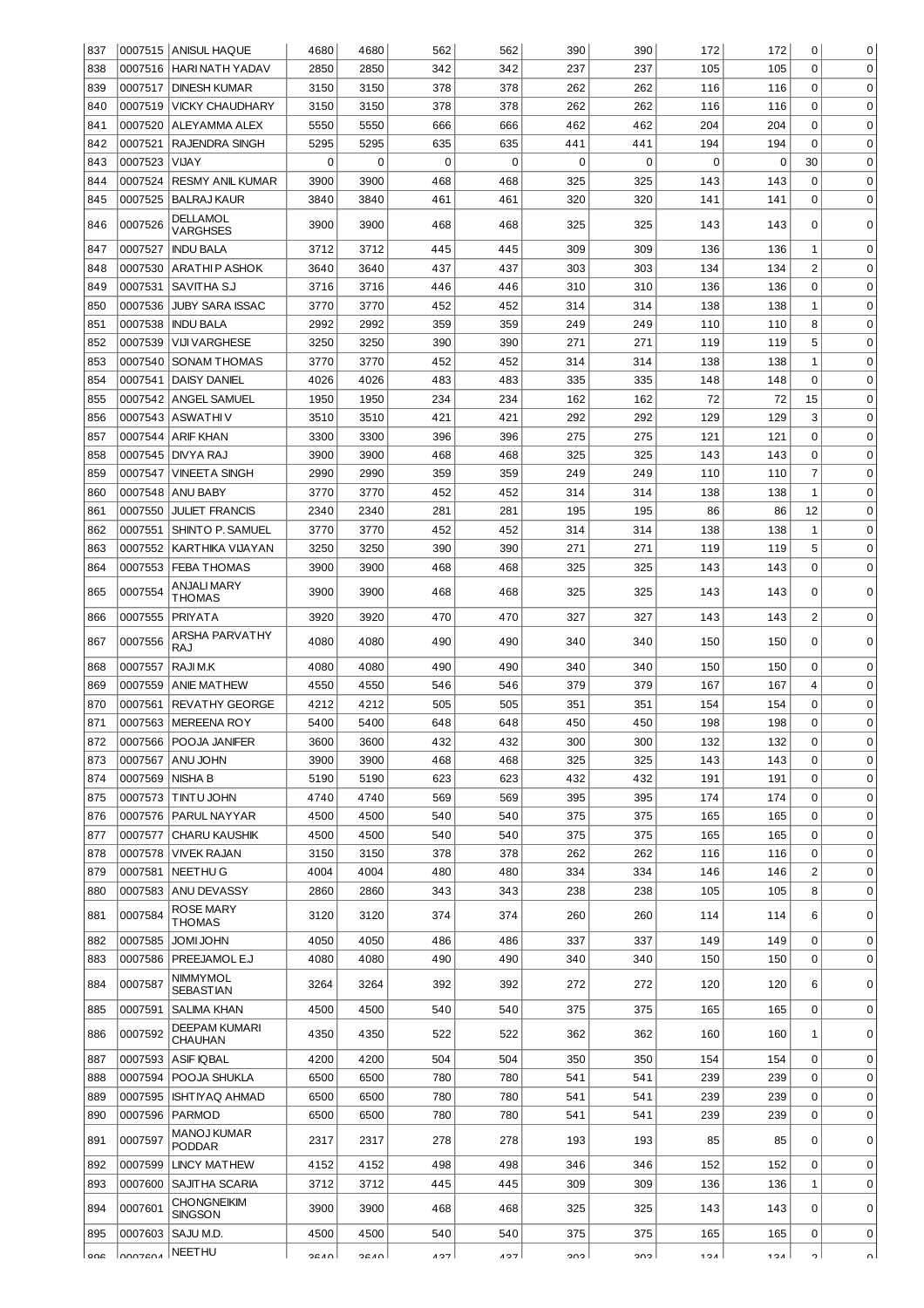| <b>OAO</b> | <b>HUO I UUU</b> | <b>SUNRENDRAN</b>             | 304U | 304U | 431         | 431         | ა∪ა         | კ∪კ         | 134         | 134                | ۷              |             |
|------------|------------------|-------------------------------|------|------|-------------|-------------|-------------|-------------|-------------|--------------------|----------------|-------------|
| 897        | 0007605          | DNYAMOLT.S                    | 3900 | 3900 | 468         | 468         | 325         | 325         | 143         | $\mathbf 0$<br>143 |                | 0           |
| 898        | 0007606          | <b>BIBITHA THOMAS</b>         | 4050 | 4050 | 486         | 486         | 337         | 337         | 149         | 149                | $\Omega$       | 0           |
| 899        | 0007607          | PRATIBHA KHOKHAR              | 0    | 0    | $\mathbf 0$ | $\mathbf 0$ | $\Omega$    | $\mathbf 0$ | $\mathbf 0$ | 0                  | 0              | 0           |
| 900        | 0007611          | <b>GEETHU BENNY</b>           | 6542 | 6542 | 785         | 785         | 545         | 545         | 240         | 240                | 0              | 0           |
| 901        | 0007612          | SANDHYA K NAIR                | 6000 | 6000 | 720         | 720         | 500         | 500         | 220         | 220                | 0              | 0           |
| 902        | 0007613          | LIBY K. JACOB                 | 5400 | 5400 | 648         | 648         | 450         | 450         | 198         | 198                | 0              | $\mathbf 0$ |
| 903        | 0007616          | JENCY JOHNSON                 | 3900 | 3900 | 468         | 468         | 325         | 325         | 143         | 143                | 0              | $\mathbf 0$ |
| 904        | 0007617          | <b>JAYASREE VIJAYAN</b>       | 4080 | 4080 | 490         | 490         | 340         | 340         | 150         | 150                | 0              | $\mathbf 0$ |
| 905        | 0007618          | NIT ESH SINGH                 | 3150 | 3150 | 378         | 378         | 262         | 262         | 116         | 116                | 0              | $\mathbf 0$ |
| 906        | 0007619          | <b>RAJI BINISH</b>            | 4950 | 4950 | 594         | 594         | 412         | 412         | 182         | 182                | 0              | $\mathbf 0$ |
| 907        | 0007620          | <b>MANU BINOJ</b>             | 5190 | 5190 | 623         | 623         | 432         | 432         | 191         | 191                | 0              | $\Omega$    |
|            |                  | SAYYED NOMAN                  |      |      |             |             |             |             |             |                    |                |             |
| 908        | 0007621          | <b>NAOVI</b>                  | 3333 | 3333 | 400         | 400         | 278         | 278         | 122         | 122                | 0              | 0           |
| 909        | 0007623          | T INI THANKACHAN              | 3900 | 3900 | 468         | 468         | 325         | 325         | 143         | 143                | $\mathbf 0$    | $\mathbf 0$ |
| 910        | 0007624          | <b>ANILA VARGHESE</b>         | 3900 | 3900 | 468         | 468         | 325         | 325         | 143         | 143                | $\mathbf 0$    | 0           |
| 911        | 0007625          | <b>NEENU MOHANAN</b>          | 0    | 0    | $\mathbf 0$ | $\mathbf 0$ | 0           | 0           | 0           | $\mathbf 0$        | $\mathbf 0$    | $\mathbf 0$ |
| 912        | 0007626          | <b>LINSU THOMAS</b>           | 0    | 0    | $\mathbf 0$ | 0           | 0           | 0           | 0           | $\mathbf 0$        | $\mathbf 0$    | $\mathbf 0$ |
| 913        | 0007627          | <b>RASHMI</b>                 | 4500 | 4500 | 540         | 540         | 375         | 375         | 165         | 165                | $\mathbf 0$    | $\mathbf 0$ |
| 914        | 0007628          | <b>ATHIRA SASI</b>            | 2430 | 2430 | 292         | 292         | 202         | 202         | 90          | 90                 | 12             | $\mathbf 0$ |
| 915        | 0007629          | <b>VAISHALI SINGH</b>         | 3770 | 3770 | 452         | 452         | 314         | 314         | 138         | 138                | $\mathbf{1}$   | 0           |
| 916        | 0007630          | <b>NINI MATHEW</b>            | 4785 | 4785 | 574         | 574         | 399         | 399         | 175         | 175                | $\mathbf{1}$   | 0           |
| 917        | 0007631          | <b>BINCY BABU</b>             | 4050 | 4050 | 486         | 486         | 337         | 337         | 149         | 149                | 0              | $\mathbf 0$ |
| 918        | 0007632          | <b>SHINY ABRAHAM</b>          | 4650 | 4650 | 558         | 558         | 387         | 387         | 171         | 171                | 0              | $\mathbf 0$ |
| 919        | 0007633          | <b>JOYCY GEORGE</b>           | 3840 | 3840 | 461         | 461         | 320         | 320         | 141         | 141                | 0              | $\mathbf 0$ |
| 920        | 0007634          | <b>MANJUSHA P.M</b>           | 0    | 0    | $\mathbf 0$ | $\mathbf 0$ | $\mathbf 0$ | 0           | 0           | $\mathbf 0$        | 0              | $\mathbf 0$ |
| 921        | 0007635          | SILIJA JAIN JOSE              | 4080 | 4080 | 490         | 490         | 340         | 340         | 150         | 150                | 0              | $\mathbf 0$ |
| 922        | 0007636          | <b>KAMAL KUMAR</b>            | 3150 | 3150 | 378         | 378         | 262         | 262         | 116         | 116                | 0              | $\mathbf 0$ |
| 923        | 0007637          | <b>NEHA PATWAL</b>            | 3150 | 3150 | 378         | 378         | 262         | 262         | 116         | 116                | 0              | $\mathbf 0$ |
| 924        | 0007638          | <b>FRINCY MATHEW</b>          | 4116 | 4116 | 494         | 494         | 343         | 343         | 151         | 151                | 0              | $\mathbf 0$ |
| 925        | 0007639          | SHILPA DOGRA                  | 3840 | 3840 | 461         | 461         | 320         | 320         | 141         | 141                | 0              | $\mathbf 0$ |
| 926        | 0007640          | DNYA JOY                      | 4060 | 4060 | 487         | 487         | 338         | 338         | 149         | 149                | $\mathbf{1}$   | 0           |
|            |                  | CHINNU MERIN                  |      |      |             |             |             |             |             |                    |                |             |
| 927        | 0007641          | THOMAS                        | 4060 | 4060 | 487         | 487         | 338         | 338         | 149         | 149                | 1              | $\Omega$    |
| 928        | 0007645          | <b>ASHA SUNI VISWAN</b>       | 4050 | 4050 | 486         | 486         | 337         | 337         | 149         | 149                | 0              | 0           |
| 929        | 0007646          | <b>MUJTEBA HASAN</b>          | 3510 | 3510 | 421         | 421         | 292         | 292         | 129         | 129                | $\mathbf 0$    | 0           |
| 930        | 0007648          | <b>SUCHIT HRA A</b>           | 4050 | 4050 | 486         | 486         | 337         | 337         | 149         | 149                | $\mathbf 0$    | 0           |
| 931        | 0007650          | <b>SOUMYA MATHEW</b>          | 4290 | 4290 | 515         | 515         | 357         | 357         | 158         | 158                | 0              | 0           |
| 932        | 0007652          | SANJEEV KUMAR                 | 3150 | 3150 | 378         | 378         | 262         | 262         | 116         | 116                | 0              | 0           |
|            |                  | SINGH                         |      |      |             |             |             |             |             |                    |                |             |
| 933        | 0007653          | HIMANI UPRETI                 | 3150 | 3150 | 378         | 378         | 262         | 262         | 116         | 116                | 0              | 0           |
| 934        | 0007654          | NITIN SHARMA                  | 4800 | 4800 | 576         | 576         | 400         | 400         | 176         | 176                | 0              | $\mathbf 0$ |
| 935        |                  | 0007659   NEETHU CHERIAN      | 4205 | 4205 | 505         | 505         | 350         | 350         | 155         | 155                | 1              | 0           |
| 936        |                  | 0007660 LINTA LAILA JOHN      | 4290 | 4290 | 515         | 515         | 357         | 357         | 158         | 158                | 0              | 0           |
| 937        | 0007661          | CILPA MARIUM EASO             | 3770 | 3770 | 452         | 452         | 314         | 314         | 138         | 138                | 1              | 0           |
| 938        |                  | 0007662   NISHA THOMAS        | 3360 | 3360 | 403         | 403         | 280         | 280         | 123         | 123                | $\overline{2}$ | 0           |
| 939        | 0007663          | SNEHA SAI                     | 4026 | 4026 | 483         | 483         | 335         | 335         | 148         | 148                | 0              | 0           |
| 940        |                  | 0007664 ARCHANA SINGH         | 3210 | 3210 | 385         | 385         | 267         | 267         | 118         | 118                | 0              | 0           |
| 941        |                  | 0007665 NEETU JAKHMOLA        | 3480 | 3480 | 418         | 418         | 290         | 290         | 128         | 128                | 1              | 0           |
| 942        |                  | 0007666   MAMTA KUMARI        | 3716 | 3716 | 446         | 446         | 310         | 310         | 136         | 136                | 0              | 0           |
| 943        | 0007667          | KIRAN                         | 3480 | 3480 | 418         | 418         | 290         | 290         | 128         | 128                | 1              | 0           |
| 944        | 0007669          | SIMI K SHAJI                  | 4050 | 4050 | 486         | 486         | 337         | 337         | 149         | 149                | 0              | 0           |
| 945        |                  | 0007671 ANISHA T. ELDHOSE     | 4050 | 4050 | 486         | 486         | 337         | 337         | 149         | 149                | 0              | 0           |
| 946        |                  | 0007672 ALPHONSA JOSEPH       | 4026 | 4026 | 483         | 483         | 335         | 335         | 148         | 148                | 0              | 0           |
| 947        |                  | 0007673   FEMY FRANCIS        | 4350 | 4350 | 522         | 522         | 362         | 362         | 160         | 160                | 0              | 0           |
| 948        |                  | 0007674   LOVELY KHOKHAR      | 3600 | 3600 | 432         | 432         | 300         | 300         | 132         | 132                | $\Omega$       | 0           |
| 949        |                  | 0007675 CHILY ABRAHAM         | 0    | 0    | 0           | 0           | 0           | 0           | 0           | 0                  | 30             | 0           |
| 950        | 0007676 EKTA     |                               | 3150 | 3150 | 378         | 378         | 262         | 262         | 116         | 116                | 0              | 0           |
| 951        | 0007677          | KAVITHA MANAS                 | 4785 | 4785 | 574         | 574         | 399         | 399         | 175         | 175                | 1              | 0           |
| 952        | 0007679 KIMI     |                               | 3328 | 3328 | 399         | 399         | 277         | 277         | 122         | 122                | 4              | 0           |
| 953        |                  | 0007680 RENU BALA             | 2688 | 2688 | 323         | 323         | 224         | 224         | 99          | 99                 | 9              | 0           |
| 954        |                  | 0007681 CHANDNI KUMARI        | 3840 | 3840 | 461         | 461         | 320         | 320         | 141         | 141                | 0              | 0           |
| 955        | 0007683 SUNITA   |                               | 3206 | 3206 | 385         | 385         | 267         | 267         | 118         | 118                | 0              | 0           |
| 956        |                  | 0007684   JESSY P.Y           | 3944 | 3944 | 473         | 473         | 329         | 329         | 144         | 144                | 1              | 0           |
| 957        |                  | 0007686   DEEPTHI DEVESIA     | 4950 | 4950 | 594         | 594         | 412         | 412         | 182         | 182                | 0              | 0           |
|            |                  | 0007687<br><b>JUBITHA JOY</b> | 4080 | 4080 | 490         | 490         | 340         | 340         | 150         | 150                | 0              | 0           |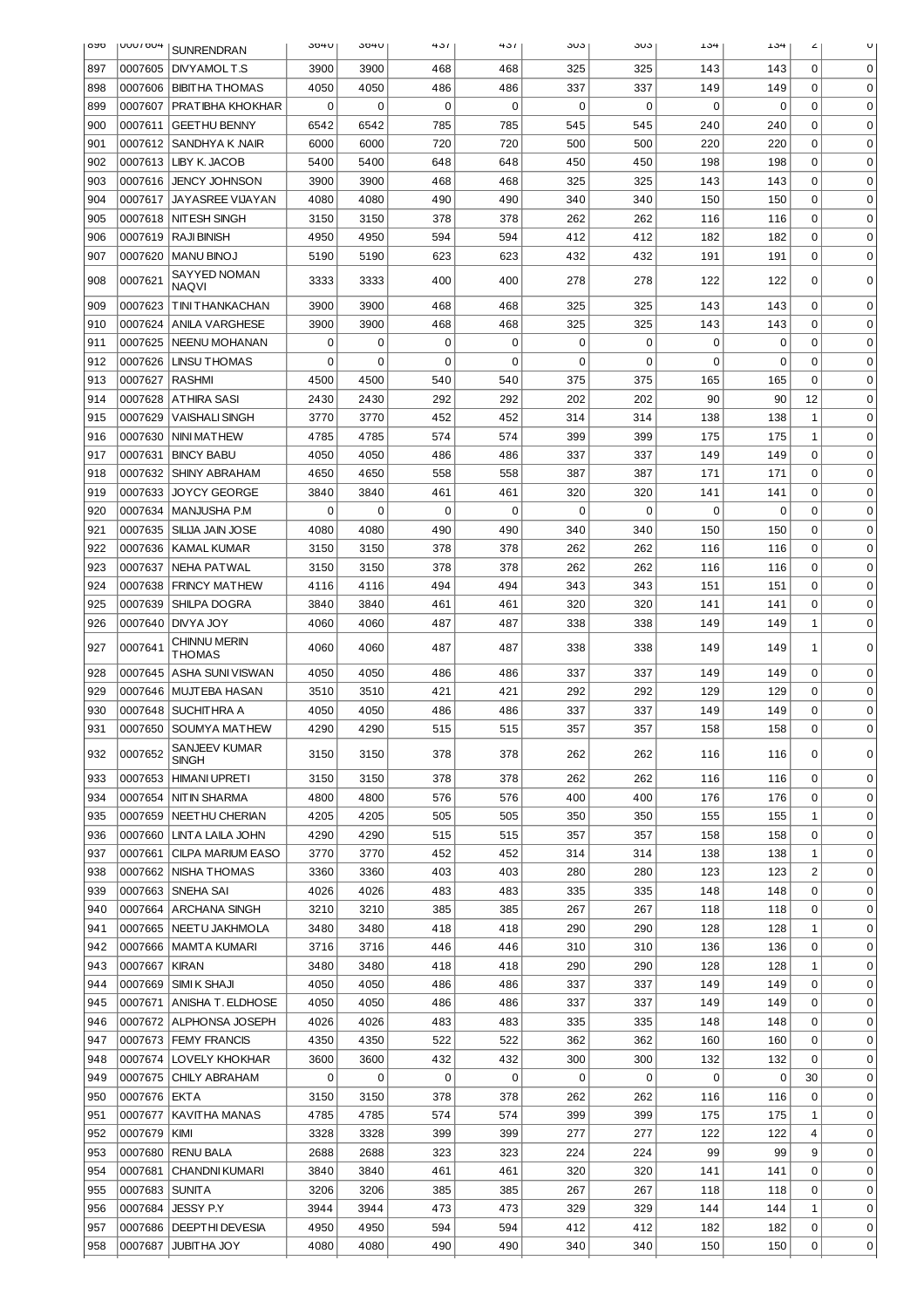| 959  |                     | 0007688  DOLLY MASSEY                    | 1680        | 1680           | 202         | 202  | 140 | 140         | 62          | 62  | 16             | 0           |
|------|---------------------|------------------------------------------|-------------|----------------|-------------|------|-----|-------------|-------------|-----|----------------|-------------|
| 960  |                     | 0007689 AAKRIT I FRANCIS                 | 3770        | 3770           | 452         | 452  | 314 | 314         | 138         | 138 | $\mathbf{1}$   | 0           |
| 961  |                     | 0007690 RAKHI A.R                        | 3900        | 3900           | 468         | 468  | 325 | 325         | 143         | 143 | 0              | 0           |
| 962  | 0007691             | <b>JISHA VARGHESE</b>                    | 4650        | 4650           | 558         | 558  | 387 | 387         | 171         | 171 | $\Omega$       | 0           |
| 963  | 0007693             | LIGIMOL M.J                              | 3640        | 3640           | 437         | 437  | 303 | 303         | 134         | 134 | 4              | 0           |
| 964  | 0007694             | JINU JOSE                                | 4650        | 4650           | 558         | 558  | 387 | 387         | 171         | 171 | $\mathbf 0$    | 0           |
| 965  | 0007695             | <b>RAKHIMOL R</b>                        | 4080        | 4080           | 490         | 490  | 340 | 340         | 150         | 150 | 0              | 0           |
| 966  | 0007696             | SONU P.<br>ACHENKUNJU                    | 4200        | 4200           | 504         | 504  | 350 | 350         | 154         | 154 | $\mathbf 0$    | 0           |
| 967  | 0007697             | NGAIRANGBAM<br><b>ESHORIYA DEVI</b>      | 5017        | 5017           | 602         | 602  | 418 | 418         | 184         | 184 | 1              | 0           |
| 968  | 0007699             | NEHA KANWAR                              | 5400        | 5400           | 648         | 648  | 450 | 450         | 198         | 198 | $\mathbf 0$    | 0           |
| 969  | 0007700             | <b>GOPAL CHANDRA</b><br><b>PATHAK</b>    | 3920        | 3920           | 470         | 470  | 327 | 327         | 143         | 143 | $\overline{c}$ | 0           |
| 970  | 0007701             | SARFRAJ AHMED                            | 4800        | 4800           | 576         | 576  | 400 | 400         | 176         | 176 | $\mathbf 0$    | 0           |
| 971  | 0007702             | <b>HELNA M. GEEVAR</b>                   | 2730        | 2730           | 328         | 328  | 227 | 227         | 101         | 101 | 9              | 0           |
| 972  | 0007703             | <b>NEENU VARGHESE</b>                    | 2990        | 2990           | 359         | 359  | 249 | 249         | 110         | 110 | $\overline{7}$ | 0           |
| 973  | 0007704             | NAYANA JYOTHISH                          | 2860        | 2860           | 343         | 343  | 238 | 238         | 105         | 105 | 8              | 0           |
| 974  | 0007705             | <b>RASMY RAJAN</b>                       | 3900        | 3900           | 468         | 468  | 325 | 325         | 143         | 143 | 0              | 0           |
| 975  | 0007706             | <b>SREENA SANKAR</b>                     | 3640        | 3640           | 437         | 437  | 303 | 303         | 134         | 134 | $\overline{c}$ | 0           |
| 976  | 0007707             | CIJO MERIN SKARIA                        | 5075        | 5075           | 609         | 609  | 423 | 423         | 186         | 186 | $\mathbf 1$    | 0           |
| 977  | 0007708             | <b>BHAGWAT PRASAD</b>                    | 3150        | 3150           | 378         | 378  | 262 | 262         | 116         | 116 | $\mathbf 0$    | 0           |
| 978  | 0007709             | <b>SARITA PRASAD</b>                     | 4080        | 4080           | 490         | 490  | 340 | 340         | 150         | 150 | $\mathbf 0$    | 0           |
| 979  |                     | 0007713 APARNA RAJAN P.K                 | 0           | $\overline{0}$ | 0           | 0    | 0   | 0           | 0           | 0   | 30             | 0           |
| 980  |                     | 0007714   SREENA V.B                     | 4200        | 4200           | 504         | 504  | 350 | 350         | 154         | 154 | $\mathbf 0$    | 0           |
| 981  | 0007715             | TINU M. JACOB                            | $\mathbf 0$ | $\overline{0}$ | $\mathbf 0$ | 0    | 0   | 0           | 0           | 0   | 30             | 0           |
| 982  |                     | 0007716 SUSAN KY                         | 4290        | 4290           | 515         | 515  | 357 | 357         | 158         | 158 | $\mathbf 0$    | 0           |
| 983  |                     | 0007717 SOUMYA S. NAIR                   | 5908        | 5908           | 709         | 709  | 492 | 492         | 217         | 217 | $\mathbf 0$    | 0           |
|      |                     |                                          |             |                |             |      |     |             |             |     |                |             |
| 984  |                     | 0007718 RANJEETA                         | 3480        | 3480           | 418         | 418  | 290 | 290         | 128         | 128 | $\mathbf 1$    | 0           |
| 985  |                     | 0007719 RAJNI DIXIT                      | 3600        | 3600           | 432         | 432  | 300 | 300         | 132         | 132 | 0              | $\mathbf 0$ |
| 986  | 0007720             | <b>JOICY MA</b>                          | 5190        | 5190           | 623         | 623  | 432 | 432         | 191         | 191 | $\mathbf 0$    | $\mathbf 0$ |
| 987  | 0007721             | <b>ASWATHY R. NAIR</b>                   | $\mathbf 0$ | $\mathbf 0$    | $\mathbf 0$ | 0    | 0   | $\mathbf 0$ | $\mathbf 0$ | 0   | $\mathbf 0$    | $\mathbf 0$ |
| 988  | 0007722             | <b>GREESHMA JOSE</b>                     | 3640        | 3640           | 437         | 437  | 303 | 303         | 134         | 134 | $\overline{c}$ | $\mathbf 0$ |
| 989  | 0007723             | SHENTU KURIAKOSE                         | 3380        | 3380           | 406         | 406  | 282 | 282         | 124         | 124 | 4              | $\mathbf 0$ |
| 990  | 0007724             | SHERIN C. JOSE                           | 3510        | 3510           | 421         | 421  | 292 | 292         | 129         | 129 | 3              | $\mathbf 0$ |
| 991  | 0007725             | <b>RENI RAPHEL</b>                       | 3770        | 3770           | 452         | 452  | 314 | 314         | 138         | 138 | $\mathbf 1$    | $\mathbf 0$ |
| 992  | 0007726             | PREETI BIDHURI                           | 4500        | 4500           | 540         | 540  | 375 | 375         | 165         | 165 | $\mathbf 0$    | $\mathsf 0$ |
| 993  | 0007727             | <b>MUTUM</b><br><b>SEITY AVHANI DEVI</b> | 4500        | 4500           | 540         | 540  | 375 | 375         | 165         | 165 | 0              | 0           |
| 994  |                     | 0007728 ANSU SUSAN IPE                   | 4050        | 4050           | 486         | 486  | 337 | 337         | 149         | 149 | 0              | 0           |
| 995  | 0007729             | <b>RAVINDER CHAHAL</b>                   | 6210        | 6210           | 1689        | 1689 | 517 | 517         | 228         | 228 | 0              | 0           |
| 996  | 0007730             | MOHAMMAD ILYAS                           | 5700        | 5700           | 684         | 684  | 475 | 475         | 209         | 209 | 0              | 0           |
| 997  | 0007731             | <b>GEETA RAWAT</b>                       | 6500        | 6500           | 780         | 780  | 541 | 541         | 239         | 239 | 0              | 0           |
| 998  |                     | 0007732   REEJA THOMAS                   | 4030        | 4030           | 484         | 484  | 336 | 336         | 148         | 148 | 4              | 0           |
| 999  |                     | 0007734 RAJ KUMAR                        | 3008        | 3008           | 361         | 361  | 251 | 251         | 110         | 110 | $\mathbf{1}$   | 0           |
| 1000 |                     | 0007735 ASHLY AVIRACHAN                  | 4200        | 4200           | 504         | 504  | 350 | 350         | 154         | 154 | 0              | 0           |
| 1001 | 0007736             | SARA BEEGUM T.S.                         | 3915        | 3915           | 470         | 470  | 326 | 326         | 144         | 144 | 1              | 0           |
| 1002 | 0007737             | <b>ANU ABRAHAM</b>                       | 4872        | 4872           | 585         | 585  | 406 | 406         | 179         | 179 | $\mathbf{1}$   | 0           |
|      |                     |                                          |             | 3510           |             |      | 292 | 292         | 129         |     | 4              | 0           |
|      |                     | 1003 0007738 AMULYA SIMON                | 3510        |                | 421         | 421  |     |             |             | 129 |                |             |
|      | 1004 0007739        | <b>REKHA DAVIS</b>                       | 4650        | 4650           | 558         | 558  | 387 | 387         | 171         | 171 | $\mathbf 0$    | 0           |
|      |                     | 1005 0007740 TINCY TOMY                  | 3840        | 3840           | 461         | 461  | 320 | 320         | 141         | 141 | 0              | 0           |
|      |                     | 1006 0007741 ARYA MATHEW                 | 3915        | 3915           | 470         | 470  | 326 | 326         | 144         | 144 | $1\,$          | 0           |
| 1007 |                     | 0007742   SARANYA L.S                    | 4350        | 4350           | 522         | 522  | 362 | 362         | 160         | 160 | 0              | 0           |
|      |                     | 1008 0007743 RAVI KUMAR                  | 3393        | 3393           | 407         | 407  | 283 | 283         | 124         | 124 | 0              | 0           |
|      |                     | 1009 0007744 JIFFINI PHILIP              | 4350        | 4350           | 522         | 522  | 362 | 362         | 160         | 160 | 0              | 0           |
|      |                     | 1010 0007745 NAYANA JOSE                 | 3146        | 3146           | 378         | 378  | 262 | 262         | 116         | 116 | 8              | 0           |
|      |                     | 1011 0007746 BINCY VARGHESE              | 0           | $\overline{0}$ | 0           | 0    | 0   | 0           | 0           | 0   | 0              | 0           |
|      |                     | 1012 0007747 RANIT. FRANCIS              | 3944        | 3944           | 473         | 473  | 329 | 329         | 144         | 144 | $\mathbf 1$    | 0           |
|      |                     | 1013 0007748 LITTY K MATHEW              | 0           | $\overline{0}$ | 0           | 0    | 0   | 0           | 0           | 0   | 0              | 0           |
|      | 1014 0007749        | LITTY ELIZABETH<br>MATHEW                | 4650        | 4650           | 558         | 558  | 387 | 387         | 171         | 171 | 0              | 0           |
|      |                     | 1015 0007750 MERIN JOSEPH                | 4350        | 4350           | 522         | 522  | 362 | 362         | 160         | 160 | $\mathbf 0$    | 0           |
|      | 1016 0007751 SIJI A |                                          | 4350        | 4350           | 522         | 522  | 362 | 362         | 160         | 160 | 0              | 0           |
|      |                     | 1017   0007752   GHANSHYAM JHA           | 2831        | 2831           | 340         | 340  | 236 | 236         | 104         | 104 | 0              | 0           |
|      |                     | 1018 0007753 NEHA SHARMA                 | 4200        | 4200           | 504         | 504  | 350 | 350         | 154         | 154 | 0              | 0           |
|      |                     |                                          |             |                |             |      |     |             |             |     |                |             |
|      |                     | 1019 0007754 VISHAL CHOUDHARY            | 3150        | 3150           | 378         | 378  | 262 | 262         | 116         | 116 | 0              | 0           |
|      |                     | 1020 0007755 RINSA ANTONY                | 4060        | 4060           | 487         | 487  | 338 | 338         | 149         | 149 | $\overline{c}$ | 0           |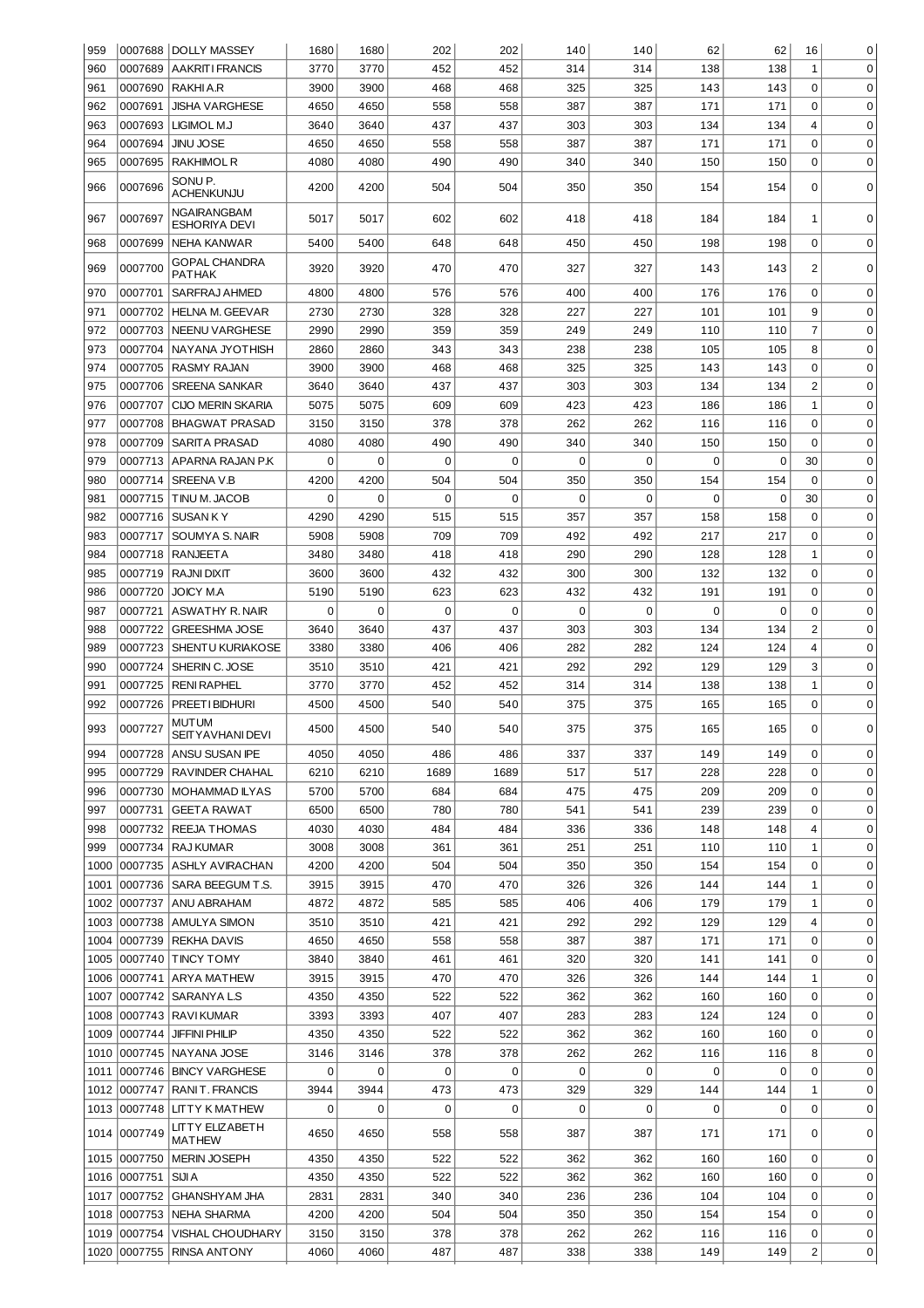| 1021 |          | 0007756 AMALA MARY JAMES           | 3640        | 3640           | 437         | 437         | 303         | 303         | 134            | 134         | 2              | 0           |
|------|----------|------------------------------------|-------------|----------------|-------------|-------------|-------------|-------------|----------------|-------------|----------------|-------------|
| 1022 | 0007757  | DEEPAMOL VARKEY                    | 3456        | 3456           | 415         | 415         | 288         | 288         | 127            | 127         | 3              | $\Omega$    |
| 1023 | 0007758  | RAJANI RAJAN                       | 3640        | 3640           | 437         | 437         | 303         | 303         | 134            | 134         | $\overline{c}$ | 0           |
| 1024 | 0007759  | <b>JIMILET JOY</b>                 | 3770        | 3770           | 452         | 452         | 314         | 314         | 138            | 138         | $\mathbf{1}$   | $\mathbf 0$ |
| 1025 | 0007760  | <b>NIMISHA THOMAS</b>              | 3770        | 3770           | 452         | 452         | 314         | 314         | 138            | 138         | 1              | 0           |
| 1026 | 0007761  | SHINCY MATHEW                      | 3770        | 3770           | 452         | 452         | 314         | 314         | 138            | 138         | $\mathbf 1$    | $\Omega$    |
| 1027 | 0007762  | <b>SHASHANKA</b><br>SHEKHAR BEHERA | 2755        | 2755           | 331         | 331         | 229         | 229         | 102            | 102         | 1              | 0           |
| 1028 | 0007763  | PRIYANKA YADAV                     | 3980        | 3980           | 478         | 478         | 332         | 332         | 146            | 146         | 1              | 0           |
| 1029 | 0007764  | <b>SAJU JOHN</b>                   | 4340        | 4340           | 521         | 521         | 362         | 362         | 159            | 159         | $\overline{2}$ | $\Omega$    |
| 1030 | 0007765  | JISHA MEREENA<br>JOSE              | 3380        | 3380           | 406         | 406         | 282         | 282         | 124            | 124         | 4              | $\Omega$    |
| 1031 | 0007766  | <b>CHANDAN SINGH</b>               | 5200        | 5200           | 624         | 624         | 433         | 433         | 191            | 191         | 4              | $\Omega$    |
| 1032 | 0007767  | <b>BHAWNA KUMARI</b>               | 3375        | 3375           | 405         | 405         | 281         | 281         | 124            | 124         | 5              | $\mathbf 0$ |
| 1033 | 0007768  | <b>RUCHITHAKUR</b>                 | 3200        | 3200           | 384         | 384         | 267         | 267         | 117            | 117         | 5              | $\Omega$    |
| 1034 | 0007769  | SATYANARAYAN<br><b>JANGID</b>      | 2593        | 2593           | 311         | 311         | 216         | 216         | 95             | 95          | 5              | $\Omega$    |
| 1035 | 0007770  | PARAS KUMAR<br><b>SHARMA</b>       | 2640        | 2640           | 317         | 317         | 220         | 220         | 97             | 97          | 6              | $\Omega$    |
| 1036 | 0007771  | <b>MD.SHAMSHAD</b><br><b>ALAM</b>  | 1890        | 1890           | 227         | 227         | 157         | 157         | 70             | 70          | 16             | 0           |
| 1037 | 0007772  | <b>ASWATHYMOLK</b>                 | 2860        | 2860           | 343         | 343         | 238         | 238         | 105            | 105         | 10             | $\mathbf 0$ |
| 1038 | 0007773  | <b>CHITHRA GOPI</b>                | 2210        | 2210           | 265         | 265         | 184         | 184         | 81             | 81          | 13             | $\Omega$    |
| 1039 | 0007774  | <b>CHINCHU REJI</b>                | 2470        | 2470           | 296         | 296         | 206         | 206         | 90             | 90          | 11             | $\mathbf 0$ |
| 1040 | 0007775  | YATIN GROVER                       | 3420        | 3420           | 410         | 410         | 285         | 285         | 125            | 125         | 11             | $\Omega$    |
| 1041 | 0007776  | NUPUR<br><b>MAHESHWARI</b>         | 1800        | 1800           | 216         | 216         | 150         | 150         | 66             | 66          | 15             | $\mathbf 0$ |
| 1042 | 10007777 | KUMARI SUJATA<br><b>BOUDH</b>      | 1800        | 1800           | 216         | 216         | 150         | 150         | 66             | 66          | 15             | $\Omega$    |
| 1043 | 0007778  | SANTHIM.S                          | 960         | 960            | 115         | 115         | 80          | 80          | 35             | 35          | 22             | $\Omega$    |
| 1044 | 0007779  | <b>JASMIN SOY</b>                  | 1040        | 1040           | 125         | 125         | 87          | 87          | 38             | 38          | 22             | 0           |
| 1045 | 0007780  | SHIJI M.D.                         | $\mathbf 0$ | $\Omega$       | $\mathbf 0$ | $\mathbf 0$ | $\mathbf 0$ | $\Omega$    | $\Omega$       | $\mathbf 0$ | $\Omega$       | $\mathbf 0$ |
| 1046 | 0007781  | <b>LEEBA BABU</b>                  | 0           | $\mathbf 0$    | 0           | 0           | 0           | $\mathbf 0$ | 0              | 0           | $\Omega$       | 0           |
| 1047 | 0007782  | CHIKKUMOL K.S.                     | $\mathbf 0$ | $\overline{0}$ | $\mathbf 0$ | $\mathbf 0$ | $\Omega$    | $\Omega$    | $\overline{0}$ | $\Omega$    | $\Omega$       | $\Omega$    |
| 1048 | 0007783  | <b>JOSINI T.CHACKO</b>             | $\mathbf 0$ | $\mathbf 0$    | $\mathbf 0$ | $\mathbf 0$ | $\mathbf 0$ | $\mathbf 0$ | 0              | $\mathbf 0$ | $\Omega$       | $\mathbf 0$ |
| 1049 | 0007784  | <b>RAMESH SINGH</b>                | $\Omega$    | $\Omega$       | $\Omega$    | $\Omega$    | 0           | 0           | $\Omega$       | $\Omega$    | $\Omega$       | $\mathbf 0$ |
|      |          | GRAND TOTAL 4061739 4061739        |             |                | 498336      | 498336      | 337804      | 337804      | 149612         | 149612 1229 |                | $\mathbf 0$ |

|                                      | $A/C 01 EE + Refund of Advance  A/C 01 ER  A/C 02   A/C 10  A/C 21  A/C 22  TOTAL$ |  |                           |  |             |
|--------------------------------------|------------------------------------------------------------------------------------|--|---------------------------|--|-------------|
| <b>ITOTAL DUES AS PER ECR</b>        | 498336                                                                             |  | 149612 44679 337804 20309 |  | 406 1051146 |
| <b>TOTAL AMOUNT BEING REMITTED  </b> | 498336                                                                             |  | 149612 44679 337804 20309 |  | 406 1051146 |

## **PART B-NEW MEMBERS' DETAILS**

| SI.<br>No.     | Member<br>Id | <b>Member Name</b>                 | Father's/Spouse Name    | Relationship with the<br>Member | Date of<br><b>Birth</b> | Gender | Date of Joining<br>EPF | Date of Joining<br><b>EPS</b> |
|----------------|--------------|------------------------------------|-------------------------|---------------------------------|-------------------------|--------|------------------------|-------------------------------|
| $\mathbf{1}$   |              | 0007753 NEHA SHARMA                | <b>RAJ KUMAR SHARMA</b> | Father                          | $06 - 04 -$<br>1990     | Female | 01-06-2014             | 01-06-2014                    |
| $\overline{2}$ |              | 0007754 VISHAL CHOUDHARY           | <b>BALRAJ SINGH</b>     | Father                          | $14 - 06 -$<br>1993     | Male   | 01-06-2014             | 01-06-2014                    |
| 3              |              | 0007755 RINSA ANTONY               | <b>JOSE SERAPHINE</b>   | Father                          | $26 - 09$<br>1987       | Female | 02-06-2014             | 02-06-2014                    |
| 4              |              | 0007756 AMALA MARY JAMES           | <b>K.K.JAMES</b>        | Father                          | $04 - 09$<br>1989       | Female | 02-06-2014             | 02-06-2014                    |
| 5              | 0007757      | <b>IDEEPAMOL VARKEY</b>            | P.C.VARKEY              | Father                          | $09-01-$<br>1991        | Female | 02-06-2014             | 02-06-2014                    |
| 6              |              | 0007758 RAJANI RAJAN               | RAJAN M.K.              | Father                          | 16-09-<br>1991          | Female | 02-06-2014             | 02-06-2014                    |
| $\overline{7}$ |              | 0007759 JIMILET JOY                | <b>JOY</b>              | Father                          | $14 - 04 -$<br>1991     | Female | 02-06-2014             | 02-06-2014                    |
| 8              |              | 0007760 NIMISHA THOMAS             | <b>THOMAS</b>           | Father                          | $28 - 05 -$<br>1991     | Female | 02-06-2014             | 02-06-2014                    |
| 9              |              | 0007761 SHINCY MATHEW              | <b>MATHEW</b>           | Father                          | $29 - 05 -$<br>1991     | Female | 02-06-2014             | 02-06-2014                    |
| 10             | 0007762      | SHASHANKA SHEKHAR<br><b>BEHERA</b> | <b>KIRTTAN BEHERA</b>   | Father                          | $07 - 07 -$<br>1988     | Male   | 02-06-2014             | 02-06-2014                    |
| 11             |              | 0007763 PRIYANKA YADAV             | RAJENDRA PRASAD YADAV   | Father                          | $14 - 07 -$<br>1989     | Female | 02-06-2014             | 02-06-2014                    |
| 12             |              | 0007764 SAJU JOHN                  | T.P.JOHN                | Father                          | $28 - 05 -$<br>1987     | Female | 03-06-2014             | 03-06-2014                    |
|                |              |                                    |                         |                                 | חח רר                   |        |                        |                               |